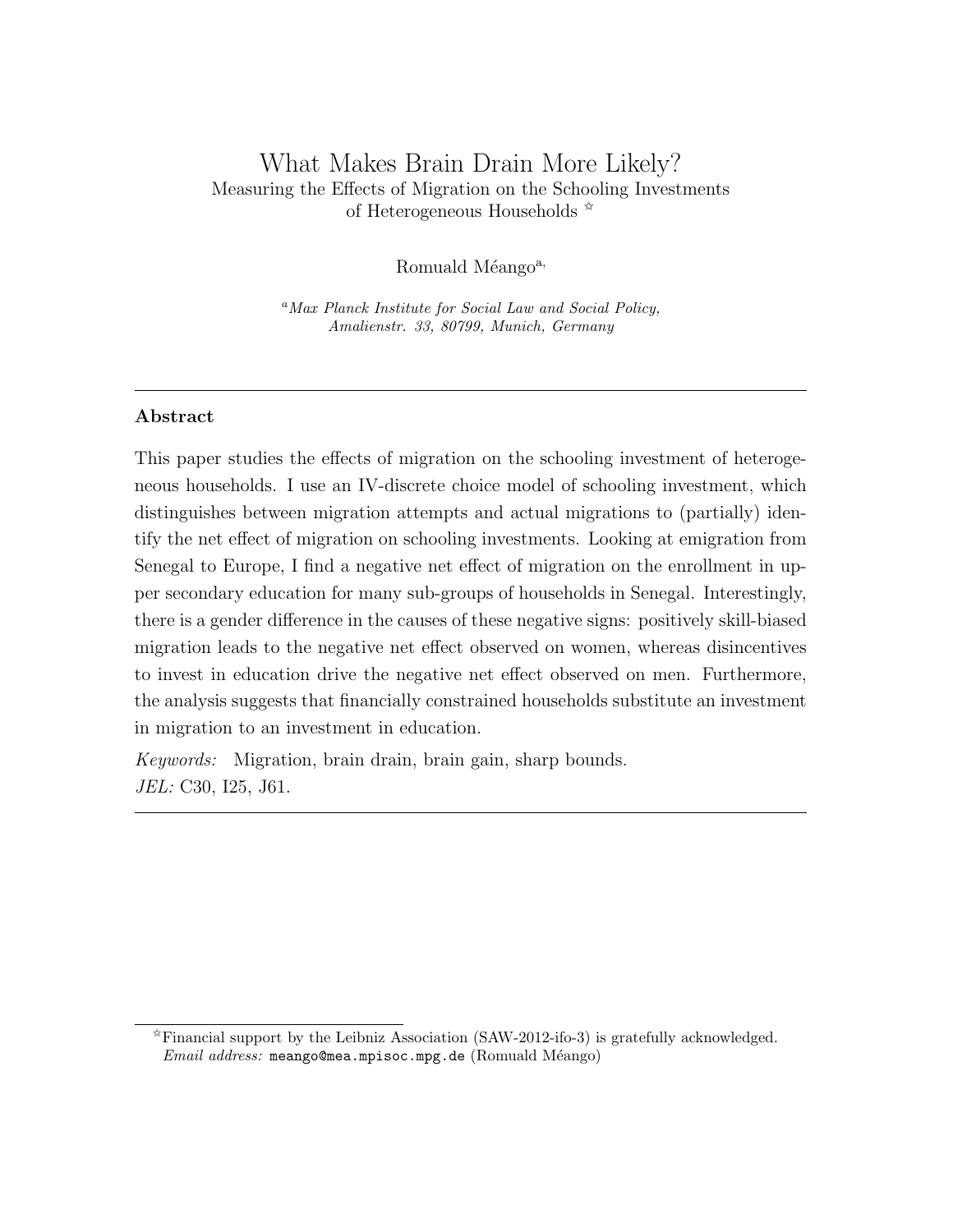# 1. Introduction

Despite all its negative connotations, the term "Brain Drain" has come to dominate the popular discourse about high-skilled migration. This dominance betrays a perception of high-skilled migration as a permanent loss of human capital experienced by the sending countries. Indeed, the disproportionately larger emigration of the high-skilled, when compared to the low-skilled migration, is a well established fact that should be primarily understood as a *selection effect*.<sup>[1](#page-1-0)</sup>However and increasingly, economists warn that one should not be over-pessimistic about the effects of migration on the resulting human capital of the sending country, especially of a developing country. One reason is that migration prospects from some developing country A to some developed country B might create non-negligible incentives for further human capital accumulation in A. The resulting effect has been coined "brain gain" and can be understood as an incentive effect. Then, from the perspective of the source country  $A$ , what is important is the resulting *net effect*, rather than the sole selection effect. Indeed, if a sizable proportion of migration candidates stays in A after upgrading education, or part of the educated migrants returns, A might benefit from an increase in its overall human capital. One would then talk about a "positive net effect" or a "net brain gain" for source country  $A<sup>2</sup>$  $A<sup>2</sup>$  $A<sup>2</sup>$ .

As developed countries compete more fiercely to attract foreign talents, governments of developing countries ponder what should be the appropriate policy response to high-skilled migration. They expect from economists answers to at least three essential questions: what makes "brain drain" more likely? Does "brain gain" exist? what determines the sign and magnitude of the net effect?<sup>[3](#page-1-2)</sup> Probably because of an understanding of the "brain drain" as a macroeconomic issue, the empirical microeconomic literature has so far concentrated on establishing the existence of the incentive  $effect<sup>4</sup>$  $effect<sup>4</sup>$  $effect<sup>4</sup>$ , leaving to the empirical macroeconomic literature the task to establish the

<span id="page-1-0"></span><sup>&</sup>lt;sup>1</sup>In one of the largest existing dataset on bilateral international migration, Docquier and Marfouk (2006) find that the emigration rate is five to ten times higher for individuals with more than twelve years of than for workers with less than twelve years of education.

<span id="page-1-2"></span><span id="page-1-1"></span><sup>2</sup>[Beine, Docquier, and Rapoport](#page-35-0) [\(2001,](#page-35-0) [2008\)](#page-35-1) also use the term beneficial brain drain.

<span id="page-1-3"></span><sup>&</sup>lt;sup>3</sup>The first and second question have been asked by [Gibson and McKenzie](#page-36-0) [\(2011a\)](#page-36-0).

<sup>4</sup>[Gibson and McKenzie](#page-36-1) [\(2011b\)](#page-36-1) is an exception. They ask the first of the three questions, but look at the issue only indirectly by exploring the determinants of high-skilled migration from small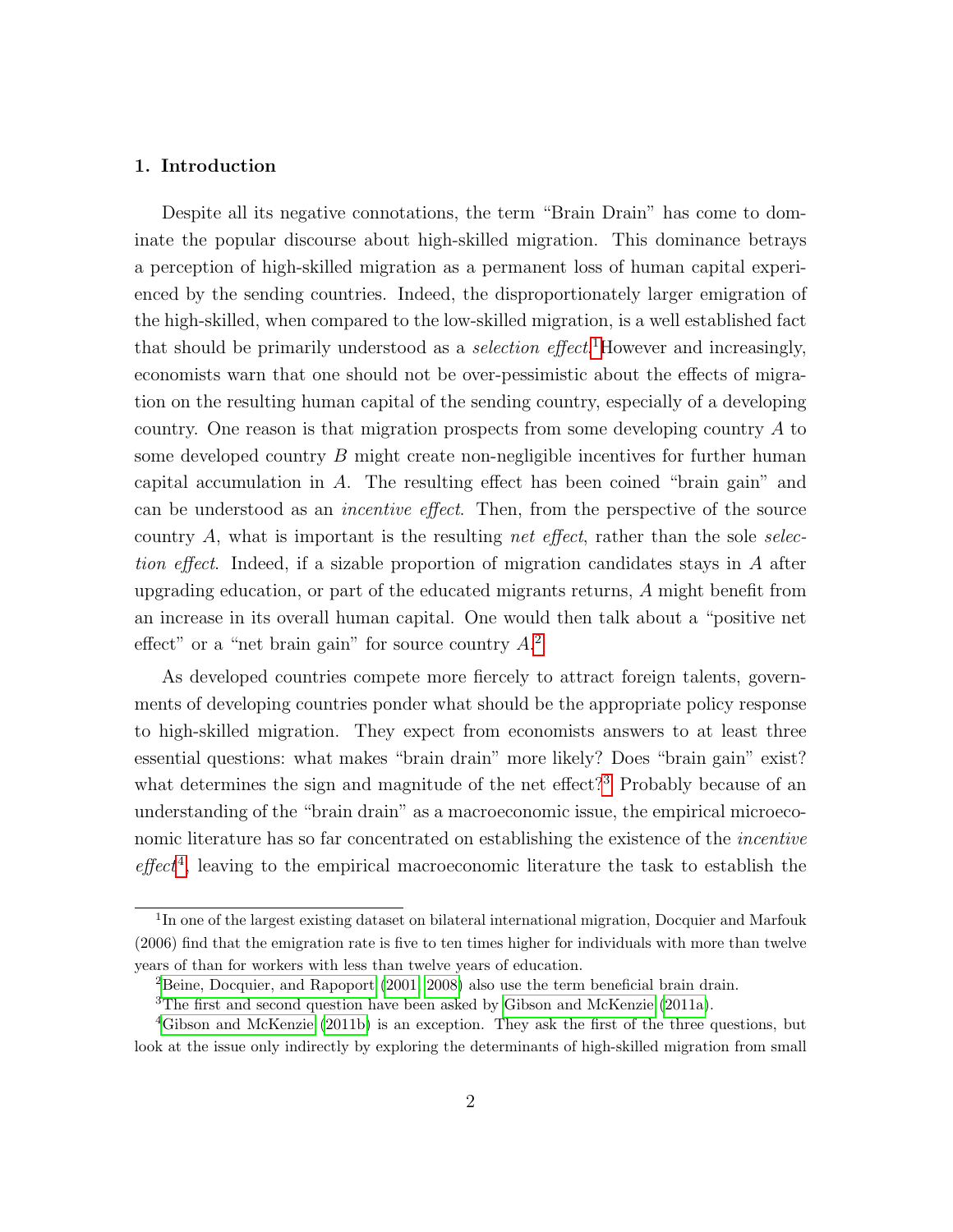determinants of this net effect.<sup>[5](#page-2-0)</sup>

This paper takes a new approach to the empirical study of the effects of migration on the source country's human capital by differentiating the selection, incentive and net effects at the household level. I study these effects for households in Dakar, the capital city of Senegal, a Sub-Saharan African country with a large "brain drain" rate. I argue that the differentiation at the household level is relevant in at least three respects: (1) it helps understanding the microeconomic mechanisms leading to the observed macroeconomic effects. The empirical analysis below clearly shows that well-off families invest more in secondary education when there exist emigration prospects, while other families might even disinvest in upper secondary education. This and further results point to credit constraints that force poor families to substitute a migration investment to a schooling investment. Thus, the observed "brain drain" is the result of a market imperfection and should be addressed with corrective policies. (2) Related to this point, the focus on household helps designing targeted interventions at well identified units. In the short and middle term, targeted interventions represent a more promising avenue to address concerns about the "brain drain" than vast governmental policies to upturn structural trends. In the context of Senegal, funding a skill-selective migration scheme for poor families could correct the market imperfection, and induce more investment in education. (3) Finally, the asymmetric distribution of incentives has in turn distributional effects. In a context where the sign of the net effect depends on the economic status of the household, one should question the implication of migration for social mobility in the next generation.

To measure the incentive and the net effect, one needs to compare the schooling investment in the observed (factual) state of the economy to the schooling investment in an hypothetical (counterfactual) situation where migration rules are stricter. As the main challenge is to retrieve the counterfactual schooling investment, a model describing investment in education in the presence (and absence) of an emigration option is

<span id="page-2-0"></span>Pacific countries.

<sup>&</sup>lt;sup>5</sup>For example [Beine, Docquier, and Rapoport](#page-35-0)  $(2001, 2008)$  $(2001, 2008)$  shows that the brain drain is most severe in countries with small population or with high migration rates. The net brain gain exists mostly for countries combining initially low levels of human capital and low emigration rates. See also [Kapur and McHale](#page-37-0) [\(2005\)](#page-37-0) and [Docquier and Rapoport](#page-36-2) [\(2012\)](#page-36-2) who provide excellent discussions and surveys on the recent theoretical and macroeconomic literature on the brain gain hypothesis.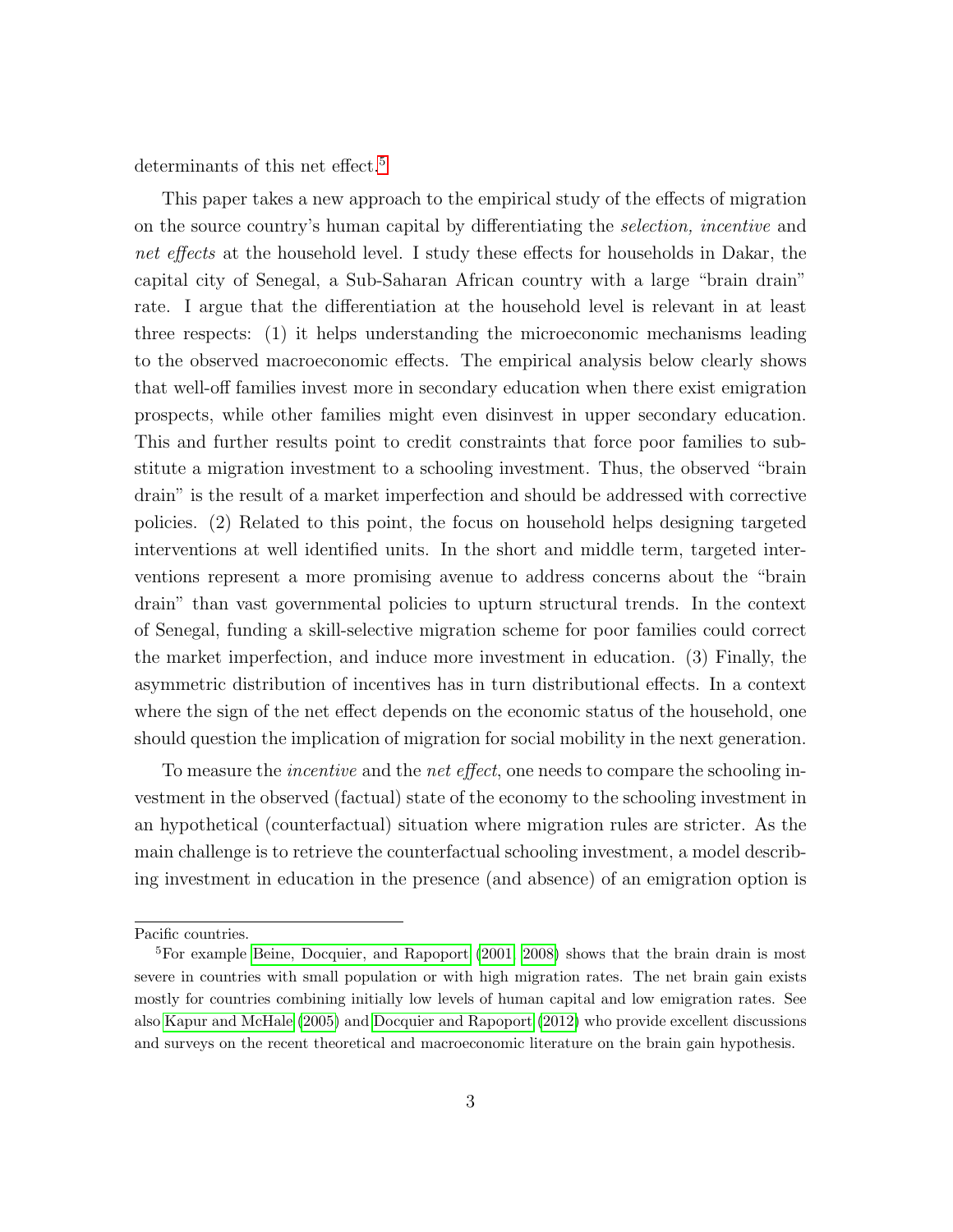necessary. I introduce a simple discrete choice model in a human capital investment framework where a household take two decisions for a child: one about education and one about migration. These decisions are described as simultaneous, and both depend on observed as well as unobserved characteristics correlated across decisions. The "brain gain" hypothesis emphasizes that the realization of the migration project is subject to some randomness and that some candidates to migration are forced to stay in the home country. The model explicitly accounts for this discrepancy between the migration decision and the actual migration, and uses it as an additional source of identification. The proposed model improves on the previous literature in that it (i) accounts explicitly for the migration perspectives, and (ii) allows quantifying different net effects of the brain circulation for different household's characteristics. Contrary to other studies though, e.g. [Batista, Lacuesta, and Vicente](#page-35-2) [\(2012\)](#page-35-2), the identification strategy imposes a focus on one precise counterfactual: the *closed economy*, where no migration prospect exists. Nevertheless, this is a counterfactual largely discussed in the literature, for example [Mountford](#page-37-1) [\(1997\)](#page-37-1), [Stark, Helmenstein, and Prskawetz](#page-38-0) [\(1997\)](#page-38-0), and [Beine, Docquier, and Rapoport](#page-35-0) [\(2001,](#page-35-0) [2008\)](#page-35-1).

Point identification of the *incentive* and the *net effect* in this framework is challenging as it requires large exogenous variations to isolate the counterfactual schooling investment. I argue that, given the data at hand, to entertain such assumptions on the exogenous variations would be untenable. Nevertheless, the model delivers simple tractable bounds on the counterfactual schooling investment. These bounds can be used to test for the existence of strictly positive incentive effects, even without instrument. When an instrument is available, the bounds require, neither the satisfaction of a "large support" condition, nor a specification of an equation of the migration decision. Moreover, the bounds are derived under mild *exogeneity* assumptions.

The empirical analysis of schooling investment in Senegal uses the MAFE (Migration form Africa to Europe Project) dataset, which contains detailed information on migrants and non-migrants from Senegal. Most importantly, the data provides information on attempts to migration, as well as detailed information on the respondent's network, which I use to construct some exclusion restrictions. I find that the net effect is essentially negative in the population, meaning that the average schooling level in Senegal would have been higher in a closed economy. Only rich families seem to invest more in education because of emigration prospects. Poorest families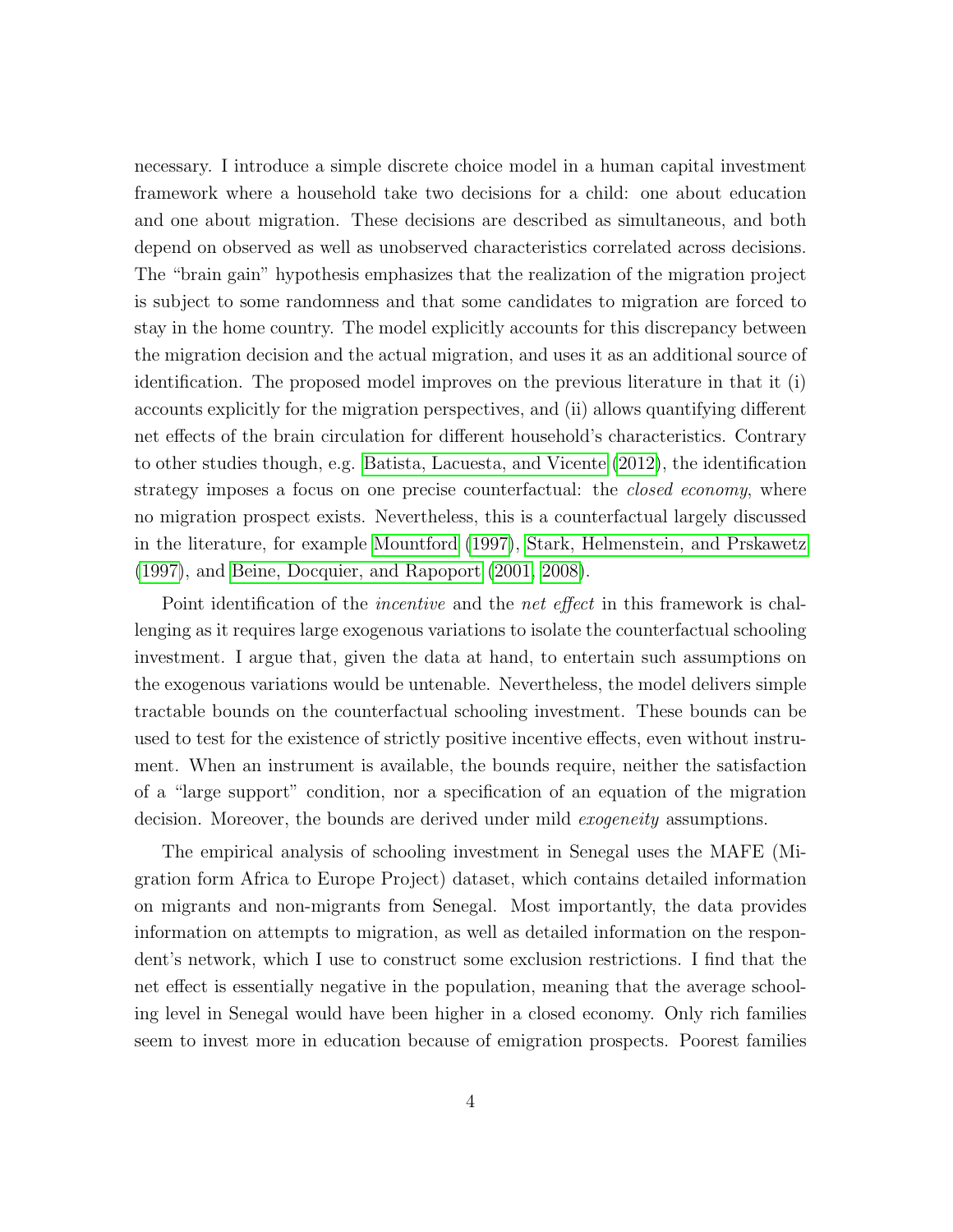seem to disinvest the most in upper secondary education, suggesting that borrowing constraints are the causes of the disinvestment. Consistent with this explanation, in families where one member lives abroad and is likely to send remittances, the schooling investment is less elastic to emigration prospects than it is in similar families without a migrant member. Finally, there is almost no evidence of a net positive effect, even after accounting for return migration.

The rest of paper proceeds as follows: Section [2](#page-4-0) links the present paper to the existing literature on the brain drain/brain gain topic. Section [3](#page-6-0) motivates the measures for the net effect of the emigration prospects on human capital accumulation, and introduces the discrete choice model that describes schooling decisions in the presence of an emigration option. Subsequently, Section [4](#page-13-0) discusses identification issues and derives the bounds on the net effect. Section [5](#page-17-0) describes the background to education, migration and the brain drain in Senegal. Sectio[n6](#page-19-0) presents the MAFE dataset, along with some insightful descriptive statistics. Section?? presents the estimation methodology. Then, Section [8](#page-26-0) presents and discusses the estimation results, and, finally, Section [9](#page-32-0) concludes. Technical proofs are relegated in the Appendix.

# <span id="page-4-0"></span>2. Related Literature

The "brain drain" argument as exposed, for example by [Bhagwati and Hamada](#page-35-3) [\(1974\)](#page-35-3), emphasizes the loss of human capital incurred by low-income countries due to positive skill-biased emigration. This loss impedes growth by depriving developing country from the output and positive externalities generated by high-skilled migrants. The so-called "brain drain" should be understood as a *selection effect*, in that high skill individuals select themselves more often into migration; thus they are overrepresented among migrants and underrepresented in the origin country. Against this background, the seminal contributions from [Mountford](#page-37-1) [\(1997\)](#page-37-1) and [Stark, Helmen](#page-38-0)[stein, and Prskawetz](#page-38-0) [\(1997\)](#page-38-0), among others, pioneered a more optimistic view on the consequences of the high-skilled emigration, by pointing out the incentive effect of emigration prospects on human capital acquisition. This insight has been confirmed in several empirical studies, including [Batista, Lacuesta, and Vicente](#page-35-2) [\(2012\)](#page-35-2), [Chand](#page-35-4) [and Clemens](#page-35-4) [\(2008\)](#page-35-4), [Shrestha](#page-38-1) [\(2015\)](#page-38-1), [Theoharides](#page-38-2) [\(2015\)](#page-38-2). Nevertheless, other studies also point out the possibility that in a context of low returns to education, emigration prospects produce negative incentives. [Girsberger](#page-36-3) [\(2014\)](#page-36-3) finds that labor migration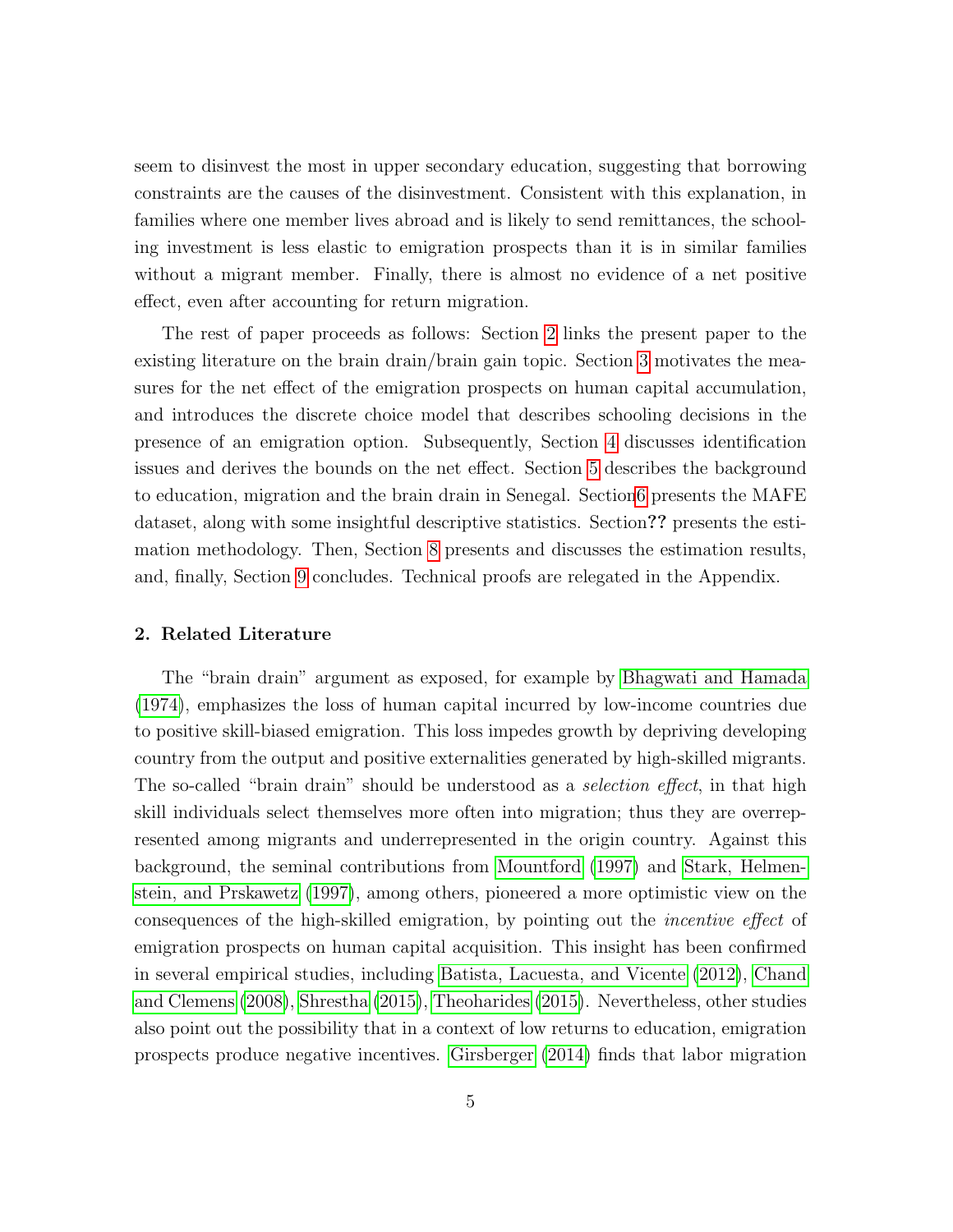from Burkina Faso to Côte d'Ivoire lowers the educational attainment in rural regions of Burkina Faso. This labor migration is to work in Cocoa plantations, where no formal education is required. [McKenzie and Rapoport](#page-37-2) [\(2011\)](#page-37-2) show that household migration from US to Mexico can lower educational attainment of children, which the authors attribute to low returns to education for illegal migrants in the United States.

At the empirical level, studies on the net effect of emigration prospects on human capital formation at the individual level face the challenge to find plausible exogenous variations on the emigration prospects. Chand and Clemens (2008) use a quasiexperimental set-up after a military coup in Fiji, while Shrestha (2015) relies on a quasi-experimental setting about enrollment in the British Army in Nepal. Overall, the challenge remains the external validity of these specific experiments.

The framework of this paper is closest to the one of Batista, Lacuesta and Vicente (2014) (henceforth BLV) who study the case of Cape Verde using an instrumental variable strategy. They propose testing for the existence of the incentive effect by testing for a significant linear correlation between the own future probability of migration and the schooling decisions. Using simulation methods, they then estimate the country-wise net effect of the emigration prospects on the enrollment in upper secondary schools. This study improves on their work in several respects. The unique data used here allows observing migrants in their destination countries, while BLV have the concern that households who emigrate and leave no one in the origin country are not accounted for.[6](#page-5-0) Moreover, the data contains information on migration attempts by the respondents, which is unobserved by BLV, but allows testing for a strictly positive incentive effect even without an instrument. The present study also presents methodological advances. While BLV measure an average effect of emigration prospects on schooling incentives, the methodology used here quantifies different effects for different individual's characteristics. Moreover, I substantially relax their stringent assumptions on the functional form of the model equations, the structure of the error terms and the properties of the instrumental variables. Indeed, the model proposed below uses very general functional forms. These functional forms would reduce to BLV's Simultaneous Equation Model only at the cost of high level assumptions about the linearity and additive separability in the parameters. Besides, I do

<span id="page-5-0"></span> ${}^{6}$ This possible source of biases is studied by [Steinmayr](#page-38-3) [\(2014\)](#page-38-3).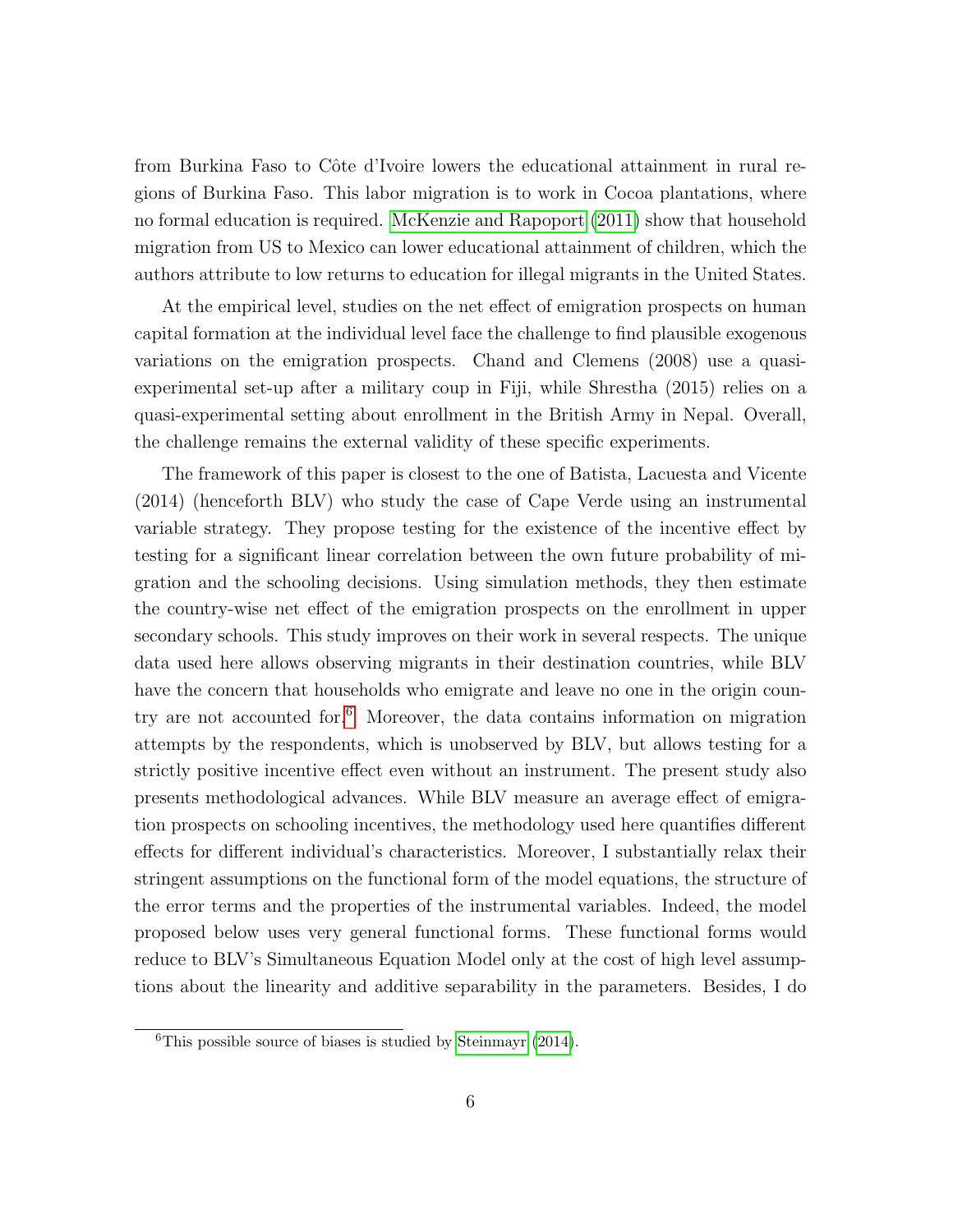not make any parametric assumption on the error terms. Moreover, the proposed methodology is immune to weak instrument biases, which sometimes seems to be problematic in BLV's framework and with our data. Finally, the validity of the instrument rests on a weaker exogeneity condition. This weaker set of assumptions can be entertained because the proposed methodology estimates precise features of the model rather than the full model. As noted by [Heckman and Vytlacil](#page-37-3) [\(2001\)](#page-37-3), weaker assumptions produce more reliable results, but at the same time, cannot generate the complete array of policy counterfactuals from estimates of the full model. While BLV estimate an average net effect for different levels of the emigration prospects, this study focuses on heterogeneous effects from one counterfactual scenario, the closed economy, a counterfactual largely discussed in the literature, for example [Mount](#page-37-1)[ford](#page-37-1) [\(1997\)](#page-37-1), [Stark, Helmenstein, and Prskawetz](#page-38-0) [\(1997\)](#page-38-0), and [Beine, Docquier, and](#page-35-0) [Rapoport](#page-35-0) [\(2001,](#page-35-0) [2008\)](#page-35-1).

Finally, note that remittances and return migration are alternative channels through which the sending country can experience an increase in its human capital [\(Gibson and](#page-36-0) [McKenzie, 2011a;](#page-36-0) [Dinkelman and Mariotti, 2014;](#page-36-4) [Theoharides, 2015\)](#page-38-2). The present framework can isolate the contribution of return migrants to the observed human capital. The latter is considered in Section [8.2.](#page-28-0) Although the data do not permit to observe remittances at the time of schooling investment, I discuss the effect of having a family member living abroad in this period.

### <span id="page-6-0"></span>3. Measures of the Effects of Migration on Schooling Decision

The usual measure of the net effect of migration on schooling investment compares the level of schooling in the observed (factual) state of the economy to the level of schooling in an hypothetical (counterfactual) situation where migration rules are stricter, as described in Section [3.1.](#page-7-0) This paper focuses on a counterfactual situation where no migration is possible: the *closed economy*.<sup>[7](#page-6-1)</sup> Since the factual household's schooling decision is observed, the main challenge is to retrieve the counterfactual schooling investment in the case of closed economy; hence, the need for the model in Section [3.2](#page-8-0) that describes schooling investment decisions in the presence (and absence) of an emigration option.

<span id="page-6-1"></span><sup>7</sup>Section ?? makes clear why identification is more difficult under other counterfactual scenarios.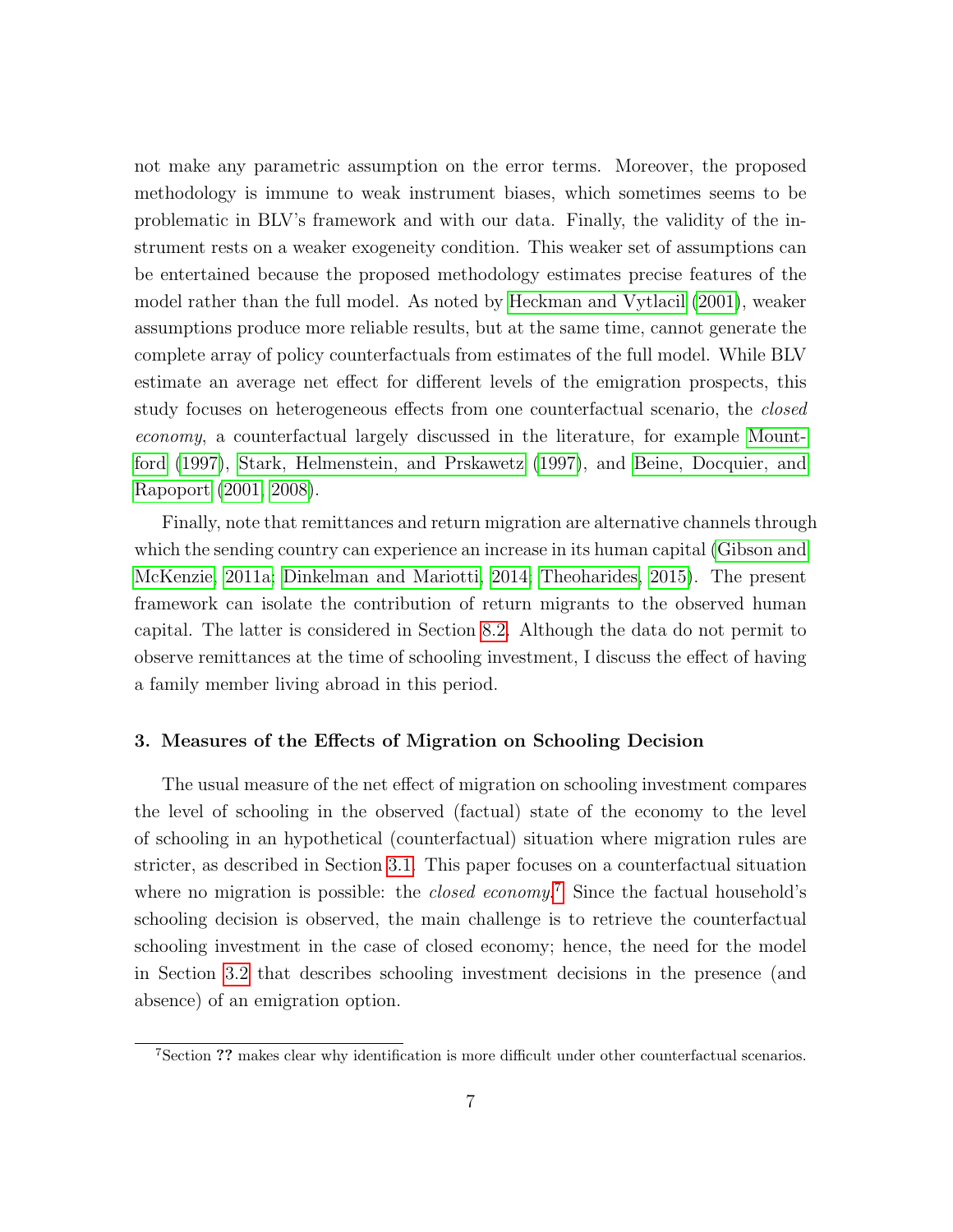# <span id="page-7-0"></span>3.1. Empirical Measures of the Selection, Incentive and Net Effect at the household level

Let a household (parents and child) be characterized by  $W$ , a set of observable characteristics,  $D$  the schooling attainment of the child, and  $Y$  the migration status of the child, with  $Y = 0$  when the child has not emigrated. The interest of this paper is in the difference between the expected schooling decision of stayers in the current state economy and the expected schooling decision in a closed economy, as measured by:

$$
\Delta(W) := E(D|Y=0, W) - E(D_{cf}|W)
$$
\n<sup>(1)</sup>

where  $D_{cf}$  is the counterfactual schooling decision.  $\Delta(W)$  measures the gain or the loss in the expected schooling level of the subgroup of individuals with characteristics W, between the current open economy and a counterfactual closed economy. If  $\Delta(W) > 0$ , there is a positive net effect for the subgroup W. Conversely, if  $\Delta(W) < 0$ , there is a net negative effect.  $\Delta$  is the measure of the net effect in the theoretical models discussed by [Mountford](#page-37-1) [\(1997\)](#page-37-1), [Stark, Helmenstein, and Prskawetz](#page-38-0) [\(1997\)](#page-38-0), and [Beine, Docquier, and Rapoport](#page-35-0) [\(2001,](#page-35-0) [2008\)](#page-35-1), now defined at the household level.

Note the decomposition:

$$
\Delta(W) = (E(D|Y=0,W) - E(D|W)) + (E(D|W) - E(D_{cf}|W)).
$$

The net effect results from two effects: the first term is the selection effect  $\Delta_{sel}(W) :=$  $E(D|Y=0, W) - E(D|W)$ , which stems from the difference in the skill composition of migrants and stayers. The second term is the *incentive effect*,  $\Delta_{inc}(W) := E(D|W) \mathbb{E}(D_{cf} | W)$ , which stems from emigration prospects changing the choice of education compared to the counterfactual scenario without migration. The brain gain literature emphasizes the case where the incentive effect is positive, in which case we talk of the "brain gain" effect in group  $W = w$ . However, as discussed previously, there exists instances where emigration prospects give disincentives to obtain further education.

The proposed measures can be easily modified to account additionally for return migration. Denoting by  $\mathcal R$  the pool of never-migrants and returned migrants, I can define:

$$
\Delta^r(W) \equiv E(D|i \in \mathcal{R}, W) - E(D_{cf}|W) \tag{2}
$$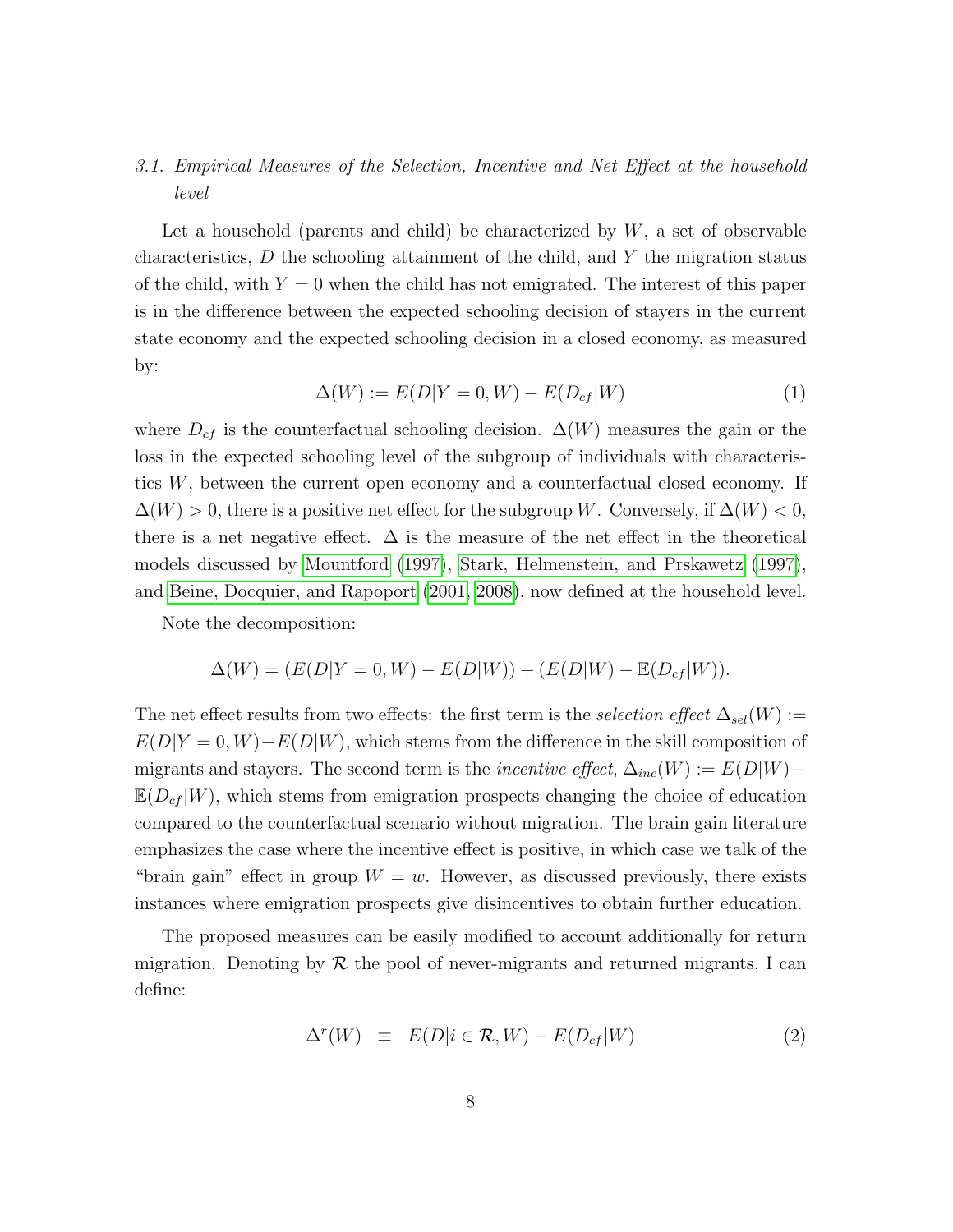Note that if  $\Delta^r > 0$  while  $\Delta < 0$ , this points out to the importance of return migration in compensating for the ex ante loss in human capital.

Among the preceding quantities,  $\mathbb{E}(D_{cf} | W)$  is the key unobserved one, and the main interest of the following model of schooling investment.

#### <span id="page-8-0"></span>3.2. A Model of Schooling Investment in the Presence of an Emigration Option

# 3.2.1. Sketch the model

I consider a framework based on the human capital literature, where education is considered as an investment in future earnings and employment for rationale agents who seek to maximize their lifetime earnings [Willis, Rosen, and Heckman](#page-38-4) [\(1979\)](#page-38-4). One can see the education decision as one made by benevolent parents in order to maximize the net lifetime earnings of the child. With imperfect credit markets, some families will be able to invest in optimal education, while some other will invest until the liquidity constraint is binding. As in [Rosenzweig](#page-38-5) [\(2008\)](#page-38-5), the returns to education depends on the location where the individual works, either home or abroad.

Formally, I consider two periods, two education levels and two locations: an origin country and a possible destination country. In the first period, a household with a child makes two decisions: which schooling level the child should attain, and whether the child should attempt emigration to the destination country at some cost. Schooling investments are made in the first period. However, investments in migration attempts await the second period and their success is subject to some randomness. This randomness reflects both policy barriers from the sending and the receiving countries, as well as unexpected shocks preventing emigration of the candidate. In the second period, given the obtained education, emigration is attempted, if the household decided so in the first period. The uncertainty on migration is solved and only a proportion of candidates actually migrate. The child enjoys the returns to education according to his location in the second period.

In this environment, risk neutral households with a subjective assessment of the success probability choose in the first period their investment in education in order to maximize their expected net lifetime earnings. The simple but powerful insight of the model is that the expected schooling level in the closed economy is the expected schooling level when no household makes an attempt to emigrate. This result holds even if one considers binding budget constraints for the migration investment.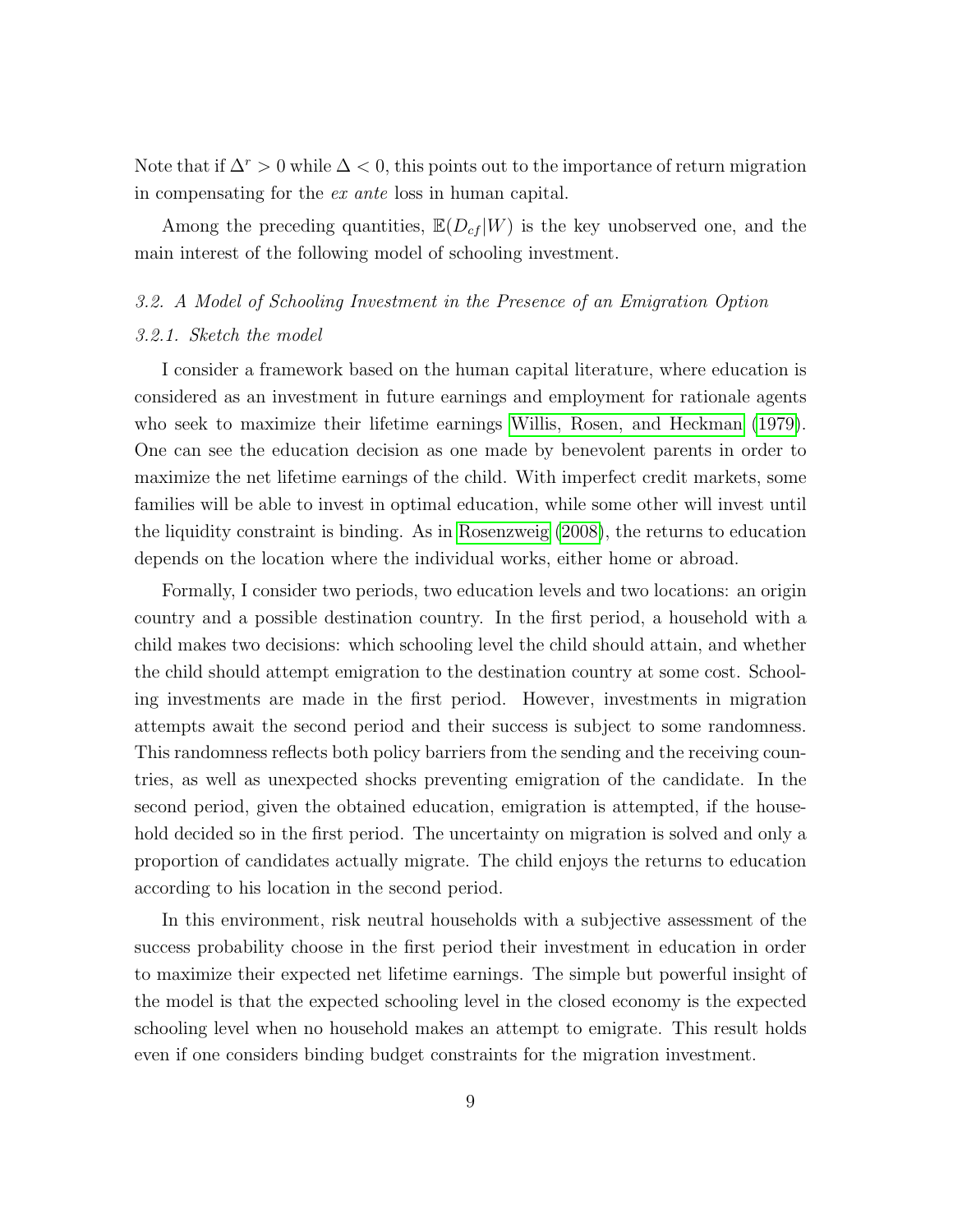#### 3.2.2. Further Notations

More formally, consider a household  $i$  that makes two decisions: one about education and one about migration. Denote by  $\mathcal{W}_i$  the information set of a household i when the household makes the schooling and migration decisions in the first period.  $\mathcal{W}_i$  regroups a set of observable characteristics of i (age, gender, family size, family physical capital, etc.), say  $W_i$ , and a vector of latent variables  $u_i$ , unobserved by the researcher.[8](#page-9-0)

Recall that  $D_i$  denotes the schooling attainment decided for the child by the household. I will consider two levels, which will correspond in our baseline to obtaining at least some upper secondary education, or not. Denote by  $Y_i^*$ , a binary variable describing the household's decision to attempt migration, and equals 1 if i's decides to migrate. Again,  $Y_i$  is the child's actual migration status observed in the second period.

The household has a subjective probability, that migration takes place given an attempt migration, say  $p_{di} \equiv P(Y_i = 1 | W_i, D_i = d, Y_i^* = 1)$ . This subjective probability depends on the educational attainment chosen by i. Based on the substantial evidence from the empirical literature, we expect migration to be positively skill biased, that is more educated are more mobile, so that  $p_{0i} < p_{1i}$ .

The counterfactual scenario of interest in this paper is the case of closed economy, that is there is zero emigration probability. Thus, the main interest is in the schooling choice when there is no emigration prospect,  $D_{cf}$ ; that is, i chooses  $D_{cf,i}$  when  $p_{di}$ is counterfactually set to equal 0, for all d and i.  $E(D_{cf,i}|W_i)$  is the conditional expectation of this quantity.

Finally, I borrow notations from the potential outcome literature, denoting by  $D_i(0)$  the child's schooling attainment when  $Y_i^*$  is counterfactually set to equal 0 and  $D_i(1)$ , the corresponding schooling attainment when  $Y_i^*$  is counterfactually set to equal 1. The simple insight of the model is that  $\mathbb{E}D_i(0) := E(D_i(0)|W_i) =$  $E(D_{cf,i}|W_i)$ . Therefore, the appropriate object of interest is the schooling choice in the case where  $Y_i^*$  is counterfactually set to equal 0,  $D_i(0).^9$  $D_i(0).^9$ .

<span id="page-9-1"></span><span id="page-9-0"></span><sup>8</sup>Section [4.4](#page-16-0) gives a more precise description of information set.

<sup>&</sup>lt;sup>9</sup>Note that, in general,  $\mathbb{E}D_i(1)$  is not the same as the expected schooling level when  $p_{di}$  is counterfactually set to equal 1. That is because, in the absence of migration barriers, individuals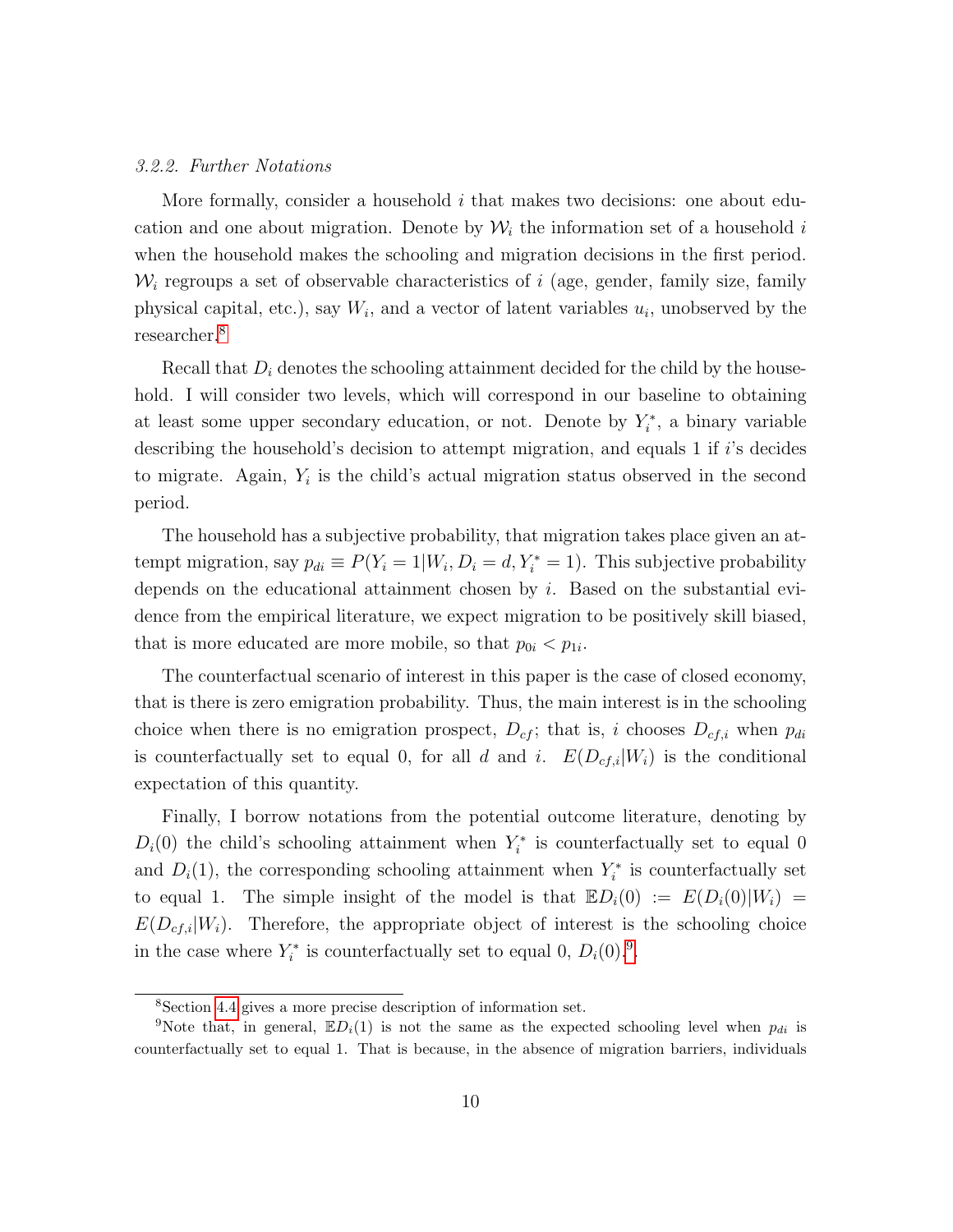In the rest of the paper, I drop the subscript  $i$  to lighten the notation.

### 3.2.3. The Schooling Decision

Consider the schooling decision given a decision on migration. It is assumed that the household chooses the schooling level that maximizes the child's expected return given the migration choice. Let  $\Pi_d^y(W, u)$  be the net return (gains net of the costs) to education d in location  $y, y \in \{0, 1\}.$ 

Following the literature on returns to education, for example [Dahl](#page-36-5) [\(2002\)](#page-36-5), I will assume for simplicity that the observed and unobserved returns to education are separable, that is:

$$
\Pi_d^y(W, u) = \Pi_d^y(W) + u_d^y \tag{3}
$$

 $\Pi_d^y$  $\frac{y}{d}(W)$  is the average net expected return to education d for a household with characteristics W.  $u_d^y$  $\frac{y}{d}$  is a latent cost of education that I interpret as the unobserved ability of the child to complete education  $d$  or a private consumption value of education  $d$ .

Given a migration decision  $Y^*$ , the household chooses education  $D = 1$  over  $D = 0$ , if and only if the following expression is positive:

<span id="page-10-0"></span>
$$
\Pi_1^0(W) - \Pi_0^0(W) + u_1^0 - u_0^0
$$
  
+  $p_1 Y^* (\Pi_1^1(W) - \Pi_1^0(W)) - p_0 Y^* (\Pi_0^1(W) - \Pi_0^0(W))$   
+  $p_1 Y^* (u_1^1 - u_1^0) - p_0 Y^* (u_0^1 - u_0^0)$  (4)

The first line of Equation [4](#page-10-0) represents the private returns to education  $D = 1$ , in the absence of emigration prospects. The second and third lines represent the additional incentive created by the emigration prospects. The second line stems from the average returns given characteristics  $W$ , while the third line stems from the latent returns. Note that the unobserved part of the total returns differs when  $Y^* = 1$  or  $Y^* = 0$ , which is the reason why standard regression techniques will produce biased estimates.

The simple implication of Equation [\(4\)](#page-10-0) is that the education decision in the case of closed economy is the same as the individual choice in the case where the migration decision,  $Y^*$ , is counterfactually set to be equal to 0. This is because the return to education is the same whether  $p_1 = p_0 = 0$  or  $Y^* = 0$ . Therefore  $E(D_{cf}|W) = \mathbb{E}D(0)$ .

might not exert their migration option [\(Katz and Rapoport, 2005\)](#page-37-4)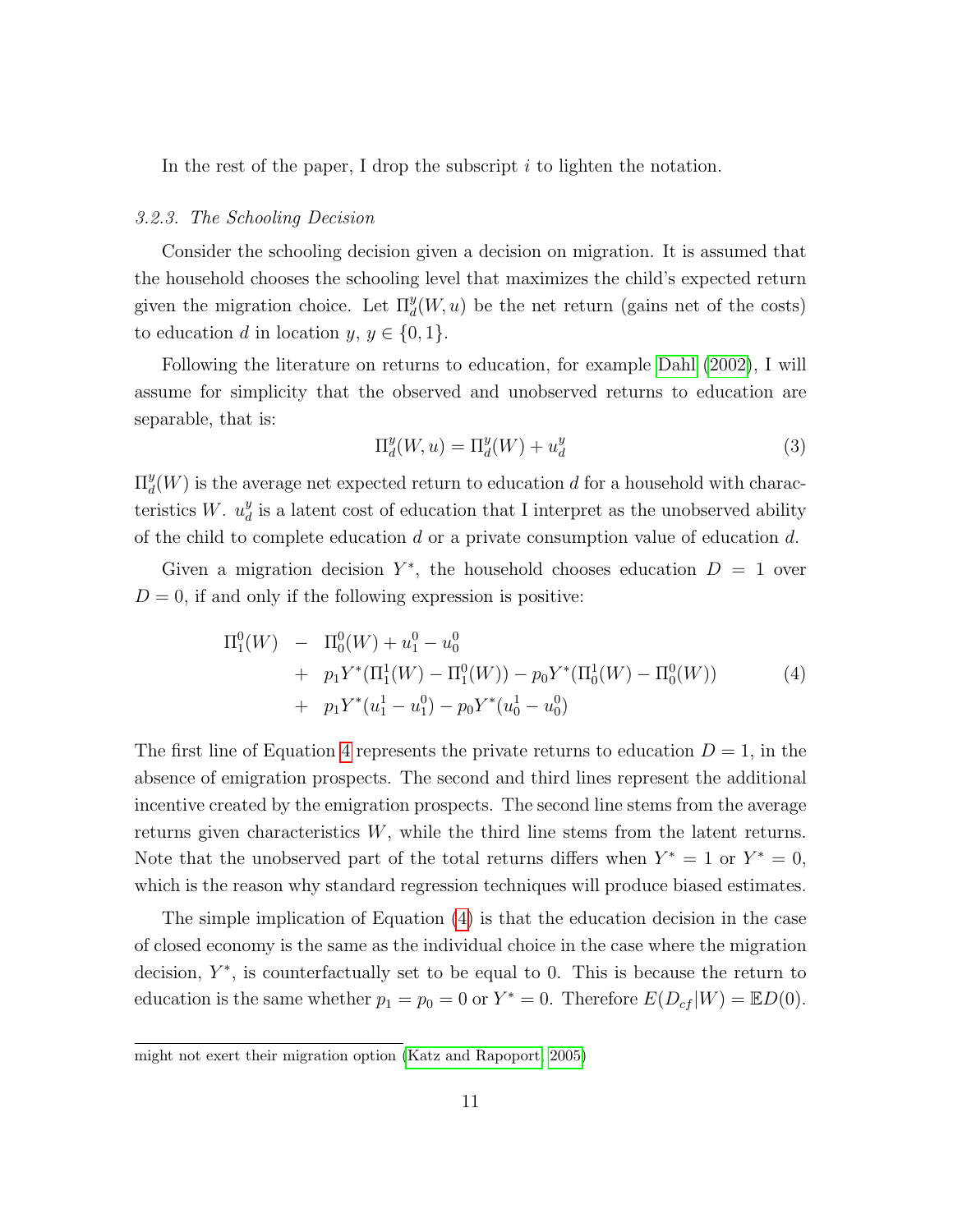#### 3.2.4. Binding budget constraint

Since imperfect credit markets are a common feature of developing economies, it is important to account for the possibility of a binding budget constraint. Two cases are possible: (1) the budget constraint is binding for education irrespective of the migration decision, or (2) the budget constraint is binding for education only when the family decides to attempt migration. Equation [\(4\)](#page-10-0) already accounts for the first possibility. In the second case, the maximization problem of the household includes an additional term,  $\lambda(W, u)Y^* < 0$ , that reflects the constraint on the family. That is the family maximizes:

$$
\Pi_1^0(W) - \Pi_0^0(W) + u_1^0 - u_0^0
$$
  
+  $p_1 Y^* (\Pi_1^1(W) - \Pi_1^0(W)) - p_0 Y^* (\Pi_0^1(W) - \Pi_0^0(W))$   
+  $p_1 Y^* (u_1^1 - u_1^0) - p_0 Y^* (u_0^1 - u_0^0) + \lambda (W, u) Y^*$  (5)

 $\lambda(W, u)$  should increase with the wealth of the family, and be zero if the budget constraint is not binding. Conversely, if no borrowing opportunity exists,  $\lambda(W, u) =$  $-\infty$ , and migration prospects do not provide additional incentives to obtain education 1. In the case of a constrained maximization,  $E(D_{cf} | W) = \mathbb{E}D(0)$  if no one attempts migration for  $p_1 = p_0 = 0$ . The latter will be true under three plausible conditions: (1) individuals maximize there expected returns to migration, (2) any migration attempt is costly, and (3) yields a positive return only in the case of a successful emigration  $(Y = 1)$ .

To sum up,  $ED(0)$  is the proper object to compare with the level of education in the open economy. Section [4](#page-13-0) discusses the identification of  $E_D(0)$ . In particular, while point identification of this quantity is challenging, one can easily derive tractable and informative bounds. Before turning to the identification of  $E_D(0)$ , it is instructive to pay more attention to the effects of emigration prospects on schooling returns.

#### <span id="page-11-0"></span>3.3. The Effect of Emigration Prospect on Schooling Choice

At the heart of the brain gain literature is the assumption that, in the context of skilled migration from developing to developed countries, the prospect of future emigration gives positive incentives to acquire education. Two interrelated reasons are evoked in the literature: first, the migration probability of high skilled is larger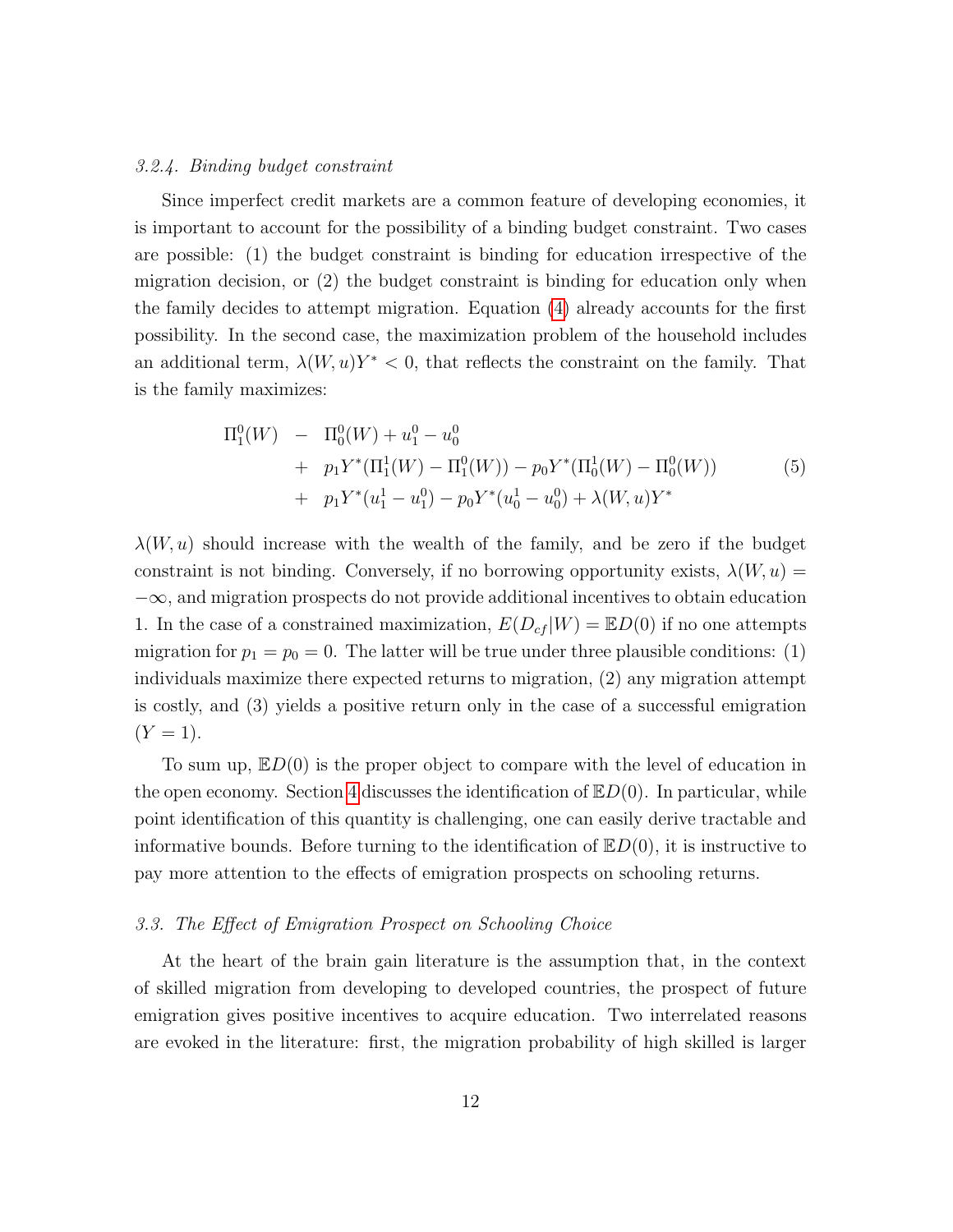than the migration probability of low-skilled individuals, so that returns to education abroad matters more to high-skilled. Second, the absolute returns to education (mostly measured by earnings gap between high skilled and low-skilled) are substantially higher in developed countries than in developing countries (BLV).

There are two major exceptions to this hypothesis that are highly relevant in the case of migration from Senegal to Europe: first, the case of a binding budget constraint [\(Beine, Docquier, and Rapoport, 2008\)](#page-35-1), second, the case of illegal migration or migration to low-skilled occupations [\(McKenzie and Rapoport, 2011\)](#page-37-2). As described above, when the budget constraint is binding, migration prospects do not provide additional incentives to obtain further education. Moreover, the family might *substitute* the migration investment to the schooling investment: candidates to migration might drop out of school earlier in order to enter the labor market, and accumulate capital that they will invest in a migration investment. Hence, migration prospects might provide disincentives for poor families to invest in education.

Illegal migration or migration to low-skilled occupations might also provide disincentives for education for two reasons: first, the success of an illegal migration attempt (e.g. traveling through the sea) depends less on the individual schooling attainment than on borders surveillance. Thus, in the case of illegal migration  $p_0 = p_1 = \bar{p}$ . Second, job prospects for illegal migrants (e.g. picking tomatoes in rural region in Spain) are not likely to depend on education, so that  $\Pi_1^1(X) - \Pi_0^1(X)$  is close to zero. Hence, for someone who attempts illegal migration, the returns to education are approximately:

$$
(1-p_0) \times (\Pi_1^0(X) - \Pi_0^0(X)) + u_1^0 - u_0^0 + p_0((u_1^1 - u_0^1) - (u_1^0 - u_0^0)).
$$

Since schooling is completed in the origin country, we might expect that the unobserved costs of education do not differ much by location, that is the last term in the above the equation is close to zero. Then, on average, the returns to education will be reduced by a factor  $p_0$ , compared to the returns in a closed economy.

To sum up, since absolute returns to education are larger in Europe than in Senegal, and following BLV's result in Cape Verde, a neighbor country of Senegal, we expect to find positive incentive effects. Possible exception are the subgroups where the budget constraint is binding, especially poor families, and the subgroups where illegal migration is highly prevalent. Whether the incentive effect can compensate for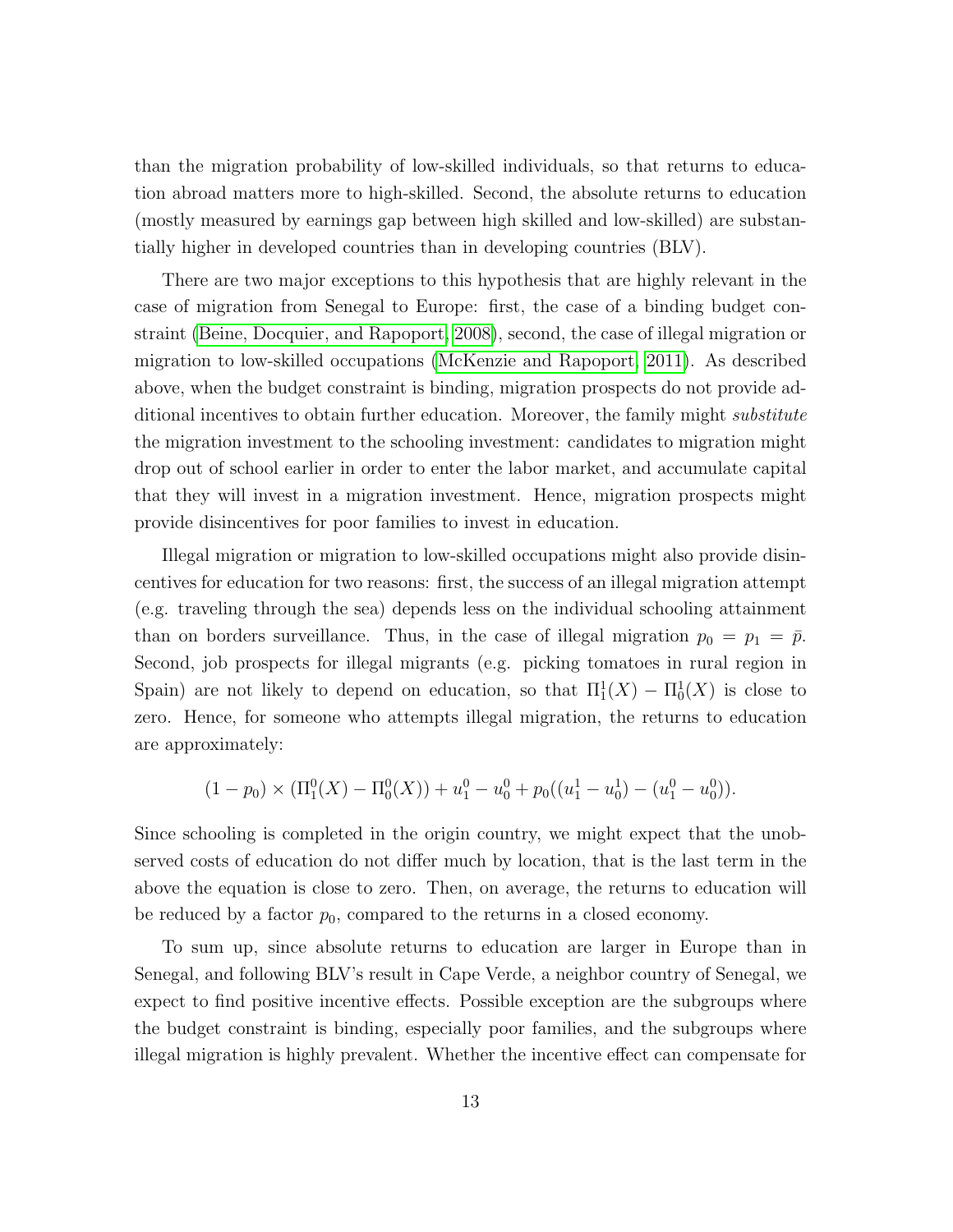the selection effect depends on intensity of the latter in each group.

## <span id="page-13-0"></span>4. Identification

This section discusses the identification of the net effect  $\Delta$ , in particular, the identification of the conditional expectation  $\mathbb{E}D(0)$ . First, Section [4.1](#page-13-1) discusses the assumptions required for point identification of the counterfactual quantity, and show that informative bounds can be derived with less demanding assumptions. Then, Section [4.2](#page-14-0) makes explicit the bounds on  $E(D(0))$ . Subsequently, the bounds on the measures of the net effect are presented in Section [4.3.](#page-15-0) These bounds exploit several exogenous variations that can be found using a proper decomposition of the household's information set, as described in Section [4.4.](#page-16-0)

# <span id="page-13-1"></span>4.1. Point identification

The above model of schooling investment belongs to class of Generalized Roy models in the terminology of [Heckman and Vytlacil](#page-37-5) [\(2007\)](#page-37-5). It can also be called endogenous treatment model (migration is the treatment and schooling the outcome). Both observed and latent returns to education depend on the chosen location (or chosen treatment). The model is "incomplete" according to the terminology of [Chesher](#page-36-6) [and Rosen](#page-36-6) [\(2012\)](#page-36-6), since it does not describe the selection into emigration. Typically, non-parametric point identification will be obtained at the cost of assuming the existence of exogenous variations, say Z, that affects the migration decision but not the schooling choice, and have a very large support (identification at infinity).

Even if the model was "completed" to describe the migration decision, nonparametric identification is still challenging for existing methods, for example the Local Instrumental Variable (LIV) as proposed by [Heckman and Vytlacil](#page-37-3) [\(2001\)](#page-37-3). The LIV would require (i) an approximation of the migration decision through a latent index equation, (ii) a monotonicity condition on the effect of the instrument(s) and (iii) a set of instruments with a sufficiently large support. As discussed in Appendix [A,](#page-49-0) I view this set of assumptions as untenable in the present framework.

Therefore, I turn to the partial identification approach, which rests on a less disputable set of assumptions.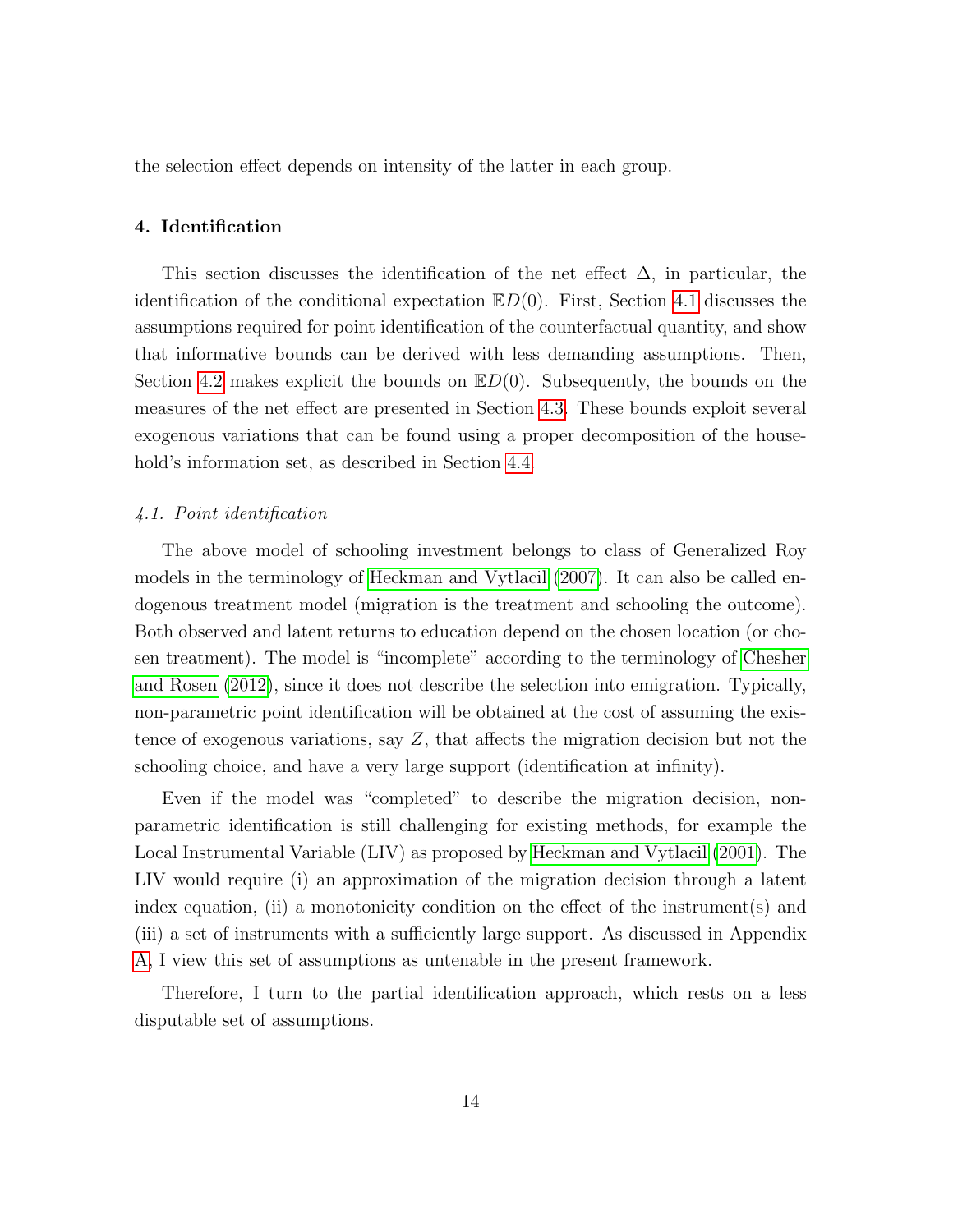### <span id="page-14-0"></span>4.2. Bounds on  $\mathbb{E}D(0)$

The model delivers simple tractable bounds on the counterfactual educational attainment. When an instrument is available, sharper bounds can be derived, which require no support or monotonicity conditions on the instrument.

Suppose that  $W = (X, \tilde{Z})$ , with  $\tilde{Z}$  such that  $\tilde{Z}$ , such that  $D(0)$  is stochatiscally independent from  $\tilde{Z}$  conditional on X. The first and most intuitive bounds on  $\mathbb{E}D(0)$ are the bounds derived by [Manski](#page-37-6) [\(1993\)](#page-37-6). It suffices to note that:

 $\mathbb{E}D(0) = P(D(0) = 1, Y^* = 0|X) + P(D(0) = 1, Y^* = 1|X)$ 

The second term is unobserved, but bounded between 0 and  $P(Y^* = 1|X)$ , so that:

$$
P(D(0) = 1, Y^* = 0|X) \leq \mathbb{E}D(0) \leq 1 - P(D(0) = 0, Y^* = 0|X).
$$

The bounds can be tightened by noting that  $E(D(0)|X, \tilde{Z}) = E(D(0)|X)$ . Hence:

$$
\sup_{\tilde{Z}} P(D(0) = 1, Y^* = 0 | X, \tilde{Z}) \leq \mathbb{E} D(0) \leq \inf_{\tilde{Z}} \left( 1 - P(D(0) = 0, Y^* = 0 | X, \tilde{Z}) \right).
$$

The exogeneity condition on  $\tilde{Z}$  is a weaker condition than the one required by BLV that require the existence of some Z, such that the pair  $(D(0), D(1))$  is stochastically independent from  $Z$ , conditionally on  $X$ . This additional condition produces tighter bounds on the quantity  $ED(0)$ , as given by the following proposition.

<span id="page-14-1"></span>**Proposition 1.** All the following probabilities are conditional on X. Assume that  $D(0)$  is stochastically independent from Z, conditionally on X, and the following expressions are well defined.

$$
\tilde{\bar{q}}_{10} := \sup \{ \mathbb{P}(D=1, Y^* = 0 | \tilde{Z} = \tilde{z}) : \tilde{z} \in \text{Supp}(\tilde{Z}) \}
$$
\n
$$
\tilde{\bar{q}}_{00} := \sup \{ \mathbb{P}(D=0, Y^* = 0 | \tilde{Z} = \tilde{z}) : \tilde{z} \in \text{Supp}(\tilde{Z}) \}
$$

the following are sharp bounds for  $E_D(0)$ .

$$
\tilde{\bar{q}}_{10} \leq \mathbb{E} D(0) \leq 1 - \tilde{\bar{q}}_{00}
$$

If in addition Z is such that  $(D(0), D(1))$  is stochastically independent from Z, conditionally on  $X$ , and the following expressions are well defined:

$$
q_1 := \inf \{ \mathbb{P}(D = 1 | Z = z) : z \in \text{Supp}(Z) \}
$$
  
\n
$$
q_0 := \inf \{ \mathbb{P}(D = 0 | Z = z) : z \in \text{Supp}(Z) \}
$$
  
\n
$$
q_{10-01} := \inf \{ \mathbb{P}(D = 1, Y^* = 0 | Z = z) + \mathbb{P}(D = 0, Y^* = 1 | Z = z) : z \in \text{Supp}(Z) \}
$$
  
\n
$$
q_{00-11} := \inf \{ \mathbb{P}(D = 0, Y^* = 0 | Z = z) + \mathbb{P}(D = 1, Y^* = 1 | Z = z) : z \in \text{Supp}(Z) \},
$$
  
\n
$$
\overline{q}_{10} := \sup \{ \mathbb{P}(D = 1, Y^* = 0 | Z = z) : z \in \text{Supp}(Z) \}
$$
  
\n
$$
\overline{q}_{00} := \sup \{ \mathbb{P}(D = 0, Y^* = 0 | Z = z) : z \in \text{Supp}(Z) \}
$$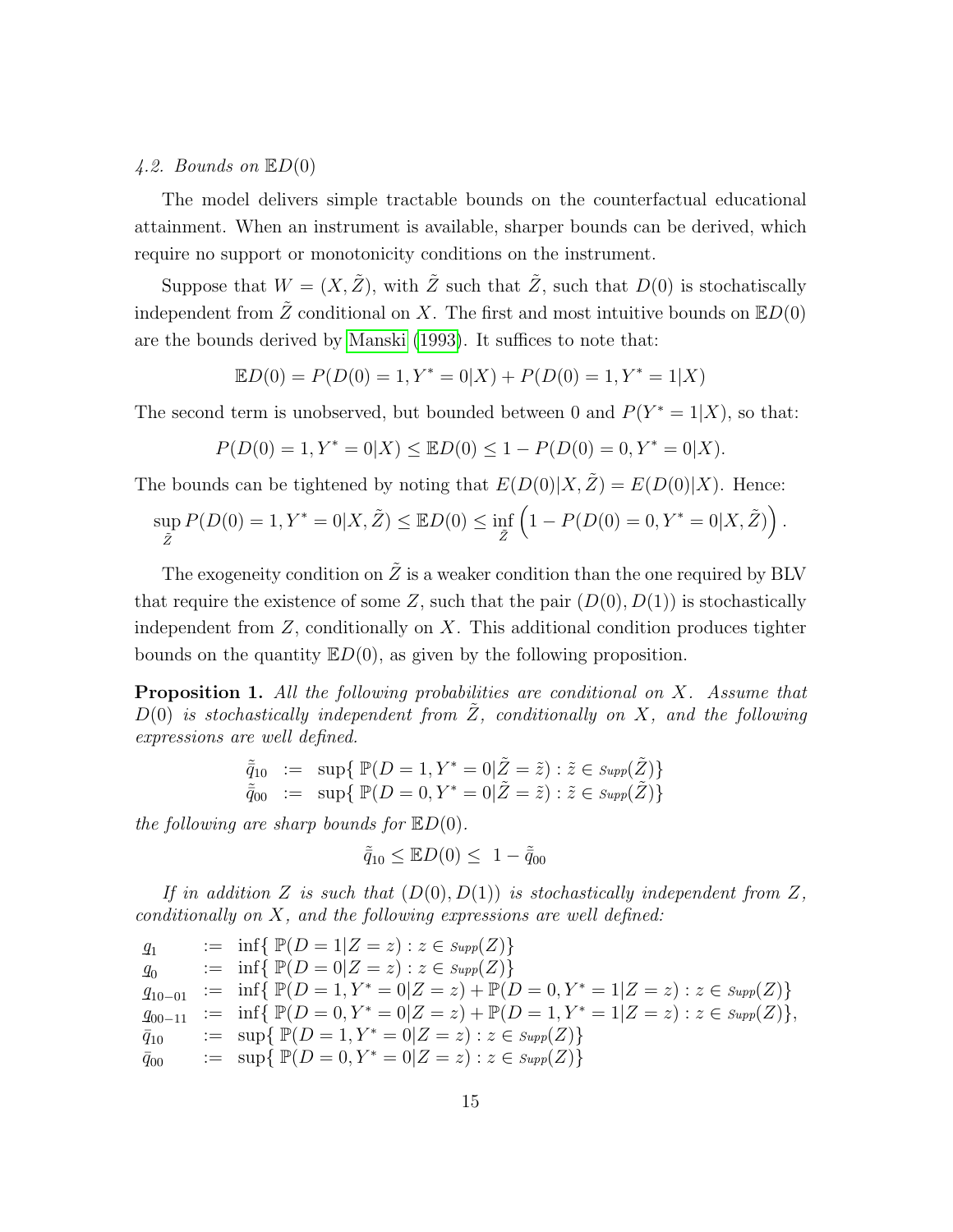the following are sharp bounds for  $\mathbb{E}D(0)$ .

 $\max(\tilde{q}_{10}, 1 - q_0 - q_{00-11}) \leq \mathbb{E}D(0) \leq \min(1 - \tilde{q}_{00}, q_1 + q_{10-01})$ 

The tighter set of bounds follow by Corollary 2 of Mourifié, Henry, and Méango [\(2015\)](#page-37-7).

### <span id="page-15-0"></span>4.3. Bounds on the Net Effects

From bounds derived in the previous subsection, bounds for the measures  $\Delta(.)$ and  $\Delta_{inc}(.)$  follow trivially. Call  $LB_0(X)$  (resp.  $UB_0(X)$ ) the lower (resp. upper) bound derived in either Proposition [1,](#page-14-1) or [2,](#page-53-0) where the dependence on  $X$  is emphasized to remind the reader that the bounds vary with the individual characteristics. The following bounds measure the net effect of brain circulation on human capital accumulation in the source country :

$$
E(D|Y=0, X) - UB_0(X) \le \Delta(X) \le E(D|Y=0, X) - LB_0(X)
$$

and accordingly for the measures  $\Delta_{inc}$ ,  $\Delta^r$  and  $\Delta_{inc}^r$ . Note that the selection effect  $\Delta_{sel}$  and  $\Delta_{sel}^r$  are (point) identified.

An upper bound give the maximal magnitude of the corresponding net effect (or maximal gain) possible in the sub-population of interest, while a lower bound measures the minimal magnitude of the corresponding net effect (or maximal drain) possible. If for  $\Delta$  the lower (resp. upper) bound is positive (resp. negative), there is unambiguous evidence for a positive (resp. negative) net effect of migration on the human capital accumulation with respect to the sub-population with characteristics  $X = x$ . I will talk of a net brain gain (resp. net brain drain) in in the subgroup x. If the upper bound is positive, while the lower bound is negative, the measure is inconclusive about the direction of the effect. An optimistic interpretation will focus on the upper bound, a pessimistic one on the lower bound. The same type of interpretation pertains with respect to the measures  $\Delta_{inc}$ ,  $\Delta^r$  and  $\Delta_{inc}^r$ .

In Appendix [B,](#page-50-0) I show that there exists additional non-redundant constraints on the net effect  $\Delta$  that are described by Equation [\(6\)](#page-15-1).  $\Delta$  must satisfy:

<span id="page-15-1"></span>
$$
\Delta \le P(D=1, Y^* = 0) [1/P(Y=0) - 1] + P(D=1, Y^* = 1, Y = 0) / P(Y=0)
$$
  
\n
$$
\Delta \ge P(D=1, Y^* = 0) [1/P(Y=0) - 1] + P(D=1, Y^* = 1, Y = 0) / P(Y=0)
$$
 (6)  
\n
$$
-P(Y^* = 1)
$$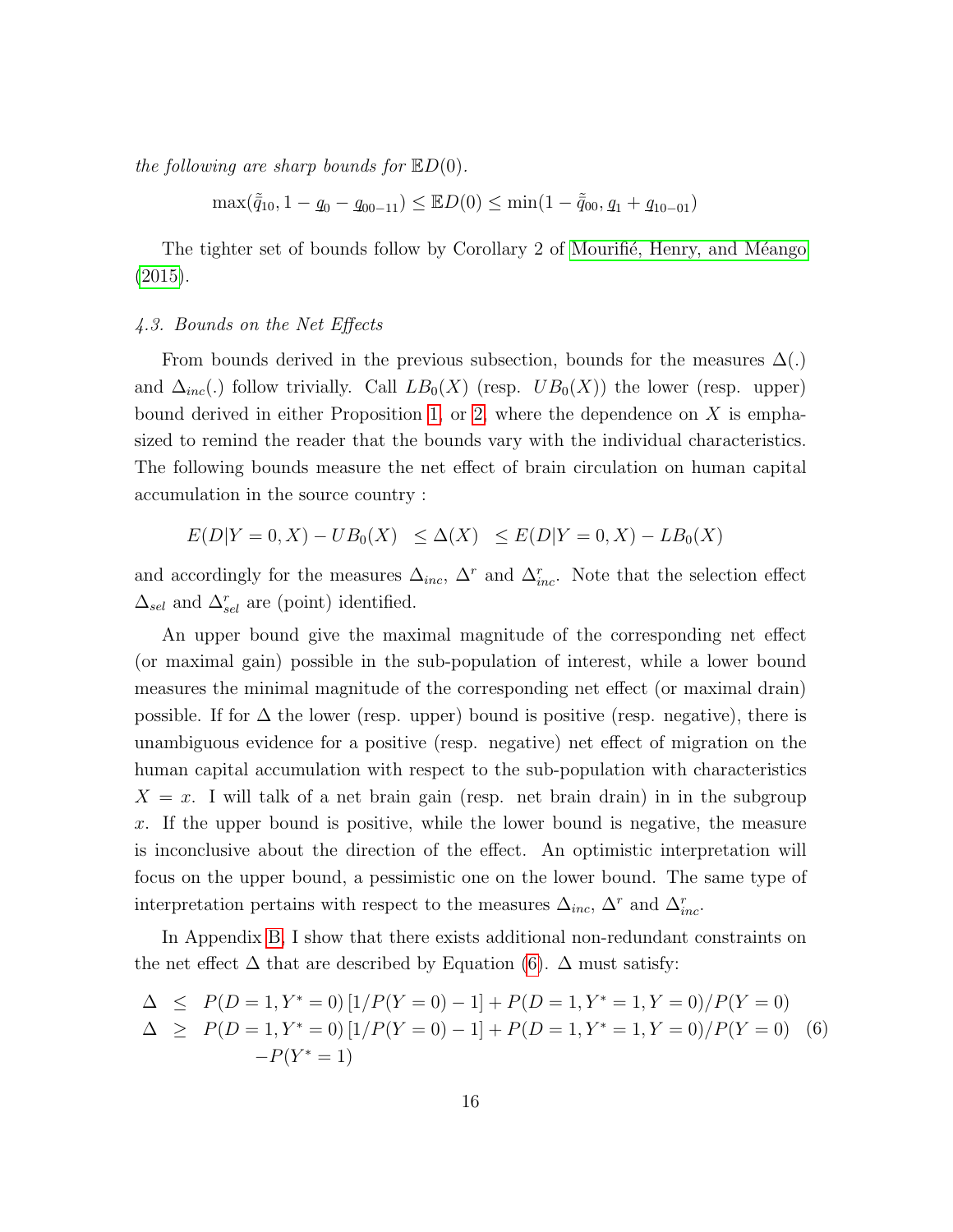While the upper bound is almost surely larger that 0, the lower bound can take either a positive or a negative sign. Thus, on can test for the existence of a strictly positive net effect, even without an instrument.

## <span id="page-16-0"></span>4.4. The Information Set

The bounds in Proposition [1](#page-14-1) exploit exogenous variations that can be found using a proper decomposition of the household's information set, as described in the following.

Recall that  $W$  is the information set of a household when this household makes the schooling and migration decisions in the first period.  $W$  regroups a set of observable characteristics  $W$ , and a vector of latent variables  $u$ , unobserved by the researcher. W can be further decomposed in the following:

- 1. X, the characteristics of the family and of the candidate that influence the schooling choice both when no attempt is made,  $D(0)$ , and when an attempt is made,  $D(1)$ , as well as the migration probability. These are for example, the candidate's age, gender, the family physical capital, the size of the family, etc.
- 2.  $X_0$ , the characteristics that influence the returns to education at origin but not at destination. These are for example, the macro-economic conditions in the origin country.
- 3.  $X_1$ , the characteristics that influence the returns to education at destination but not at origin, for example, the labor market demand in the destination country. For example, [Theoharides](#page-38-2) [\(2015\)](#page-38-2) takes advantage of the fluctuations in the labor market demand in the destination countries, to identify the effect of international emigration on the human capital of children in Philippines.
- 4. Z, the characteristics that influence the migration decision but not the schooling decision irrespective of the decision to attempt migration. Z is a the type of exclusion restriction assumed by BLV.
- 5.  $Z_{(1)}$ , the characteristics that affect the emigration prospects but do not affect directly the choice of education when no attempt to migration is made. These are for example, characteristics of the household facilitating visa approval, as the existence of a sponsor.

From this decomposition of the information set, the net return to education can thus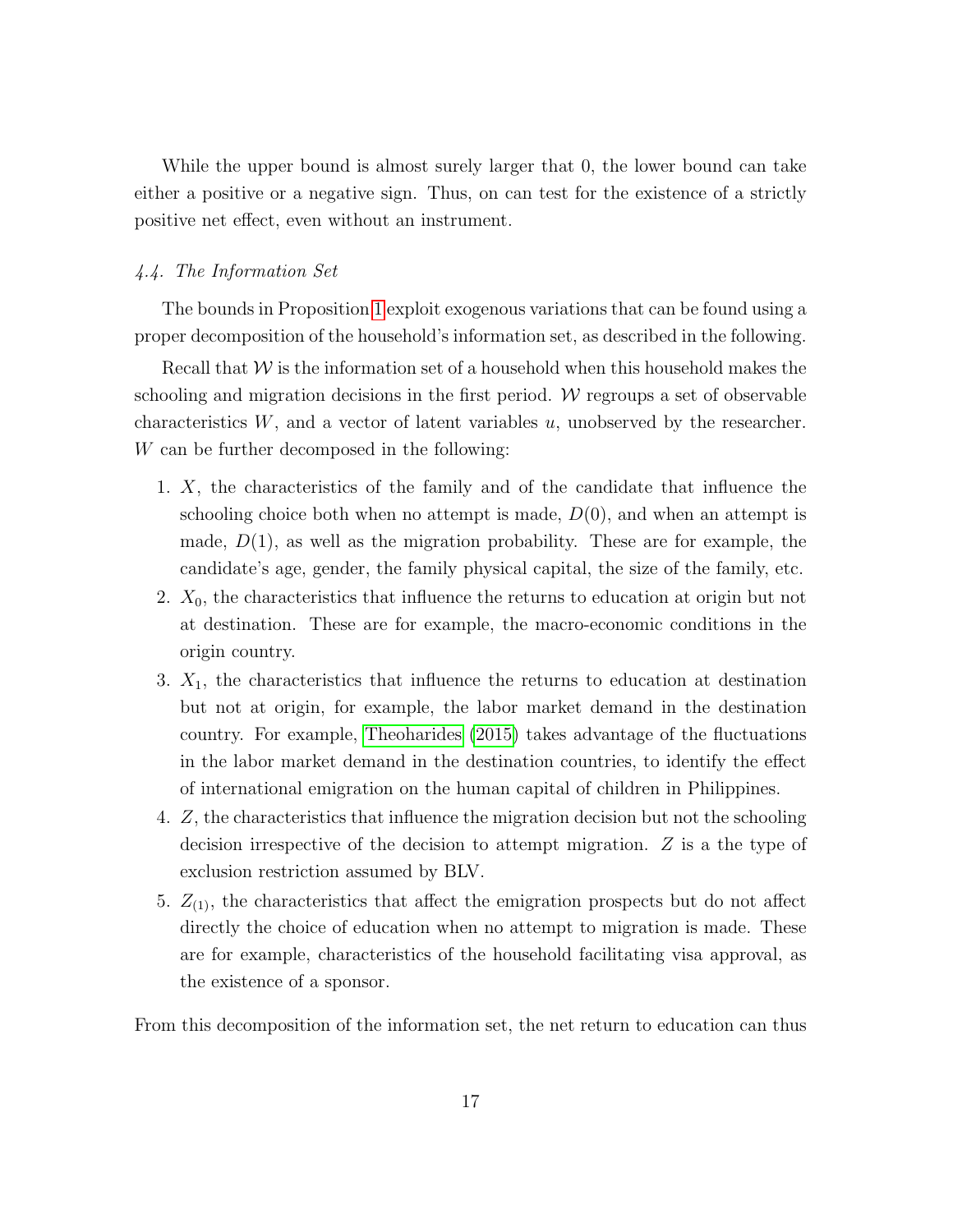be written:

<span id="page-17-1"></span>
$$
\Pi_1^0(X, X_0) - \Pi_0^0(X, X_0) + u_1^0 - u_0^0
$$
  
+  $p_1(X, X_0, X_1, Z_{(1)}) Y^* (\Pi_1^1(X, X_1) - \Pi_1^0(X, X_0))$  (7)  
-  $p_0(X, X_0, X_1, Z_{(1)}) Y^* (\Pi_0^1(X, X_1) - \Pi_0^0(X, X_0))$   
+  $p_1(X, X_0, X_1, Z_{(1)}) Y^*(u_1^1 - u_1^0) - p_0(X, X_0, X_1, Z_{(1)}) Y^*(u_0^1 - u_0^0)$ 

where the notation  $p_d(X, X_0, X_1, Z_{(1)})$  emphasizes the role of these variables on the success probability. From Equation [\(7\)](#page-17-1), it follows that:

$$
E(D(0)|W) = E(D(0)|X, X_{(0)})
$$
\n(8)

Therefore,  $Z, X_{(1)}$  and  $Z_{(1)}$  can be used as exogenous variations to (partially) identify  $ED(0)$ . Note that for convenience of notation, I will use a slight abuse of notation and refer to the vector X to denote the pair  $(X, X_{(0)})$ .

I now turn to the empirical analysis on Senegal.

#### <span id="page-17-0"></span>5. Background: Education, Migration and the Brain Drain in Senegal

#### 5.1. Education

Between 1960, year of the independence from France, and 1990, the enrollment rate in Senegal has steadily increased from 22 to 57% in primary school, and 2 to 16% in Secondary school. The Senegalese educational system is modeled on the French precedent. The typical curriculum consists of 6 years in primary school and 4 years in lower secondary school, 3 years in upper secondary. At the end of each level, State exams operate an increasingly selective screening of pupils, which outcome is often based on available governmental resources. The "brain drain" question is all the more relevant because the government devotes a large share of the total government expenditures to education (between 16 to 22% in the past decade, that is 4 to 6% of the GDP). Only recently, in 2004, have tuition fees for primary education been abrogated and compulsory education introduced for children aged between 6 to 16 years<sup>[10](#page-17-2)</sup>. At the time of the survey (2008), the enrollment rate was estimated at  $84\%$ 

<span id="page-17-2"></span><sup>10</sup>Journal Officiel N 6202 du Samedi 22 Janvier 2005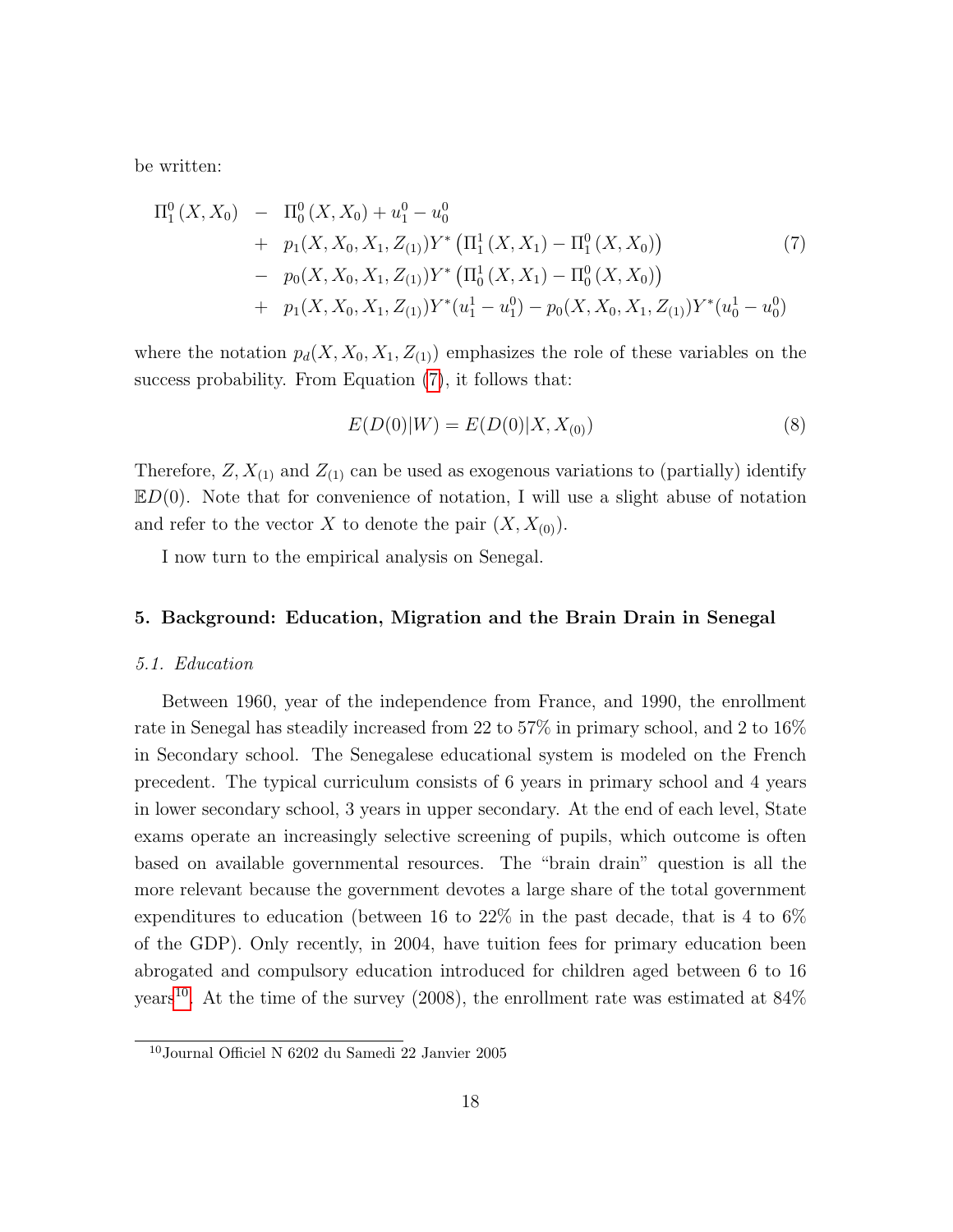in primary, 30% in Secondary, 8% in Tertiary. While the ratio male to female is the same in primary school, it falls to 7 girls for ten boys in secondary.

Despite the importance of the public resources allocated to education and the quantitative expansion in the enrollment rate, the performance of the educational system is still weak (Niang, The primary school in Senegal: Education for all, quality for some, 2014). Only one adult out of 2 is literate. As of 2013, Senegal ranks in the last decile of the UNDP education index (which consists almost exclusively of Sub-Saharan African countries, along with Afghanistan and Myanmar).<sup>[11](#page-18-0)</sup>

### 5.2. Migration

Migration from Senegal has Africa and Europe as major destinations. Emigration to Europe has a long tradition, which finds its roots in colonial ties with France. Following the decolonization, a first wave of labor migration was sparked by an active recruitment in French automobile industry. However, new immigration regulations following the oil crisis in the mid 70's provoked an abrupt closure of this migration route [Robin](#page-38-6) [\(1996\)](#page-38-6), while introducing family reunification schemes. During the late 70's until the mid 80's, a new migration wave started as the result of poor economic performances and repeated environmental shocks (droughts). However, with France becoming increasingly less hospitable in comparison to other European coutries, migrants from Senegal started to look for other destinations.[12](#page-18-1) This coincided with increasing demands from the agriculture sectors in Spain and Italy [Lacomba and](#page-37-8) Moncusí [\(2006\)](#page-37-8). During the late 80's until the mid 90's, further economic difficulties in Senegal and in many Sub-Saharan countries, led to drastic cuts in public expenditures. Rising unemployment and poverty, accompanied by a reduction in the provision of public services acted as important push factors. Italy became all the more attractive as the demand grew for work in tourism and industry in northern Italy [Obucina](#page-38-7) [\(2013\)](#page-38-7). Finally, in 1994, the long-lasting economic crisis, culminated in a devaluation

<span id="page-18-0"></span> $11$ The calculation of the UNDP education index accounts for the the mean years of schooling and the expected years of schooling.

<span id="page-18-1"></span> $12$ France introduced the requirement for a Visa for Senegalese workers, and launched initiatives to encourage voluntarily repatriation of Senegalese workers, offering them paid formation in Senegal. Source: Senegalese Embassy: http://www.ambasseneparis.com/index.php/cooperation.html, accesed on Dec, 4, 2015.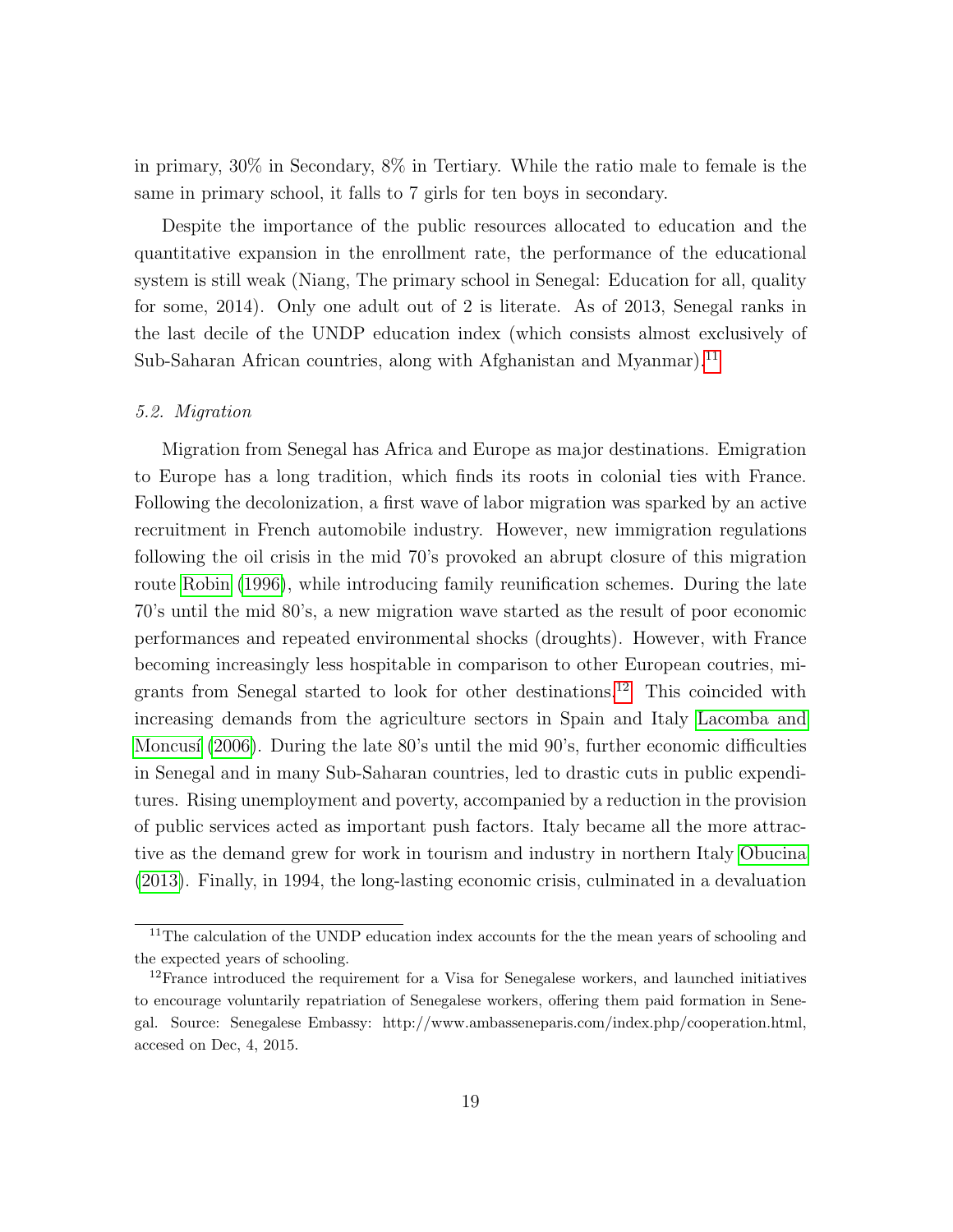of 50% of the Franc CFA. However, this measure did not have the expected effects on the economy, and instead led to a deterioration of living conditions in the midterm. The devaluation also had the effect of doubling overnight the cost of (legal) migration, as an importation good. This and increased immigration restrictions made illegal migration more attractive and sophisticated. Half of 30,000 migrants who arrived to Canary Island in 2006 where from Senegal [Mbaye](#page-37-9) [\(2014\)](#page-37-9). Meanwhile, the high demand in the construction sector in Spain at the turn of the century continued to fuel emigration flows (Baizán, Beauchemin, and González-Ferrer, 2013).

## 5.3. Fear of "Brain Drain" in Senegal

Raw measures of the brain drain suggest that Senegal, as many countries in Subsaharan Africa, is highly affected by the self-selection of high skilled in emigration. Although emigration is relatively low (as of 2005, a stock of 4.26% of the population, with close to  $40\%$  of migrants in Europe) in comparison with countries with small populations, the equally low level of high-skilled individuals and the strong discrepancy between skilled and unskilled migration are the main stated concerns [Easterly](#page-36-7) [and Nyarko](#page-36-7) [\(2008\)](#page-36-7). According to [Docquier and Marfouk](#page-36-8) [\(2006\)](#page-36-8), in 2000, 17.7% of the population with a tertiary education as emigrated. Baizán, Beauchemin, and González-Ferrer [\(2013\)](#page-35-5) reports that  $31\%$  of migrants have some secondary education, while only 16% in the remaining population. According to [Beine, Docquier,](#page-35-1) [and Rapoport](#page-35-1) [\(2008\)](#page-35-1)'s measure, when one accounts for the net effect of emigration prospects, the computation of the net effect of emigration implies a loss of 0.2% of the tertiary educated.

#### <span id="page-19-0"></span>6. Data

# 6.1. MAFE Dataset

The empirical analysis is based on the longitudinal biographical survey data collected in the framework of the MAFE (Migration between Africa and Europe) Project.[13](#page-19-1) About 600 current Senegalese migrants in France, Italy and Spain and

<span id="page-19-1"></span><sup>&</sup>lt;sup>13</sup>The MAFE project is coordinated by INED (C. Beauchemin) and is formed, additionally by the Universit catholique de Louvain (B. Schoumaker), Maastricht University (V. Mazzucato), the Univer-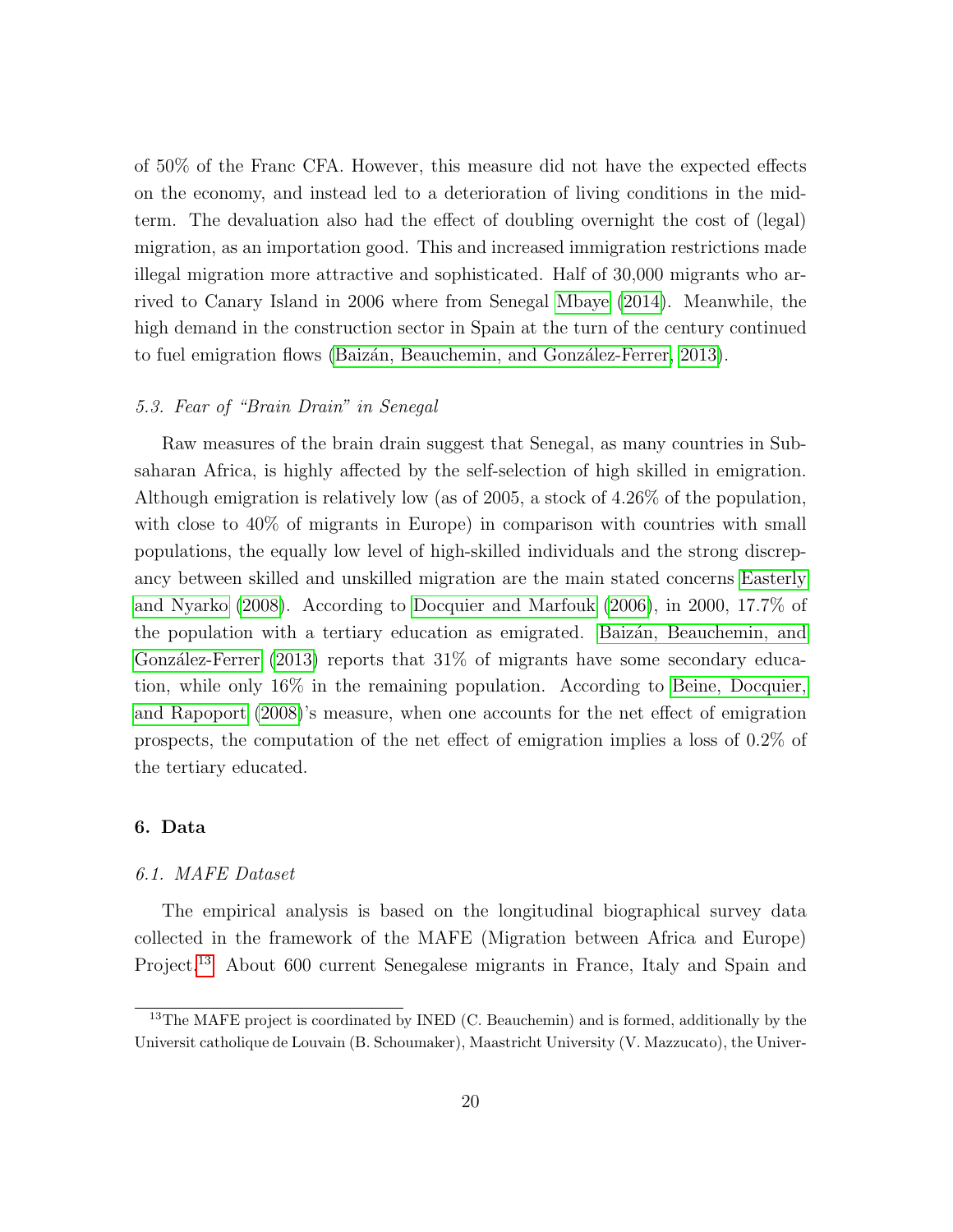nearly 1100 residents of the region of Dakar were interviewed in 2008. As respondents are sampled non-randomly, sampling weights are provided to produce a representative sample.<sup>[14](#page-20-0)</sup> The survey collects retrospective biographical information about the demographic and socio-economic characteristics, labor force participation and migration of the respondents and their household. There is additional information about migrant networks, documentation status, remittances and asset ownership. A major attractiveness of the MAFE Dataset for this study is that it records the actual migration history, as well as (unsuccessful) migration attempts, including year and destination of attempt, and reasons of failure.

In the following analysis, I restrict the sample to individuals who never migrated to Europe before the age of 21 to ensure that they obtained education in Senegal. I also exclude individuals aged 60 or more who are part of the first migration wave from Senegal and are underrepresented. This sample consists of 1342 individuals (626 men and 716 women).

### 6.2. Descriptive statistics

The data reveals an important gender difference in migration behavior, with the female migrant population estimated between 19% to 29% of the migrant population. Figure [1](#page-39-0) shows both the proportion of the population who attempted migration to Europe and the proportion of those who have been successful, by gender and education level. Education is categorized in four groups: at most some primary education (including those without education), some lower secondary education, some upper secondary education, and some tertiary education. More educated individuals are more likely to attempt migration, especially women, where the proportion of migra-

sité Cheikh Anta Diop (P. Sakho), the Universit de Kinshasa (J. Mangalu), the University of Ghana (P. Quartey), the Universitat Pompeu Fabra (P. Baizan), the Consejo Superior de Investigaciones Cientficas (A. Gonzlez-Ferrer), the Forum Internazionale ed Europeo di Ricerche sull'Immigrazione (E. Castagnone), and the University of Sussex (R. Black). The MAFE project received funding from the European Community's Seventh Framework Programme under grant agreement 217206. The MAFE-Senegal survey was conducted with the financial support of INED, the Agence Nationale de la Recherche (France), the Région Ile de France and the FSP programme 'International Migrations, territorial reorganizations and development of the countries of the South'. For more details, see: http://www.mafeproject.com/

<span id="page-20-0"></span> $14$ For more details on the MAFE project methodology, see [Beauchemin](#page-35-6) [\(2012\)](#page-35-6).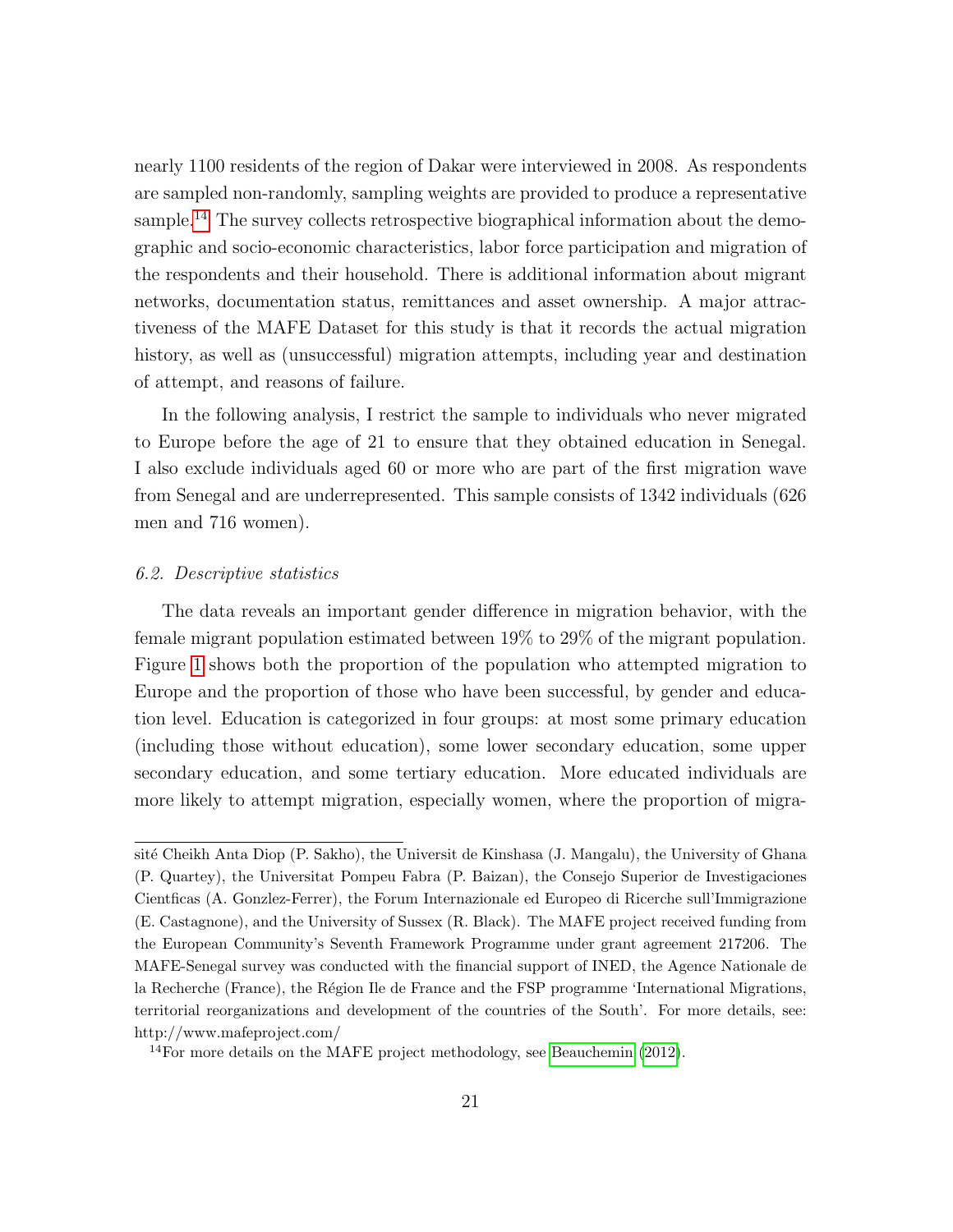tion attempts nearly triples from primary to upper secondary education. The ratio of success also varies substantially by education level. Where one out of two low educated are successful in their attempt, at least two out of three high educated are successful in their attempt. Note that on average an individual makes  $1.35$  (s.e.=0.06) attempts to migrate, and the number of attempts increases with the education level: from 1.27 (0.08) to 1.61 (0.17). Reassuringly, the [Docquier and Marfouk](#page-36-8) [\(2006\)](#page-36-8)'s estimate for the migration rate of tertiary educated (17.7%) belongs to the confidence region as calculated on the sample.

Figure [3](#page-40-0) compares the age at the first migration attempt for migrants and nonmigrants. Migrants make their first attempt much earlier than non-migrants. The latter group consists of two main subgroups: those who attempt their first migration around the age of 25, and later movers, who attempt migration after the age of 30. This clearly suggests a selection that might depend on private information.

Figures [4](#page-41-0) and [5](#page-41-1) shows the distribution of the age at migration by gender and education group respectively. The peak of the migration is attained around age 25. Then migration rates decrease progressively to be almost nonexistent around age 40. Women migrate later than men, suggesting tied-moving. The age at migration is negatively correlated with the educational attainment, as the higher the education, the earlier the migration. This is partly because of student migrants, but also because the probability of success of a migration attempt decreases with the level of education.

Figures [6](#page-42-0) shows the educational attainment by gender, migration status and cohort. The figures distinguish migrants to Europe from the rest of the population and differentiate between three cohorts: individuals aged 25 to 34, 35 to 44 and 45 to 59. Men are in general more educated than women. However, this gender gap seems to have narrowed over the years, as more women are likely to obtain intermediary or high education. This results from both the general expansion of education and the recent public initiatives to promote gender equality in education. With regard to the skill bias in migration, migrants to Europe are in general more educated than the rest of the population. In particular, a larger proportion of migrants have obtained at least some secondary education. But the distribution of educational attainment varies across cohort, with an increasing selection on women, and an increasing, then decreasing selection among men. This might be the result of the expansion in illegal emigration, which has been more attractive to uneducated males in the recent years.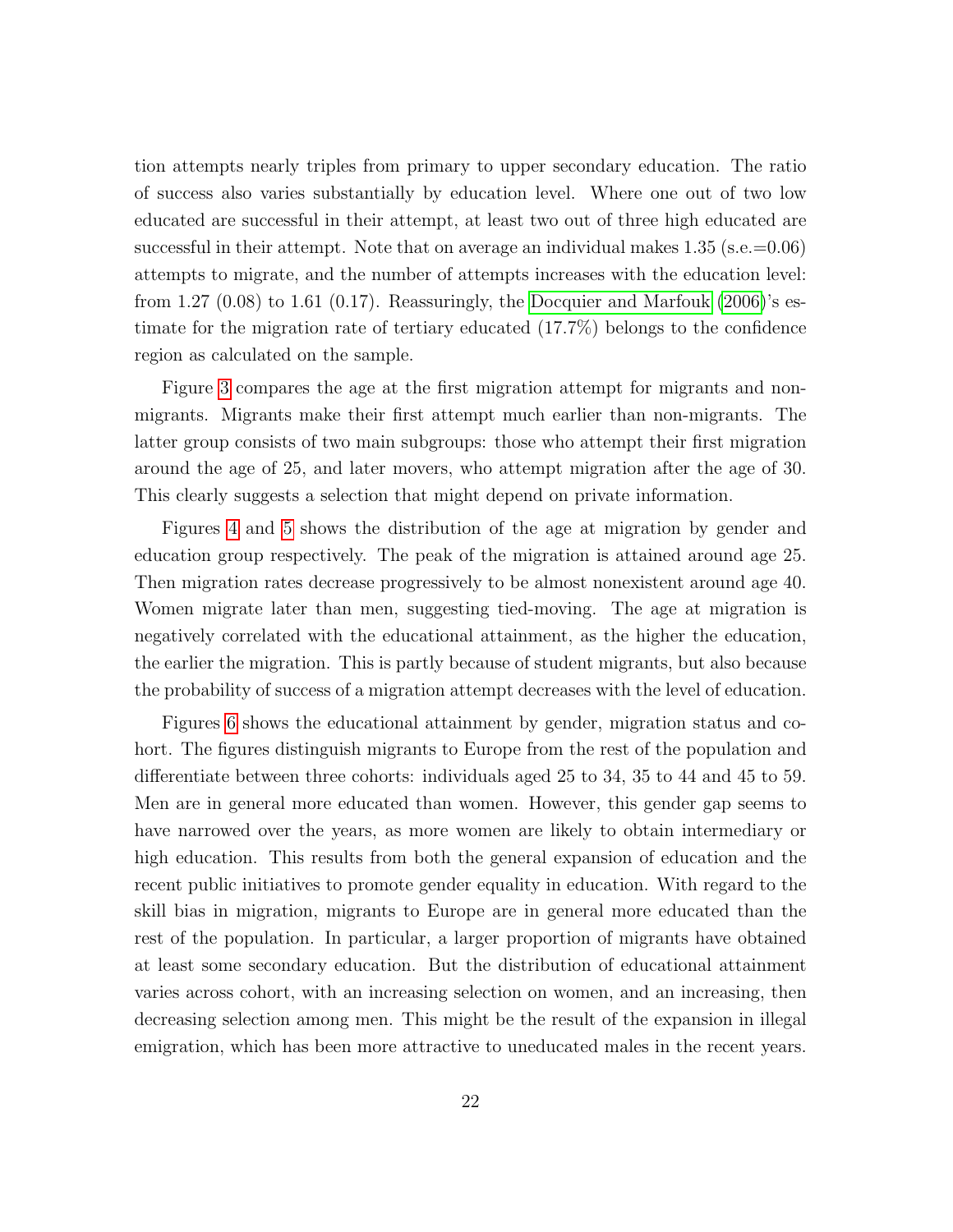<span id="page-22-0"></span>

| Education |        | <b>Below</b> | $12 \text{ yrs}$ | Above | $12$ yrs |
|-----------|--------|--------------|------------------|-------|----------|
| Gender    | Cohort | Mean         | S.d.             | Mean  | S.d.     |
| Men       | 25-34  | 0.67         | 0.09             | 0.34  | 0.11     |
|           | 35-44  | 0.45         | 0.07             | 0.20  | 0.07     |
|           | 45-59  | 0.34         | 0.07             | 0.22  | 0.10     |
| Women     | 25-34  | 0.16         | 0.08             | 0.10  | 0.07     |
|           | 35-44  | 0.17         | 0.06             | 0.07  | 0.05     |
|           | 45-59  | 0.22         | 0.11             | 0.21  | 0.17     |

Table 1: Proportion of individuals without a visa or resident permit at first migration

Finally, Table [1](#page-22-0) shows the estimated proportion of migrants without a visa or a resident permit at the time of their first stay abroad, by gender, cohort and for education level below 12 years of schooling and above two years of schooling. While the proportion decreases or remain stable for women from the earliest cohort to the youngest, this proportion doubles for low educated men, attaining almost two third of the migrants.

# 7. Estimation strategy

In this section, I present the variables used as dependent, control, and instrumental variables, as well as the estimation methodology to compute the bounds advised in the Section [4.3.](#page-15-0)

# 7.1. Dependent Variables

The key variables are the schooling attainment, the migration attempt and the actual migration. In the baseline specification,  $D = 1$  if the respondent declares having at least attended upper secondary education;  $D = 0$  otherwise. The focus on upper secondary education is in line with the high migration incidence in the age where individual should have completed upper secondary education. It also make our results comparable to BLV and [McKenzie and Rapoport](#page-37-2) [\(2011\)](#page-37-2) who study the effect of migration prospects at the same level of education. In section [8.4,](#page-29-0) I also explore the effect of future emigration prospects on secondary and tertiary education.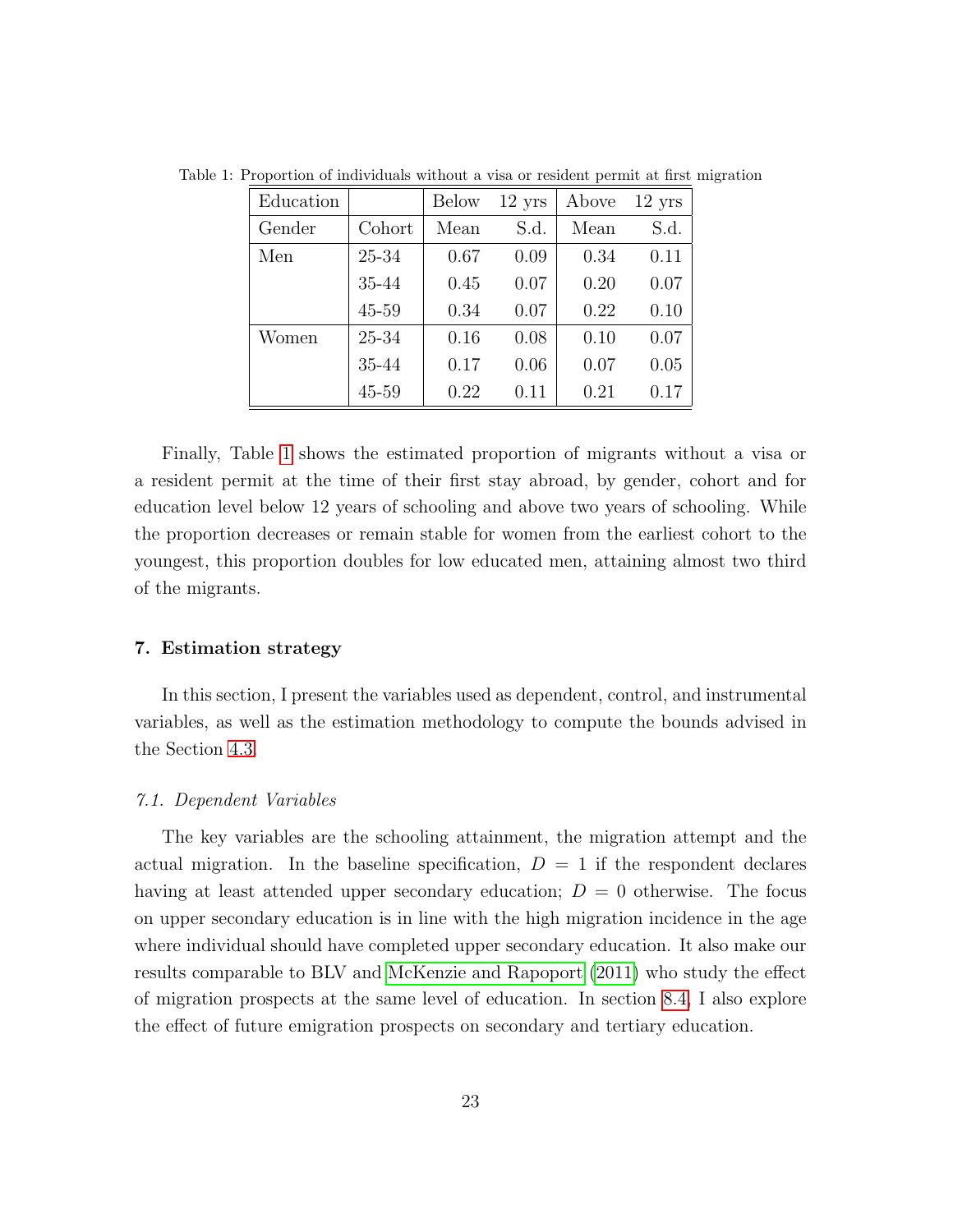The variable  $Y^*$  equals 1 if the respondent declares having attempted at least once migration to Europe. Note that the survey provides information about all migration attempts in all potential destinations as declared by the respondent.

Finally, since the dataset covers only the major destinations countries,  $Y$ , the actual migration is observed (equals 1 when migration, 0 otherwise) for migrants to these major destinations. To fit the definition of  $Y$ , ideally, we would like to sample migrants in all European destination countries. This is a limitation of the present data. The results presented here will hold, if migrants to other European destinations are not too different from those present in the sample.

### <span id="page-23-1"></span>7.2. Heterogeneous Household Characteristics

The estimation strategy allows measuring heterogeneous net effects in the population. The empirical analysis addresses the heterogeneity with respect to gender, cohort, and family background. Estimation of the bounds is conducted for men and women separately. The measured effects are also differentiated for three cohorts: individuals aged 25 to 34, 35 to 44 and 45 to 59. The cohort 45 to 59 would correspond to the second wave of migration between the 70's and the mid 80's, characterized by the new labor migration to agriculture in Italy and Spain. The cohort 35 to 44 corresponds to the next wave of migration, between the mid 80's and the mid 90's, during the financial crisis and economic downturn in West Africa. This cohort should be the one where liquidity constraints are the strongest. Finally the cohort 25 to 34 corresponds to the last wave of migration, characterized mainly by the high attractiveness of illegal migration (see Section [5\)](#page-17-0). With respect to family characteristics, the estimation procedure controls for the occupation of the father when the individual is 15.[15](#page-23-0) I construct four categories: High-level occupation or employer, skilled employee, unskilled employee, and self-employed or unemployed. The effect of parental occupation on the measured effects is of particular interest, since it allows understanding whether poor or rich families are most likely to experience selection or incentives. In line with the literature on household schooling choice, I also control for the family size through a set of dichotomous variables that reflect the possibility of a quality-quantity trade-off .

<span id="page-23-0"></span><sup>&</sup>lt;sup>15</sup>Father's education is also available but highly correlated to occupation.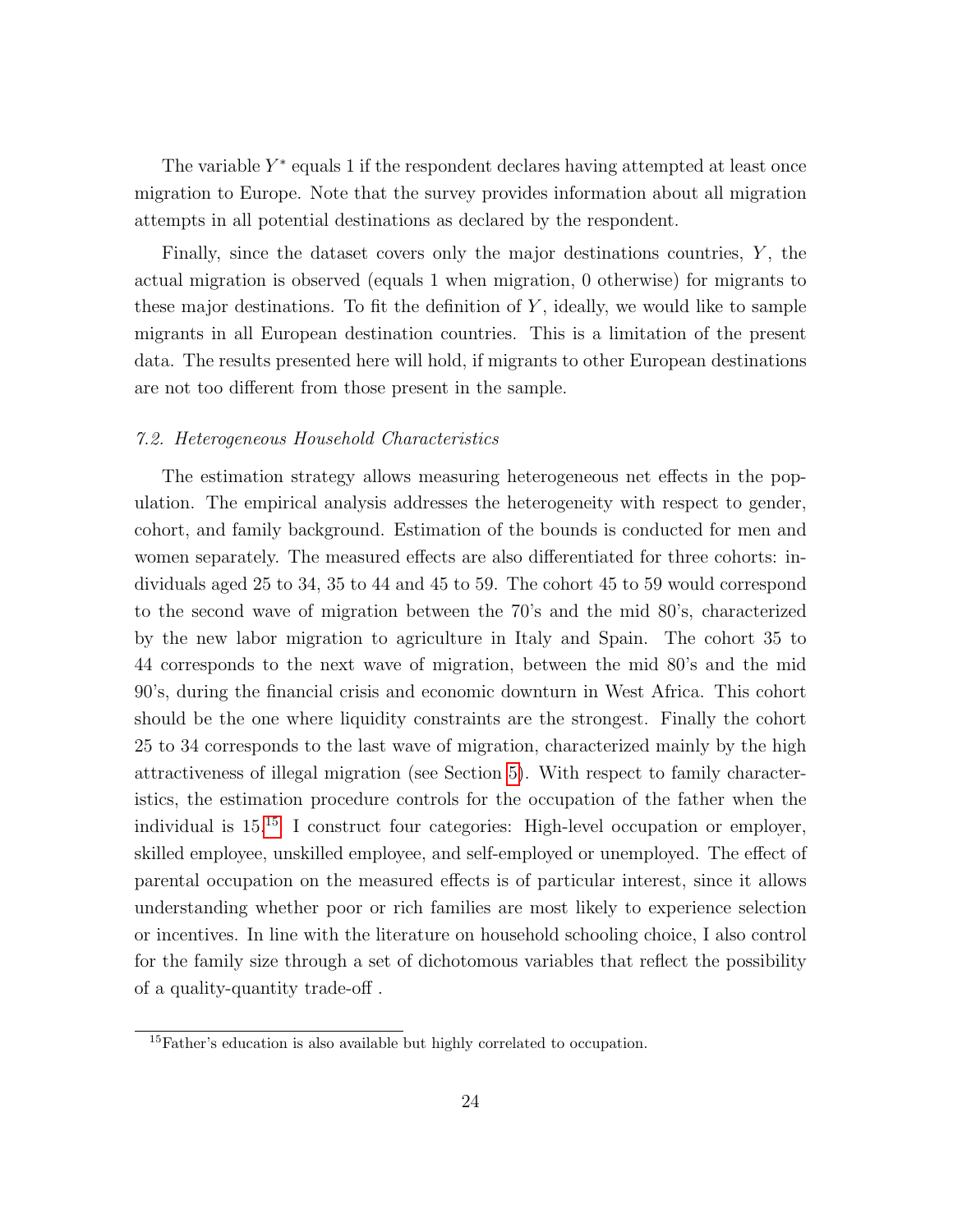To remain parsimonious, I assume that the effect of economic conditions in the origin country is absorbed by the cohort dummies. Later on, I also control for the religion (Mouride, Tidiane or others) and ethnicity (Pular, Wolof or others) that capture potential migration networks.

### <span id="page-24-1"></span>7.3. Instruments

The first instrument follows from BLV's insight that the longest migration spell in the family at age 15 provides exogenous variation affecting the migration decision but not the educational attainment at home. As noted by BLV, maximum length of the family migration spell delivers information regarding the success of the closest migration experience to the individual. Longer migration spells in the family reflect more successful migration experiences that should translate into deeper access to migrant networks.[16](#page-24-0)

A second source of exogenous variation comes from characteristics affecting the subjective probability of success but not the education decision. I use the number of individuals known by the respondents between 16 and 21 and that migrate in this period where upper secondary education should be completed. The rationale is that individuals who observe more migration in their network, will be more optimistic about their own chance of migration.

Because individuals with a stronger network would benefit from remittances and savings that can be invested in education, one should ideally control for remittances received by the family. As [Beine, Docquier, and Rapoport](#page-35-1) [\(2008\)](#page-35-1) argue, once one controls for remittances, there is no obvious reason why migration network would affect human capital formation. However, the MAFE dataset does not contain information on the size of remittances at the age of 15. Controlling for parents' occupation partially address this concern. Following BLV, I control additionally for at least one of the family member living abroad when the individual is aged 15 (around 20% of the sample). Note that this concern would not affect the second instrument.

Finally, to take advantage of exogenous variations that affect the returns to education abroad but not at home, I construct an index measure, which interacts, at a

<span id="page-24-0"></span><sup>&</sup>lt;sup>16</sup>The second instrument in BLV, regional proportion of migrants, cannot be fruitfully used in our context because the data are for individuals in the same geographical area.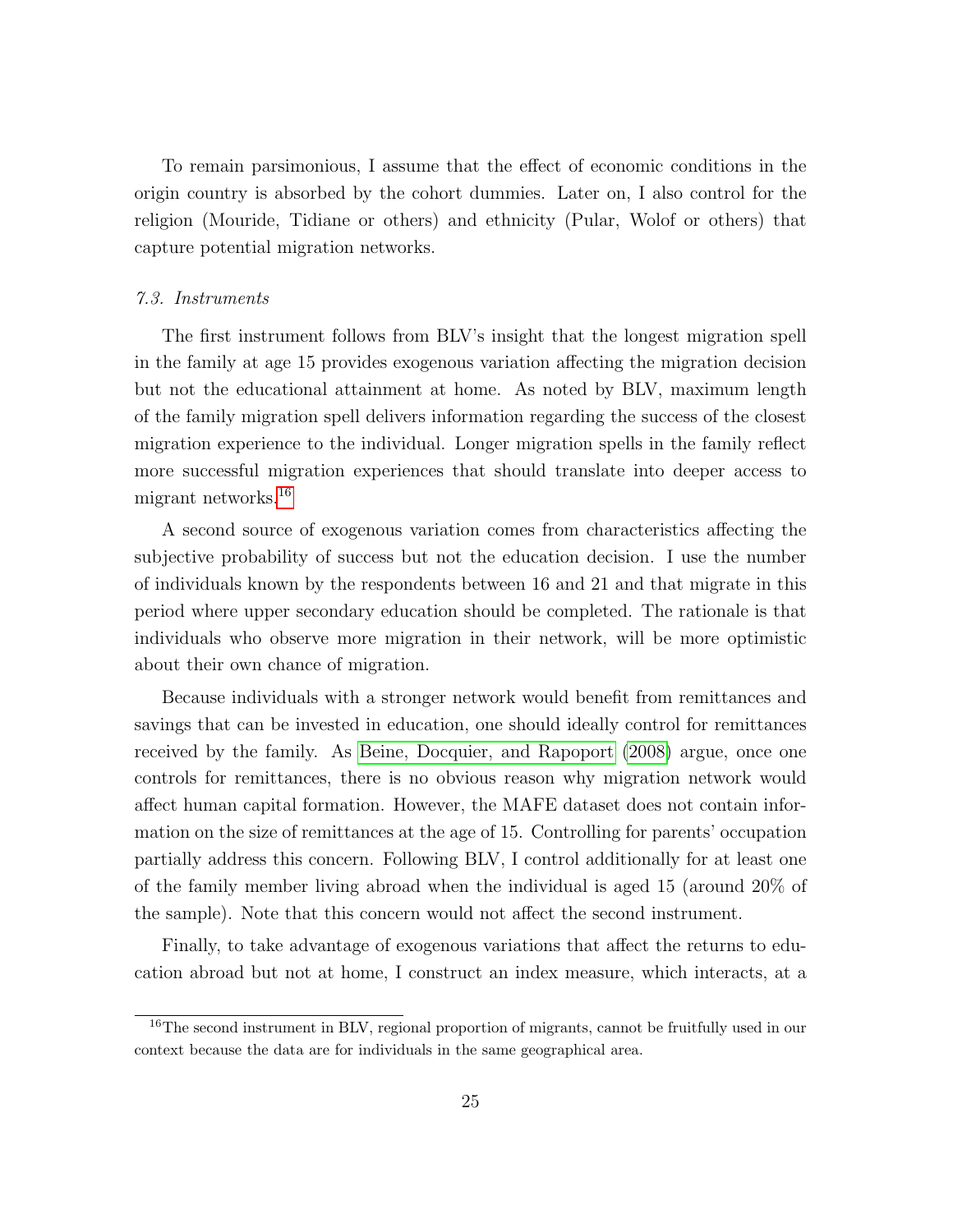given age, the strength of an individual's network in one of the three destinations and the unemployment rate in this location. Ideally, one should use the unemployment rate gap by education level. However, this measure exists in an harmonized way for France, Italy and Spain, only from 2000. For France, this measure exists from 1982 and is available from the INSEE.<sup>[17](#page-25-0)</sup> I compute the correlation between the unemployment rate gap by education and the average unemployment in the population for individual aged 25 to 34. The correlation is 0.58 in the whole population, 0.77 for men and 0.21 for women. This entails that shocks to the labor market affect most importantly low skilled workers than their high skilled counterparts, especially for men. Therefore, I use the unemployment rate by gender as a proxy for the unemployment rate gap in the calculation of the index measure. The precise construction of the index is presented in Appendix [C.](#page-50-1)

To heuristically assess the validity of the exclusion restrictions, I run an overidentification test for the aforementioned instruments from a 2SLS regression, separating men and women. Reassuringly, the null hypothesis of exogeneity cannot be rejected (p-value of 0.91 for men and 0.66 for women). However, the F-statistic is relatively low in both populations (7.5 for men and 9.42 for women), which is the sign of weak instruments.

In the baseline specification, I use the increase in the size of the network between age 16 to 21 and the index measure as exclusion restrictions. Additionally, I conduct the empirical analysis with each combination of instruments. The results remain qualitatively unchanged.

# 7.4. Estimation methodology

The bounds proposed in Section [4.3](#page-15-0) belong to the class of intersection bounds. Therefore, I use the methodology proposed by [Chernozhukov, Lee, and Rosen](#page-36-9) [\(2013\)](#page-36-9). They propose bias-corrected estimators of the upper and lower bounds, as well as confidence intervals.[18](#page-25-1) Their approach employs a precision correction to the estimated

<span id="page-25-0"></span><sup>&</sup>lt;sup>17</sup>Available at http : //www.insee.fr/fr/themes/detail.asp?ref<sub>i</sub>d = ir-irsocmartra14&page = irweb/irsocmartra14/dd/irsocmartra14 paq3.htm, accessed on December, 10, 2015

<span id="page-25-1"></span><sup>18</sup>[Chernozhukov, Lee, and Rosen](#page-36-9) [\(2013\)](#page-36-9) note two reasons why estimation of and inference on intersection bounds is complicated: first, because the bound estimates are suprema and infima of parametric or nonparametric estimators, closed-form characterization of their asymptotic distribu-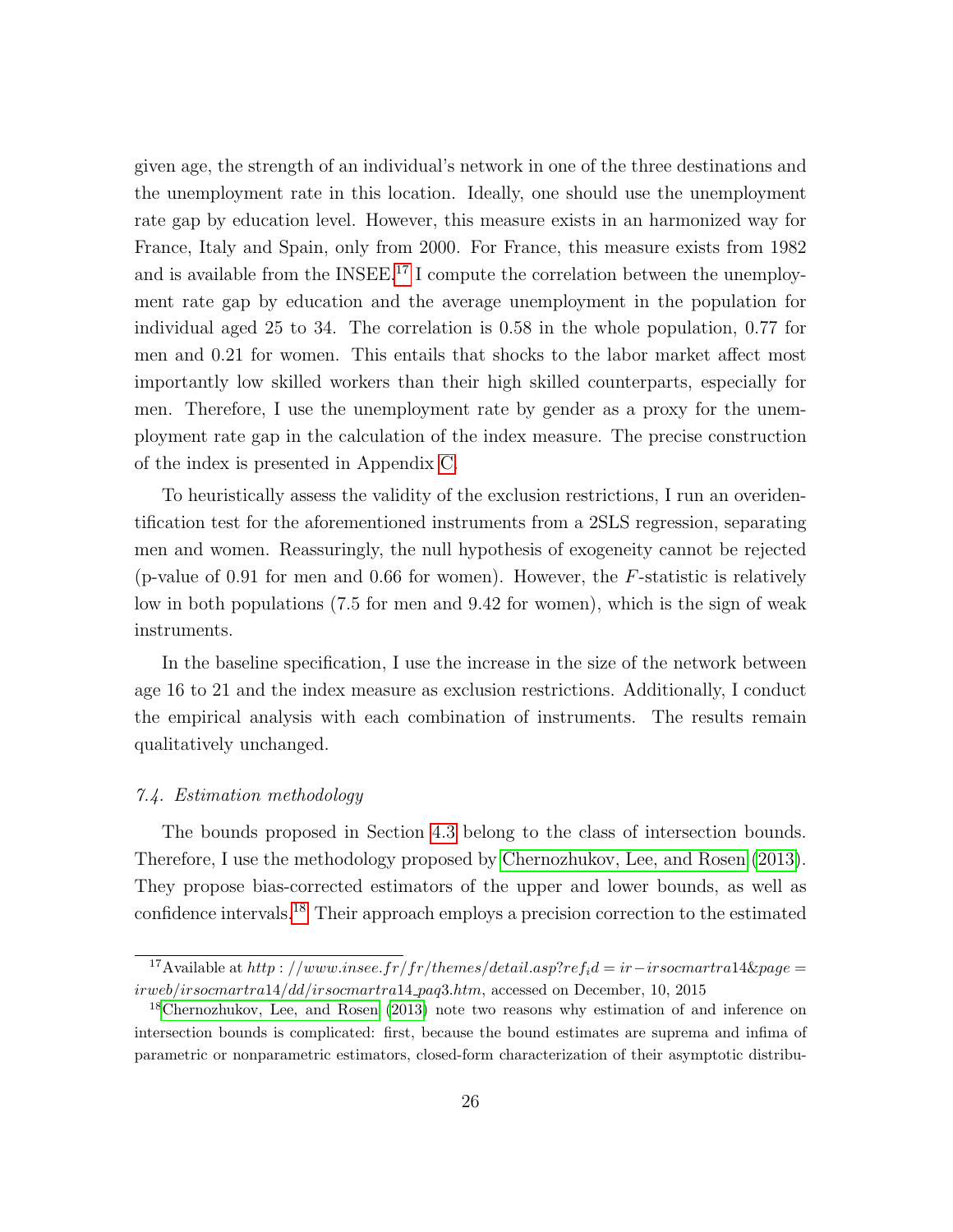bounding functions before applying the supremum and infinimum operators. They achieve this by adjusting the estimated bounding functions for their precision by adding to each of them an appropriate critical value times their point-wise standard error.

A guide to the implementation of inference for intersection bounds using the Stata Package *clrbound* is provided by [Chernozhukov, Kim, Lee, and Rosen](#page-36-10) [\(2013\)](#page-36-10). In general, computations use the command *clr3bound*, which constructs confidence intervals of level  $1 - \alpha$  by inverting a statistical test of corresponding level. When, the computing time is too high, I use the faster command *clr2bound* that produce more conservative confidence regions. Because of the many control variables involved and the curse of dimensionality associated to it, estimation is conducted using the parametric estimator. This estimator produces a Linear Least-Square approximation of the bounds on each measure  $\Delta_j(X)$ .<sup>[19](#page-26-1)</sup> Appendix [D](#page-51-0) provides all the details of the estimation procedure.

The selection effect  $\Delta_{sel}$  is identified from the data. I approximate both  $E(D|Y =$  $(0, X)$  and  $E(D|X)$  with a linear probability model, and compute the confidence interval on the difference using bootstrap (199 replications) .

# <span id="page-26-0"></span>8. Results [TBC]

### 8.1. Baseline

To separate the contribution of the analytical bounds from the contribution of the sampling uncertainty to the size of the bounds, I show both the median unbiased estimates (50% confidence interval) and the 90% Confidence Interval. Figure [7](#page-43-0) summarizes the 50% Confidence Intervals and Figure [8](#page-44-0) summarizes the 90% Confidence Intervals of estimated measures (from left to right  $\Delta_{sel}$ ,  $\Delta$  and  $\Delta_{inc}$ ) for different sub-groups in the population according to gender, the age cohort and the father's

tions is typically unavailable or difficult to establish. Second, since sample analogs of the bounds are the suprema and infima of estimated bounding functions, they have substantial finite sample bias, and estimated bounds tend to be much tighter than the population bounds.

<span id="page-26-1"></span><sup>19</sup>[Chernozhukov, Kim, Lee, and Rosen](#page-36-10) [\(2013\)](#page-36-10) warns that the bounds produced through the parametric procedure are tighter than their non-parametric alternative. However, given the size of the dataset at hand and the complexity of the problem, non-parametric estimation is unfeasible.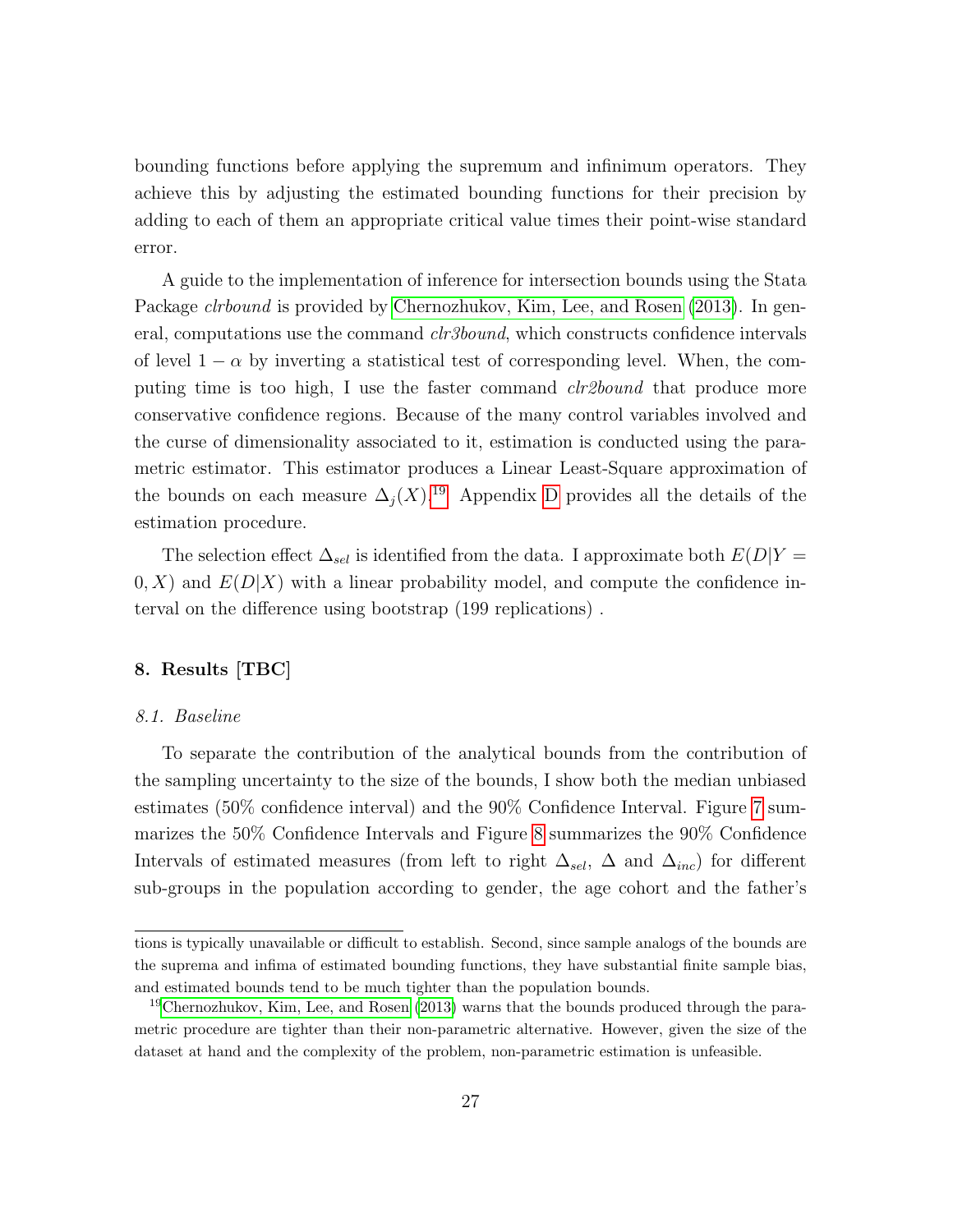occupation when the respondent was 15 years old, fixing the family size at its median level (3 to 5 siblings). Father's occupation is a proxy of the family wealth. First, I focus on households were no member was abroad when the respondent was 15 years old.

First, the *selection effect*,  $\Delta_{sel}$  is significantly negative or not significantly different from zero. The effect is stronger in earlier cohorts and in rich families. The latter confirms the fact that children from rich families are both more likely to be educated and more likely to migrate. Even in poor families, the high skilled are slightly more likely to migrate than low skilled, however, the proportion of migrants in this population is relatively small, so that the overall selection effect is small.

For women, the *incentive effect* is never significantly different from zero, even when the bounds are relatively tight. The confidence interval are in general centered around zero. In sharp contrast, for men, Figures [7](#page-43-0) and [8](#page-44-0) display large and statistically significant negative incentive effects for men. This is true across all cohorts, and for all types of father's occupations, albeit a less negative effect for rich households. When one concentrates on the upper bound, the effect seems to be more negative in the youngest cohort than in the earlier cohorts. In this cohort, the incentive effect is strictly smaller than the selection effect.

Both for women and men, the *net effect* is mostly negative. However, for women, this negative effect is driven by the selection effect, whereas, for men, it is mostly driven by strong negative incentive effects. In the cohort 25-34, the net effect is strictly smaller than the selection effect, across all family types, except for the richest households.

Hence, Figures [7](#page-43-0) and [8](#page-44-0) reveal a striking gender difference in the effect of emigration prospects on the human capital accumulation. This difference is mostly the result of different incentive effects. The lowest upper bound from the subgroup of men between 25 and 35 whose parent is an unskilled employee implies a reduction of 16 percentage points in the enrollment in upper secondary education.

To check the robustness of the findings, I compute the bounds under further specifications. First, I compute the bounds, removing from the sample, individuals with no education. On one side, the decision to enroll in primary school intervenes early in life and might be very different from the one to obtain high school education.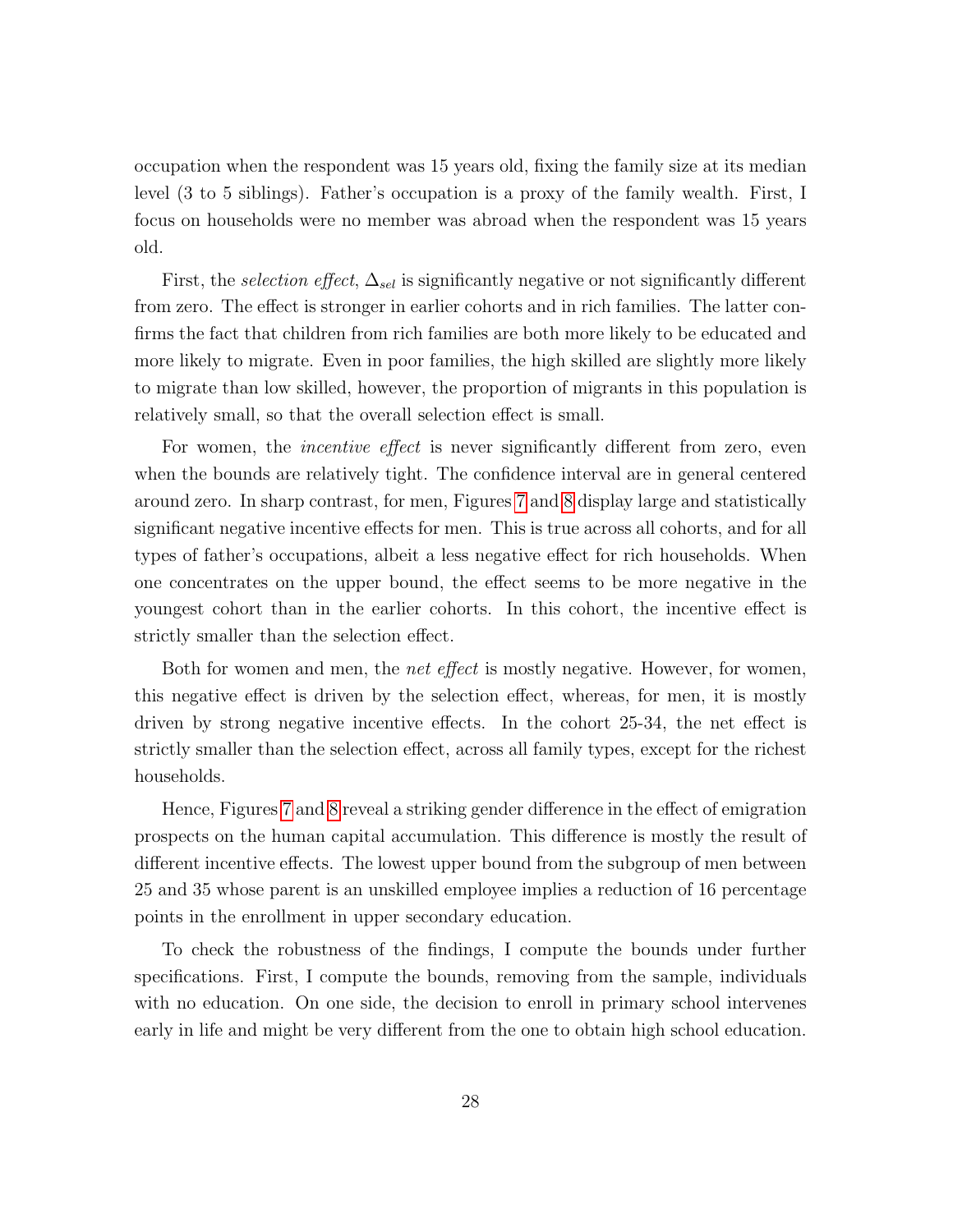On the other side, families who do not invest at all education usually do so because of a binding liquidity constraint (REF Survey 1-2-3). These families might well be driving the observed results. Additionally, I compute the bounds with each different combination of instruments. Furthermore, I use the father's education rather than his occupation. The higher the education, the more likely he is to be in a high skilled occupation. Finally, the survey also collects information on the assets of the family. Unfortunately, this information is missing for migrants sampled on the street. I also conduct the analysis controlling for a dummy whether the respondent has some asset before the age of 21. In all these alternative specifications, the qualitative results remain very similar.

### <span id="page-28-0"></span>8.2. The contribution of returners

The estimation of  $\Delta_{sel}^r$ ,  $\Delta^r$  and  $\Delta_{inc}^r$  helps understanding the contribution of returners to the human capital in the sending country. Students are overrepresented among returners. This fact leads Baizán, Beauchemin, and González-Ferrer [\(2013\)](#page-35-5) to conclude that "brain drain appears to be a limited issue in the context of Senegalese migration". Figure [9](#page-45-0) depicts the change in the Brain Drain measures when one also accounts for the human capital brought back by the returners. There is hardly any change observed, suggesting that most returners would have acquired their education even if they would have stayed in the origin country. This qualifies the hypothesis that return migration might be a stronger channel for brain gain that the prospect of emigration.

#### 8.3. Households with a Migrant Member

Households with a migrant member are different in two respects; the absence of a parent might have a negative effect on educational attainment (earlier entrance on the labor market to substitute for loss in income, and lack of parental support) as noted by for example by [Hanson and Woodruff](#page-37-10) [\(2003\)](#page-37-10). Conversely, remittances can relax the liquidity constraint and allow more investment education. [Dinkelman and](#page-36-4) [Mariotti](#page-36-4) [\(2014\)](#page-36-4) and [Theoharides](#page-38-2) [\(2015\)](#page-38-2) finds that the income effect overcomes the absent parent effect. Consistent with this findings, our sample shows that, in families with a member abroad, one out four children is enrolled in upper secondary school, against one out five in the remaining families.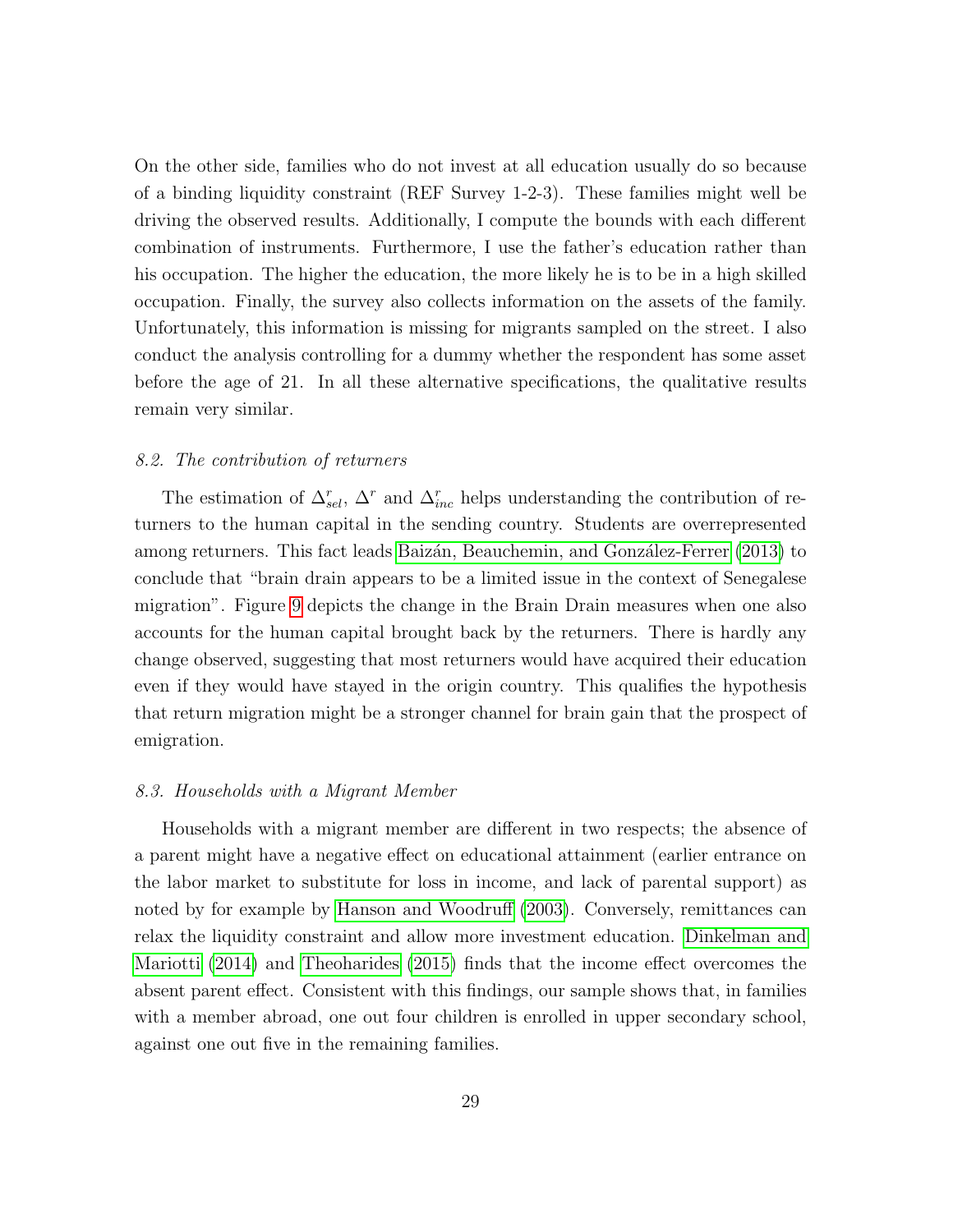Figure [10](#page-46-0) depicts the change in the estimated measures for families were at least of one member was abroad when the respondent was 15 years old. If anything, the selection effect is more pronounced among women with a family member abroad than among their counterpart women without a family member abroad, but not significantly. In contrast, the incentive effects are larger in these type of households, both for men and women. In fact, for men, they are not anymore significantly different from zero, in most cases. For men in the richest families, as well as most female in the younger cohort, the 50% confidence regions are positive (not reported) and the 90% confidence region have a tilt toward positive values, suggesting a strictly positive incentives.

As a result, the net effect is not significantly different from zero for men, and still slightly negative for women. Thus, the investment in education of families with a migrant member is less elastic to migration prospects than the one of families where both parents are in Senegal. The income effect seems to offset the negative brain gain effect. For comparison with BLV, I also conducted the same analysis considering households with a migrant father or mother. The results do not change significantly.

### <span id="page-29-0"></span>8.4. Alternative education levels

In this section, I also investigate potential effects at alternative educational levels: lower secondary and tertiary education. Even though the father's occupation is only measured when the individual is 15 years old, there should be high correlation with the occupation at the point of enrollment in the lower secondary or tertiary level.

Start with the lower secondary school, fixing the family size at its median level and focusing first on families were none of the parent was abroad when the respondent was 15 years old. Figure [11](#page-47-0) shows the same pattern as previously with respect to the selection effect, except more noisy measures for men. Measures of the incentive effect are also more noisy, but mainly not statistically different from zero, both for men and women, with the notable exception of households from the youngest cohort with a self-employed father or an unskilled father. In these groups, the incentive effects are negative, both for men and women. Hence, the net effect is again negative for women, mostly in the youngest cohort. For men, the effect is not significantly different from zero, however, the confidence regions for the cohort 25-34 have a tilt toward negative values.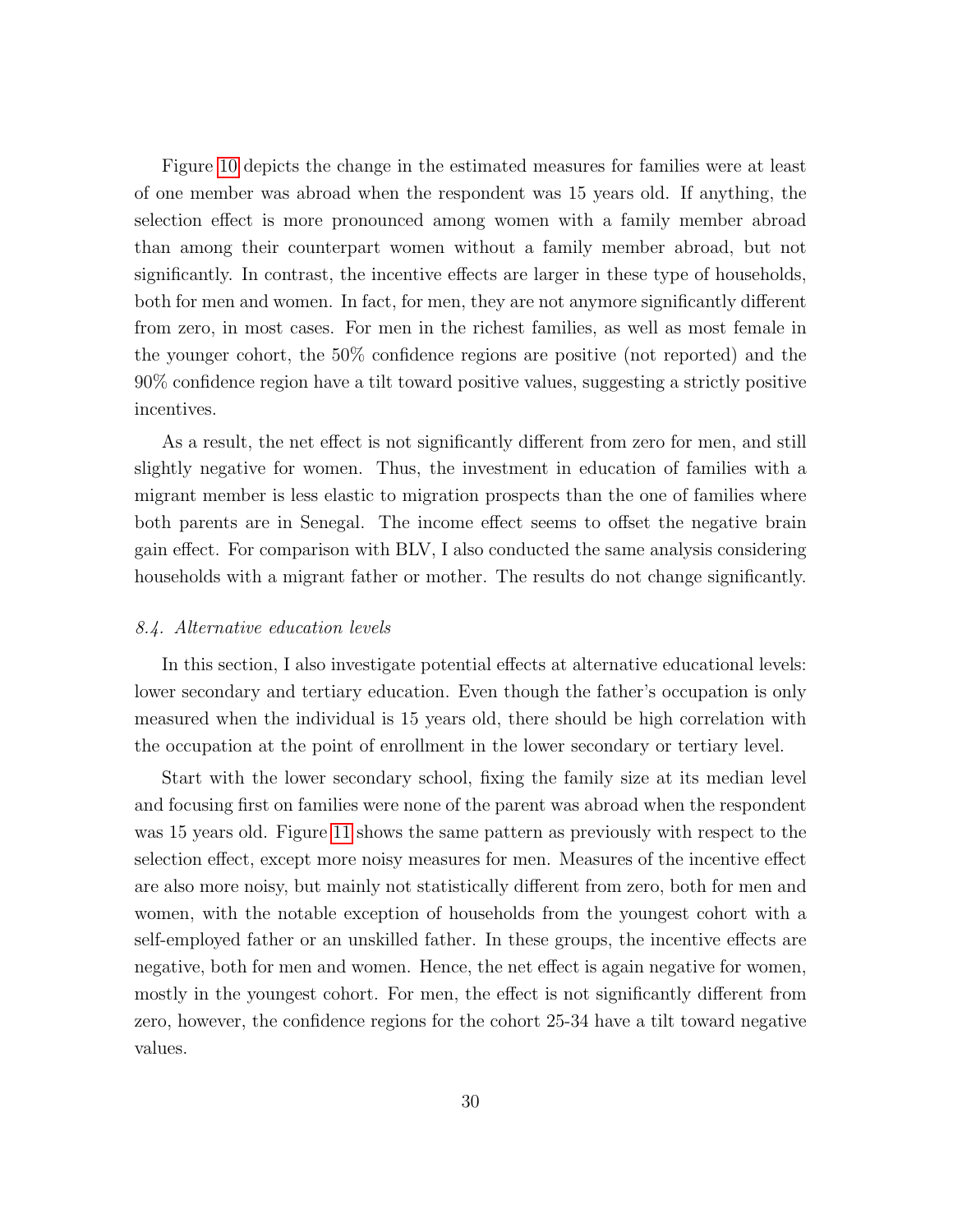The picture is very similar when one considers tertiary education (Figure [12\)](#page-48-0). The selection effect is negative or not significantly different from zero, and more pronounced for rich families. The incentive effects display large bounds mainly centered around zero. Finally, the net effects are negative for women, and for men, the confidence regions for the cohort 25-34 have a tilt toward negative values, although not significant.

Finally, note that families with a migrant member have again higher incentives effects. At the secondary level, for men and women, all confidence intervals show a tilt toward the positive values. At the tertiary level, the incentives for men from the richest households are significantly positive, balancing the selection effect.

#### 8.5. Linear Approximation

A parsimonious way to summarize the information conveyed by the bounds is to compute a linear approximation of the variation of the measured effects, as described in Appendix [E.](#page-52-0) Table [2](#page-31-0) summarizes the influence of the explanatory variables on the measured effects, according to the linear approximation. This approach being more flexible than the graphical approach, I control additionally for religious and ethnic characteristics, additional proxies for migrant networks.

The reference group is women from the earliest cohort, whose father had a higherlevel occupation when they were aged 15, in small size families, from other ethnicity and religion than the main ethnic and religious groups in Senegal. In this group, the selection effect is strongly negative (see constant), with a decrease of upper secondary school attendance between 6 to 14 percentage points. Families with a migrant member are even more likely to experience the negative selection effect, of at least 1 additional percentage point. The selection seems not to differ with respect to gender, ethnic group or religion. However, less well-off families are not likely to experience the negative selection effect.

By contrast, there is more variation in the incentive effects depending on the individual characteristics. The reference group has positive (possibly strong incentives) to invest in education. Being a male candidate appears to deters substantially the incentive effect (a decrease between 15 to 19 percentage points), as well as belonging to less well-off families (a decrease between 4 to 23 percentage points), or religious and ethnic networks. The medium cohort, where the liquidity constraint was presumably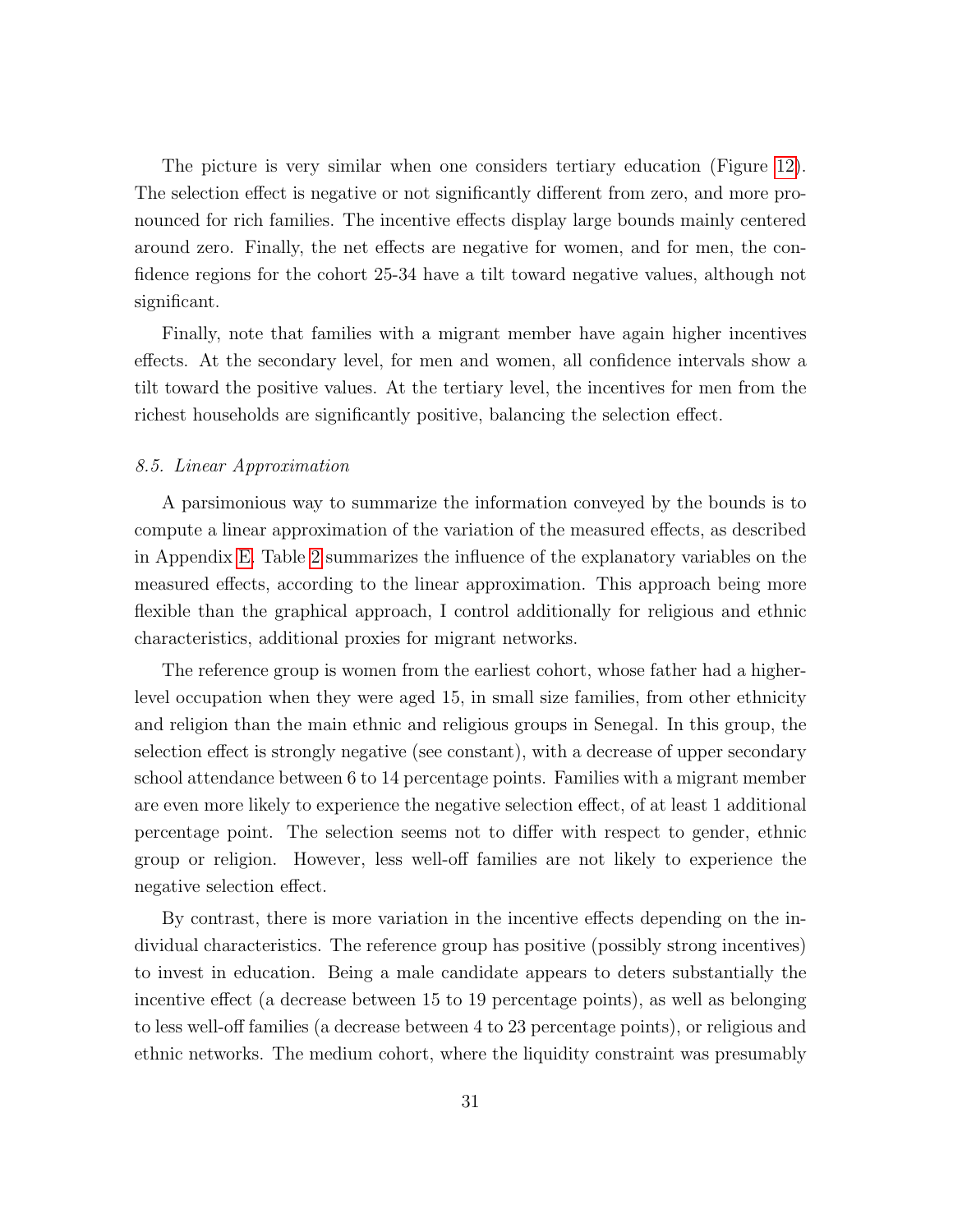<span id="page-31-0"></span>

|                                                    | $\Delta_{sel}$ |          | $\Delta_{inc}$ |          | Δ        |           |  |  |  |  |
|----------------------------------------------------|----------------|----------|----------------|----------|----------|-----------|--|--|--|--|
|                                                    | LB             | UB       | LB             | UB       | LB       | <b>UB</b> |  |  |  |  |
| Gender                                             |                |          |                |          |          |           |  |  |  |  |
| Male                                               | $-0.053$       | 0.052    | $-0.186$       | $-0.157$ | $-0.211$ | $-0.083$  |  |  |  |  |
| Cohort (Ref. Age 45-59)                            |                |          |                |          |          |           |  |  |  |  |
| Age 25-34                                          | $-0.001$       | 0.058    | $-0.099$       | 0.053    | $-0.113$ | 0.125     |  |  |  |  |
| Age 35-44                                          | $-0.027$       | 0.037    | $-0.175$       | $-0.018$ | $-0.201$ | 0.126     |  |  |  |  |
| Father's occupation (Ref. Higher level Occupation) |                |          |                |          |          |           |  |  |  |  |
| Skilled Employee                                   | 0.043          | 0.111    | $-0.235$       | $-0.043$ | $-0.197$ | 0.017     |  |  |  |  |
| Unskilled employee                                 | 0.038          | 0.094    | $-0.159$       | $-0.073$ | $-0.119$ | 0.032     |  |  |  |  |
| Self-employed                                      | 0.042          | 0.106    | $-0.132$       | $-0.040$ | $-0.106$ | 0.019     |  |  |  |  |
| Migrant Household                                  |                |          |                |          |          |           |  |  |  |  |
| Yes                                                | $-0.075$       | $-0.015$ | 0.059          | 0.079    | $-0.042$ | 0.104     |  |  |  |  |
| Family Size (Ref. 0-2 Children)                    |                |          |                |          |          |           |  |  |  |  |
| 3-5 Children                                       | $-0.082$       | 0.026    | $-0.001$       | 0.070    | $-0.076$ | 0.116     |  |  |  |  |
| 6-8 Children                                       | $-0.029$       | 0.026    | 0.027          | 0.122    | $-0.071$ | 0.118     |  |  |  |  |
| more than 8 Children                               | $-0.042$       | 0.024    | 0.029          | 0.074    | $-0.078$ | 0.112     |  |  |  |  |
| Ethnicity (Ref. Other)                             |                |          |                |          |          |           |  |  |  |  |
| Wolof                                              | $-0.047$       | 0.008    | $-0.051$       | 0.017    | $-0.077$ | 0.095     |  |  |  |  |
| Pular                                              | $-0.047$       | 0.014    | $-0.114$       | $-0.056$ | $-0.143$ | 0.092     |  |  |  |  |
| Religion (Ref. Other)                              |                |          |                |          |          |           |  |  |  |  |
| Mouride                                            | $-0.015$       | 0.046    | $-0.068$       | $-0.029$ | $-0.101$ | 0.058     |  |  |  |  |
| Tidiane                                            | $-0.004$       | 0.052    | $-0.078$       | 0.002    | $-0.126$ | 0.066     |  |  |  |  |
| Constant                                           | $-0.143$       | $-0.061$ | 0.002          | 0.192    | $-0.215$ | 0.129     |  |  |  |  |

Table 2: Linear Approximation of the effect of individual characteristics on the variation of the 90% Confidence bounds  $\equiv$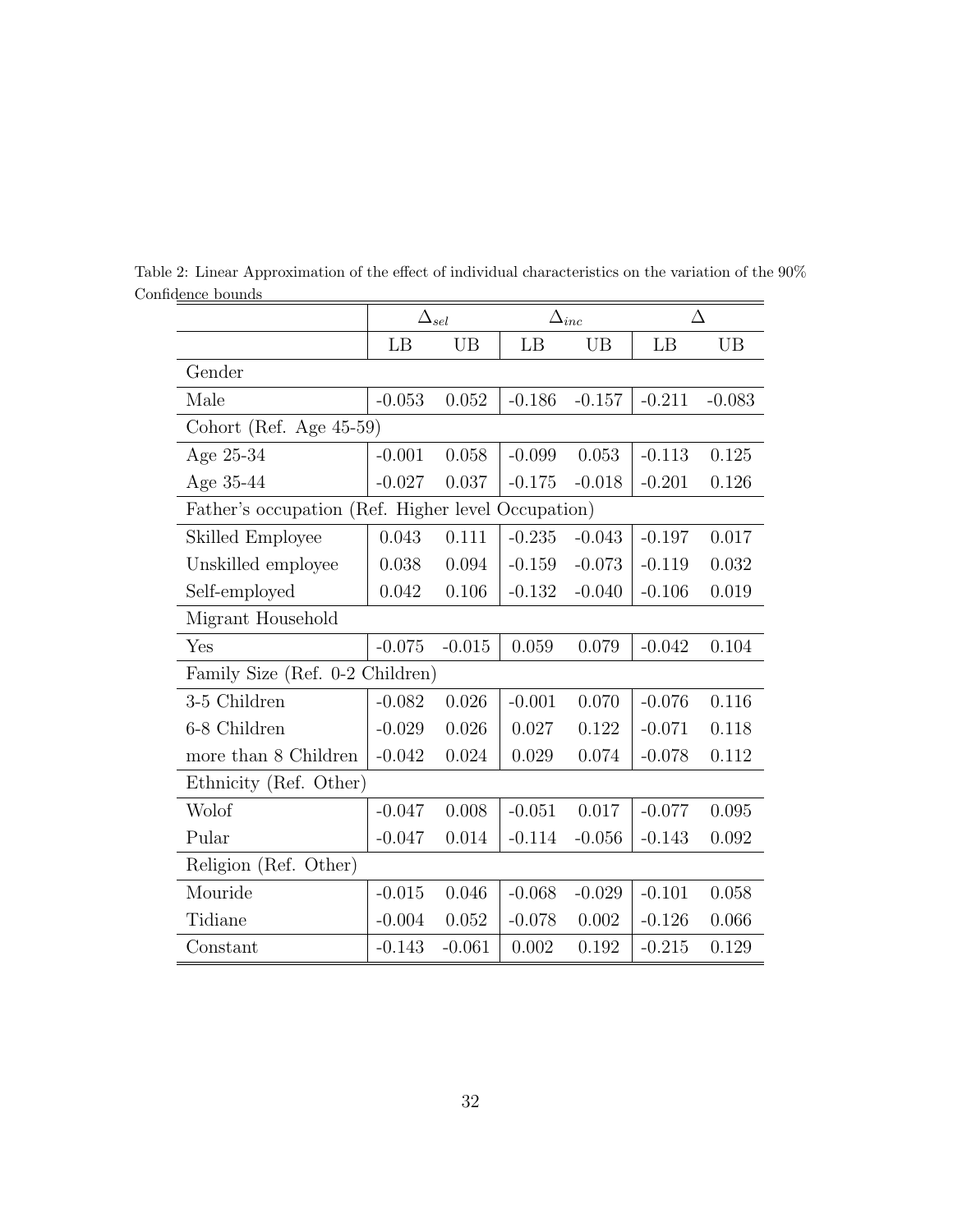binding for most households, seems to have the lowest incentives of the three cohorts. Conversely, households with a migrant have on average higher incentives (an increase between 6 to 8 percentage points), so do larger families, compare to smaller families.

Given these variations in sometimes opposite direction, the resulting variations in the net effect depend mainly on the gender, and at a lesser extent on the father's occupation. Hence, decomposing the net effect in selection and incentive effects, and examining sub-groups of the population, reveal substantial variations that would pass unnoticed when focusing solely on the country-level brain drain measures.

### <span id="page-32-0"></span>9. Discussion: Why are Men not Investing in Education?

The results of the empirical analysis suggest that emigration provides significant disincentives for Senegalese men to invest in high school education. In this section, I assess the possible reasons why it would be the case.

The first fact that demands explanation is the significant gender difference in these incentives. The fact that emigration prospects produce no incentive for women can be explained by the role of women in Senegalese households. Female have a traditional role as wives and care takers at home, and a large differential social status with respect to men [\(Barou, 1991;](#page-35-7) Baizán, Beauchemin, and González-Ferrer, 2013). Figure [2](#page-40-1) which compares the reason of a migration by gender confirms this insight. While men are more likely to migrate for work related reason or to improve their living conditions, the large majority of women seems to be tied-movers as they report migrating because of family reasons. Thus, it is not surprising that the incentive effect does not operate on most of them.

Why do emigration prospects cause disincentives to invest in education in Senegal? The literature evokes three potential reasons that I examine. The first potential reason is that households compare relative returns to education rather than absolute returns to education, as the Borjas-Roy model suggests [\(Borjas, 1987\)](#page-35-8). In Equation [\(4\)](#page-10-0), this would mean that Π has a log-linear approximation. Since, relative returns are higher in Sub-Saharan African countries than in OECD countries [REF], the additional returns to education from emigration prospects should be negative. The hypothesis of a log-linear utility function is however disputed in the context of migration from developing to developed countries. [Grogger and Hanson](#page-36-11) [\(2011\)](#page-36-11) note that "given the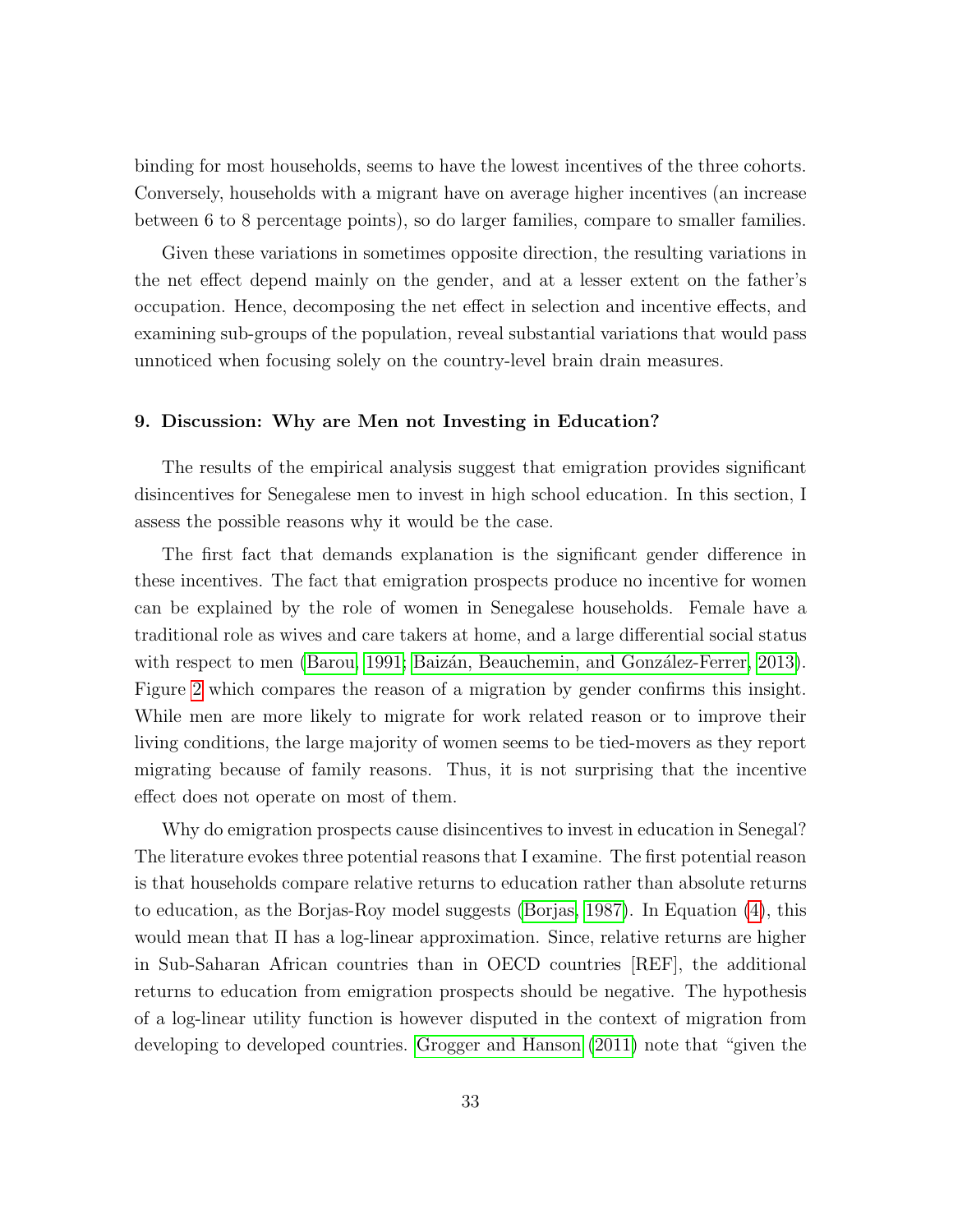vast income differences that exist between countries [...] [the] linear utility appears to abuse reality less than the strong curvature of the log-linear utility". BLV also favor the idea that absolute returns to education matter more than relative returns, in the case of Cape Verde, the neighbor country of Senegal. Furthermore, since relative returns to education increase exponentially in education in Senegal [\(Kuepie,](#page-37-11) [Nordman, and Roubaud, 2009\)](#page-37-11), the disincentives should be higher at the tertiary level, which is not the case. Therefore, the higher relative returns to education cannot solely account for the negative incentives.

The second mechanism that could explain the negative incentives is the existence of liquidity constraints for households with an emigration option, as described in Section [3.3.](#page-11-0) Consistent with this mechanism, the results show that less well-off family have the strongest disincentives, while the richest households have sometimes strictly positive incentives. Moreover, households with a migrant, that presumably benefit from remittances, are more likely to have positive incentive effects. This explanation is also consistent with the finding that the incentive effects are the most negative for the medium cohort. Thus, liquidity-constrained households appear to substitute the investment in education for an investment in migration.

Third and final, the high prevalence of illegal migration or migration to lowskill jobs may explain the negative incentives. This is consistent with the observed negative effects of ethnic and religious networks that provide help to access low-skilled occupations abroad [REF NEEDED]. This would also be consistent with the higher incentives of households with a migrant, since these particular households would be more likely to attempt migration through legal ways. However, contrary to what we may have expected, the incentives do not seem to have significantly worsen in the last cohort, where illegal migration is the most prevalent. To further assess whether the observed negative incentives originate from low-skill job perspectives, I compare the factual average level of occupation of migrants to the average level of occupation in the counterfactual closed economy. To do so, I use the information in the survey about the occupation level at age 35, as measured by the ISCO-code or the ISEIcode of the occupation.[20](#page-33-0) Obviously, this can only be computed for the two earliest

<span id="page-33-0"></span> $^{20}$ I do not use the occupation level at age 25, which is not a good proxy for the long-run labor market outcomes. Indeed, Beauchemin et al. (201x) note that migrants have a significant occupational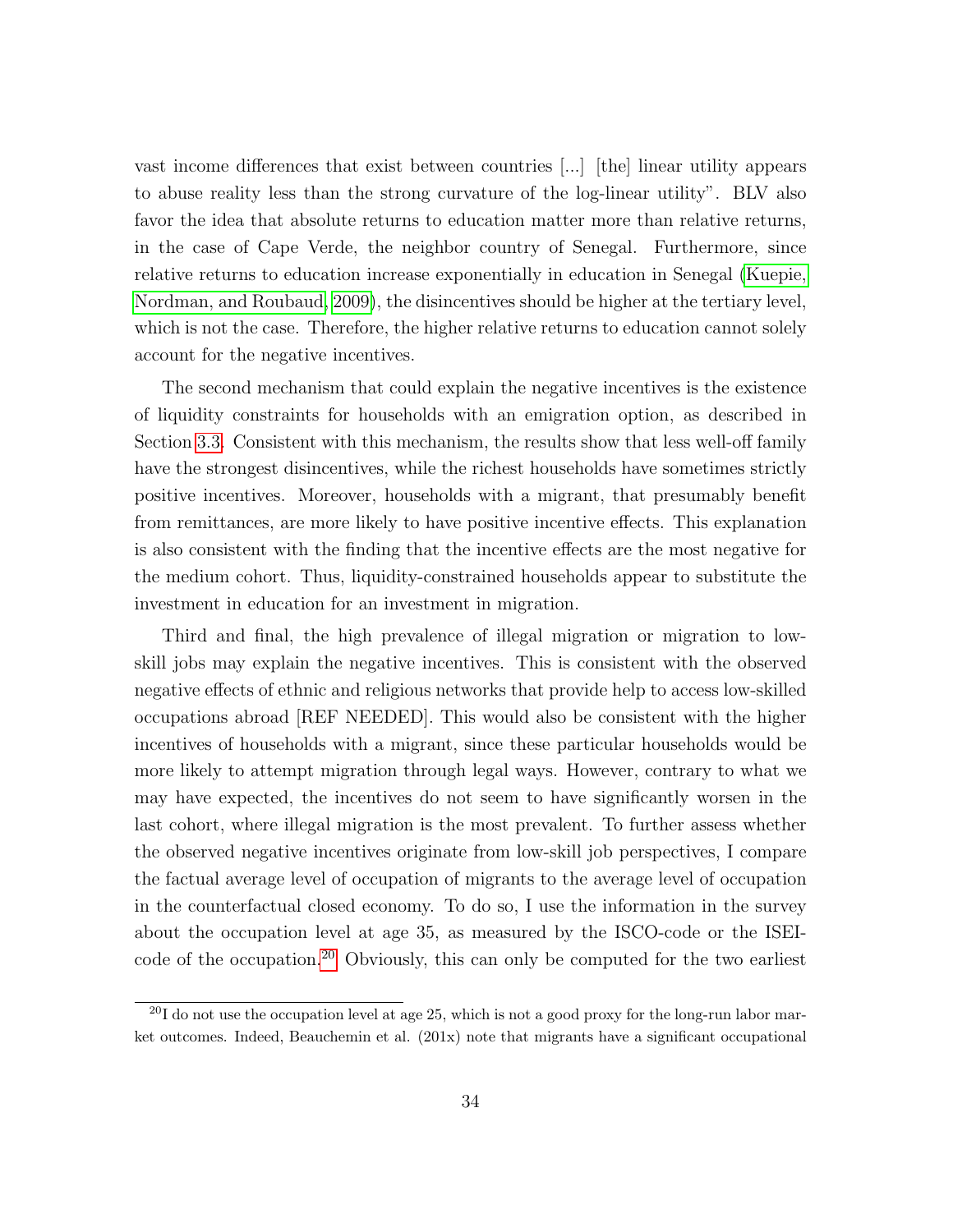cohorts. I define as high-skilled occupations, and denote by  $HSO = 1$ , occupations with an ISCO-code below 5000, or occupations with an ISEI-code larger than 44. Each partition gives us a proportion of approximately 20% of the population being high-skilled, consistent with the proportion of men with upper secondary occupation. Then, for men, I test respectively at the 5% level:

$$
H_0^a: E(HSO|Y=1, X) - E(HSO(0)|X) \le 0
$$
  

$$
H_0^b: E(HSO|Y=1, X) - E(HSO(0)|X) \ge 0
$$

where  $HSO(0)$  is the occupation level of occupation in the closed economy. Using the ISCO-code,  $H_0^a$  is never rejected, whereas  $H_0^b$  is rejected in 2 groups out of 8. Using the ISEI-code,  $H_0^a$  is rejected in 1 group out of 8, whereas  $H_0^b$  is rejected in 6 groups out of 8. Thus, it appears that emigration does not necessarily leads to lower types of occupations than the ones expected in Senegal.

Hence, illegal migration and migration to low-skill jobs might partly explain the negative incentive effects observed; however, financial constraints seem to be the main driver of the finding.

# 10. Summary

This paper measured heterogeneous effects of emigration prospects on the schooling investment of households in Senegal. I derived bounds on the magnitude of these effects from an IV discrete choice model that distinguishes migration decision and actual migration. Using the MAFE Survey on Senegal reveals strong gender difference in incentives: I find strong disincentives for men to invest in education. The most plausible explanation is that credit constraints leads to a substitution between migration and education investments. Thus, in the absence of migration opportunity, more men would have acquired secondary education.

Should the policy makers then increase the costs of migration? A marginal increase has unclear effect. While it will deter the migration incentives for some, it will worsen the liquidity constraint for others, possibly worsening the perverse effect of the market imperfection. Furthermore, the stories of thousands who risk their lives on their way

costs in the first years following migration. However, this costs reduces rapidly overtime.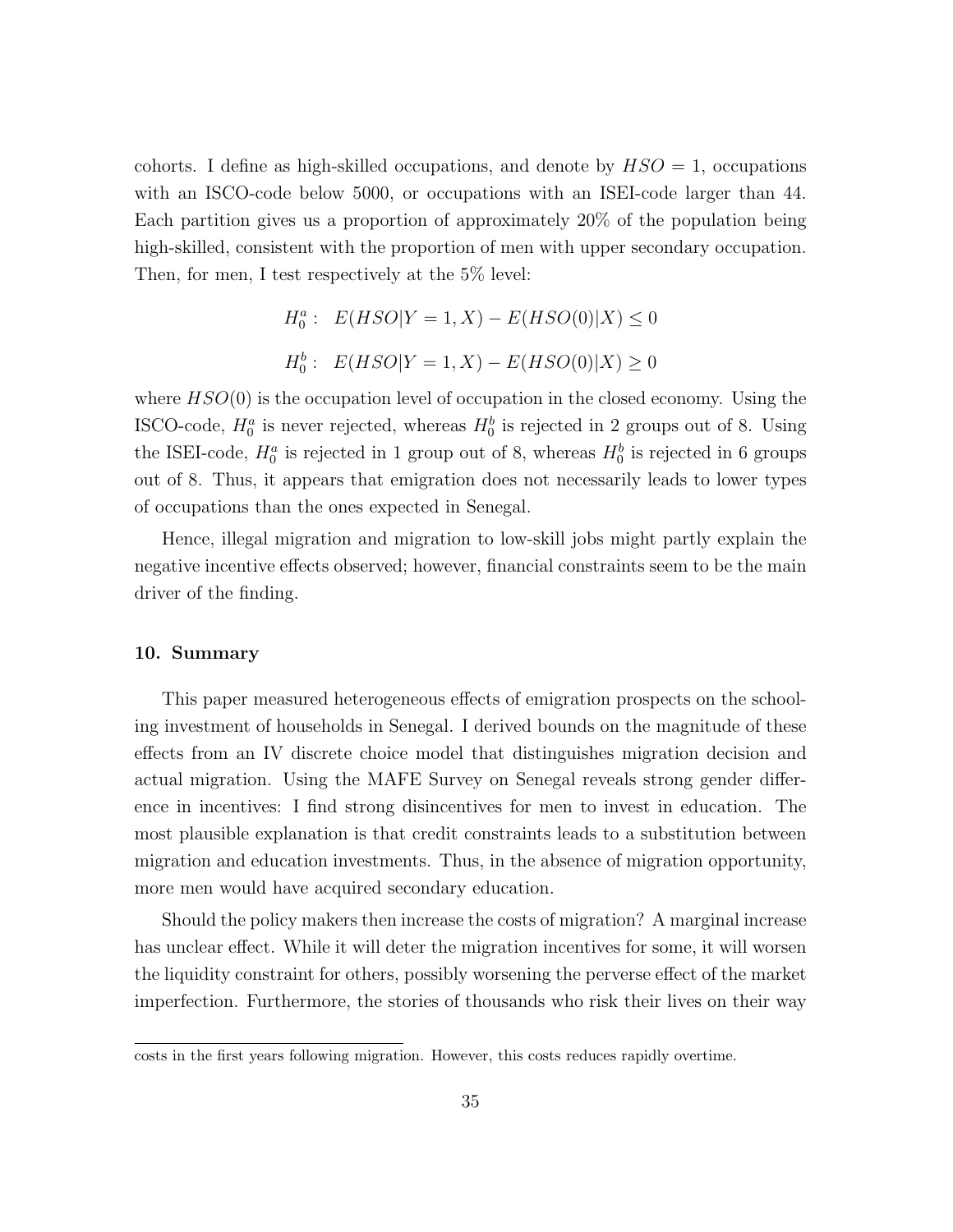to Europe should teach us that it is difficult to set migration costs high enough to deter all migration attempts. A better approach could be to focus on the credit market inefficiency, while promoting human capital accumulation. This could be done by creating legal and selective ways for economic migration,that can be financed on a credit market.

# References

- <span id="page-35-5"></span>BAIZÁN, P., C. BEAUCHEMIN, AND A. GONZÁLEZ-FERRER (2013): "Determinants of migration between Senegal and France, Italy and Spain," MAFE Project Working Paper No. 25, January.
- <span id="page-35-7"></span>BAROU, J. (1991): "L'immigration Africaine au Féminin," Informations Sociales,  $(14), 26-32.$
- <span id="page-35-2"></span>BATISTA, C., A. LACUESTA, AND P. C. VICENTE (2012): "Testing the brain gain hypothesis: Micro evidence from Cape Verde," Journal of Development Economics,  $97(1), 32-45.$
- <span id="page-35-6"></span>BEAUCHEMIN, C. (2012): "Migrations between Africa and Europe: Rationale for a survey design," MAFE Methodological Note,  $(5)$ .
- <span id="page-35-0"></span>BEINE, M., F. DOCQUIER, AND H. RAPOPORT (2001): "Brain drain and economic growth: theory and evidence," Journal of development economics, 64(1), 275–289.
- <span id="page-35-1"></span>(2008): "Brain drain and human capital formation in developing countries: Winners and losers," The Economic Journal, 118(528), 631–652.
- <span id="page-35-3"></span>BHAGWATI, J., AND K. HAMADA (1974): "The brain drain, international integration of markets for professionals and unemployment: a theoretical analysis," Journal of Development Economics, 1(1), 19–42.
- <span id="page-35-8"></span>BORJAS, G. J. (1987): "Self-Selection and the Earnings of Immigrants," American Economic Review, 77(4), 531–53.
- <span id="page-35-4"></span>Chand, S., and M. A. Clemens (2008): "Skilled emigration and skill creation: a quasi-experiment," Working Paper No. 152, September.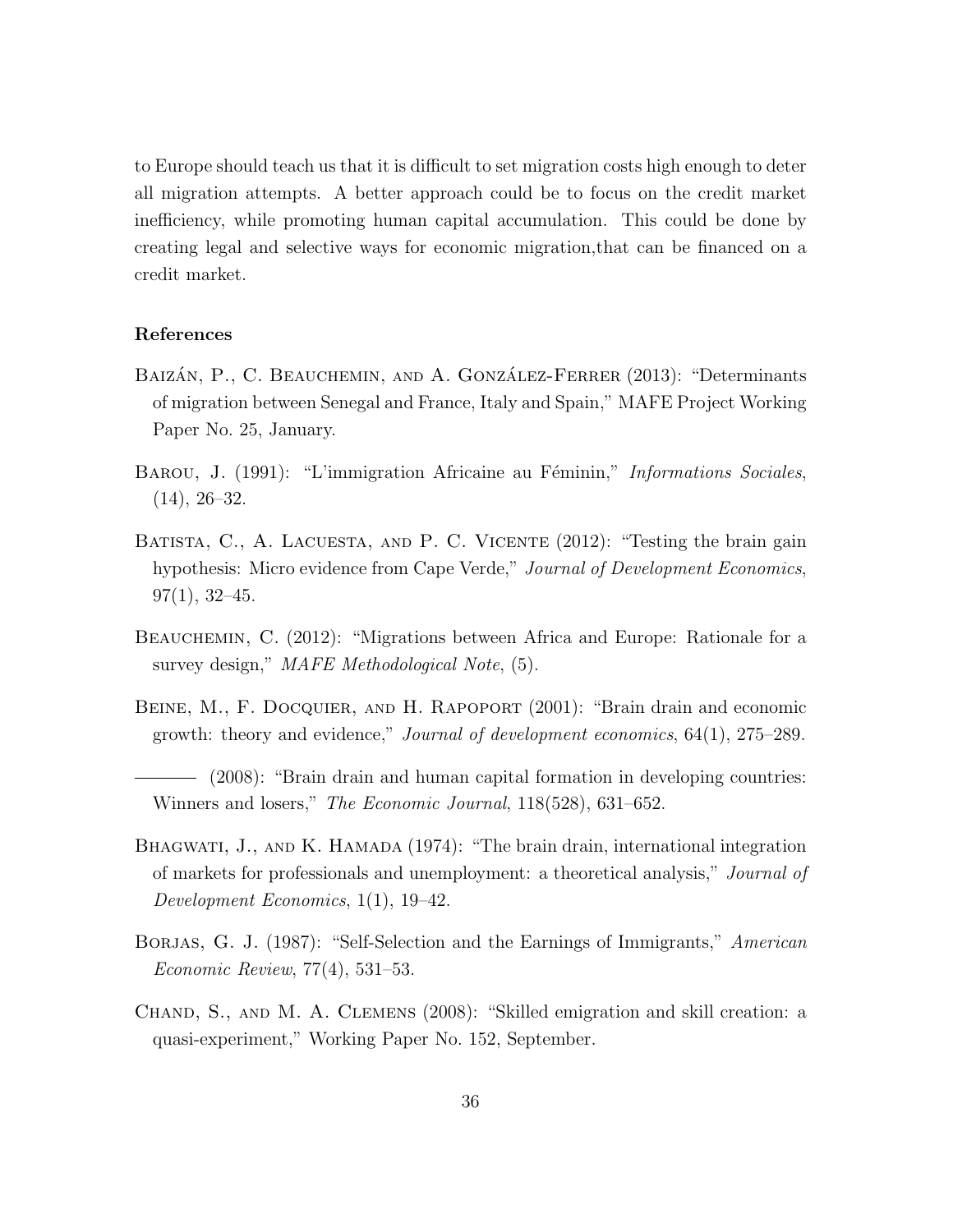- <span id="page-36-10"></span>Chernozhukov, V., W. Kim, S. Lee, and A. Rosen (2013): "Implementing intersection bounds in Stata," Stata Journal, 15(1), 21–44.
- <span id="page-36-9"></span>Chernozhukov, V., S. Lee, and A. Rosen (2013): "Intersection Bounds: Estimation and Inference,"  $Econometrica$ ,  $81(2)$ ,  $667-737$ .
- <span id="page-36-6"></span>Chesher, A., and A. Rosen (2012): "Simultaneous Equations Models for Discrete Outcomes, Coherence, Completeness and Identification," Working Papers CWP21/12, cemmap.
- <span id="page-36-5"></span>DAHL, G. B. (2002): "Mobility and the return to education: Testing a Roy model with multiple markets," *Econometrica*, 70(6), 2367-2420.
- <span id="page-36-4"></span>DINKELMAN, T., AND M. MARIOTTI (2014): "What are the long run effects of labor migration on human capital? Evidence from Malawi," unpublished manuscript.
- <span id="page-36-8"></span>DOCQUIER, F., AND A. MARFOUK (2006): International migration by education attainment, 1990-2000. in (C. Ozden and M. Schiff, eds.), International Migration, Brain Drain and Remittances, pp. 15199, New York:, Palgrave Macmillan.
- <span id="page-36-2"></span>DOCQUIER, F., AND H. RAPOPORT (2012): "Globalization, brain drain, and development," Journal of Economic Literature, pp. 681–730.
- <span id="page-36-7"></span>EASTERLY, W., AND Y. NYARKO (2008): "Is the brain drain good for Africa?," Brookings Global Economy and Development Working Paper, (19).
- <span id="page-36-0"></span>Gibson, J., and D. McKenzie (2011a): "Eight questions about brain drain," The Journal of Economic Perspectives, pp. 107–128.
- <span id="page-36-1"></span>(2011b): "The microeconomic determinants of emigration and return migration of the best and brightest: Evidence from the Pacific," Journal of Development Economics, 95(1), 18–29.
- <span id="page-36-3"></span>GIRSBERGER, E. M. (2014): "Migration, Education and Work Opportunities," unpublished manuscript.
- <span id="page-36-11"></span>Grogger, J., and G. H. Hanson (2011): "Income maximization and the selection and sorting of international migrants," Journal of Development Economics, 95(1), 42–57.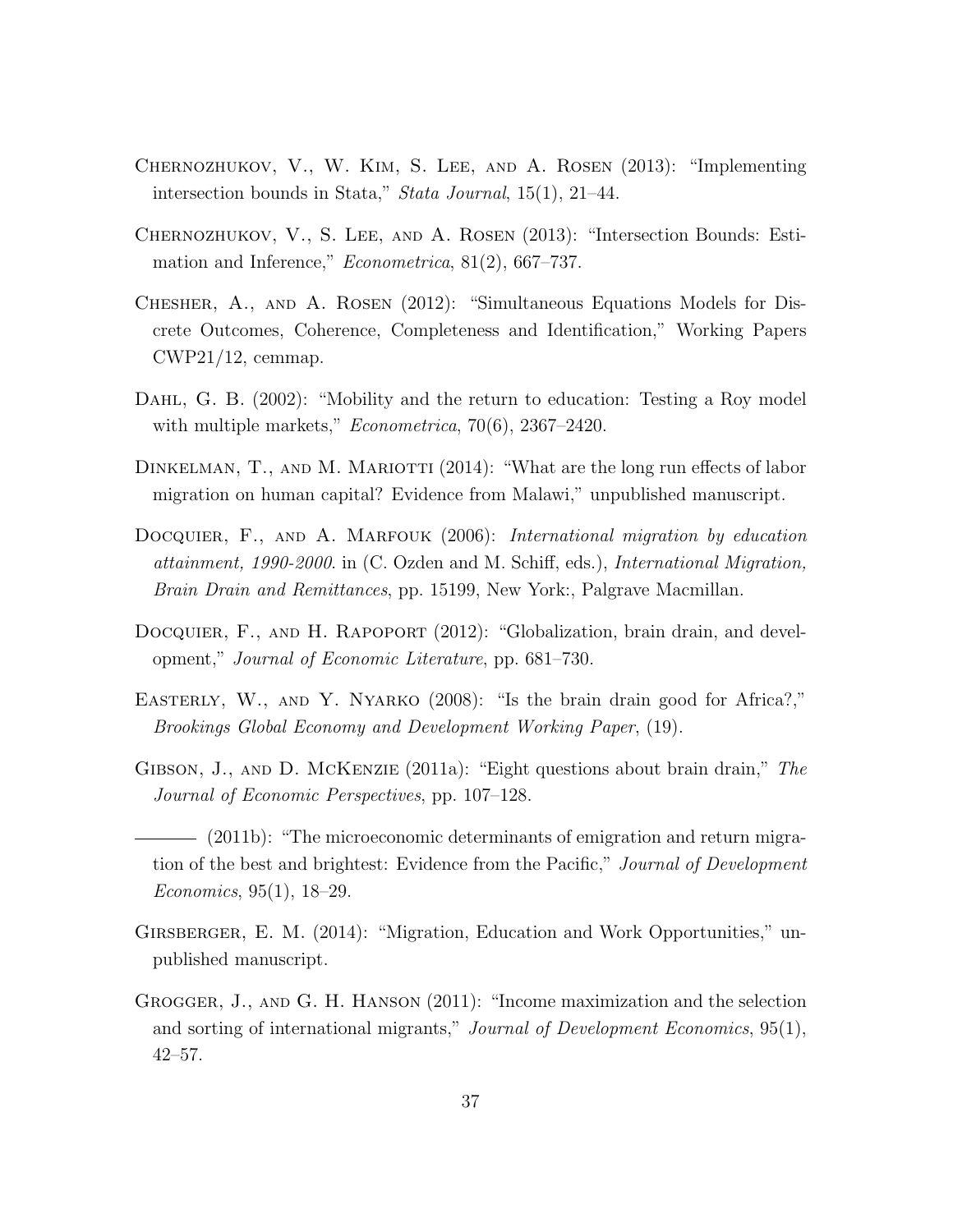- <span id="page-37-10"></span>HANSON, G. H., AND C. WOODRUFF (2003): "Emigration and educational attainment in Mexico," unpublished manuscript.
- <span id="page-37-3"></span>HECKMAN, J. J., AND E. VYTLACIL (2001): "Policy-relevant treatment effects," American Economic Review, pp. 107–111.
- <span id="page-37-5"></span>HECKMAN, J. J., AND E. J. VYTLACIL (2007): "Econometric evaluation of social programs, part I: Causal models, structural models and econometric policy evaluation," Handbook of econometrics, 6, 4779–4874.
- <span id="page-37-0"></span>Kapur, D., and J. McHale (2005): Give us your best and brightest: The global hunt for talent and its impact on the developing world. Ctr for Global Development.
- <span id="page-37-4"></span>Katz, E., and H. Rapoport (2005): "On human capital formation with exit options," Journal of Population Economics, 18(2), 267–274.
- <span id="page-37-11"></span>KUEPIE, M., C. J. NORDMAN, AND F. ROUBAUD (2009): "Education and earnings in urban West Africa," Journal of Comparative Economics, 37(3), 491–515.
- <span id="page-37-8"></span>LACOMBA, J., AND A. MONCUSÍ (2006): "Senegaleses en la Comunidad Valenciana: redes, cofradías y venta ambulante," Jabardo M., Senegaleses en España. Conexiones entre origen y destino, Madrid: Ministerio de trabajo y asuntos sociales, pp. 74–78.
- <span id="page-37-6"></span>Manski, C. (1993): "Identification of endogenous social effects: the reflection problem," Review of Economic Studies, 60, 531–542.
- <span id="page-37-9"></span>Mbaye, L. M. (2014): ""Barcelona or die": understanding illegal migration from Senegal," IZA Journal of Migration, 3(1), 1–19.
- <span id="page-37-2"></span>MCKENZIE, D., AND H. RAPOPORT (2011): "Can migration reduce educational attainment? Evidence from Mexico," Journal of Population Economics, 24(4), 1331–1358.
- <span id="page-37-1"></span>Mountford, A. (1997): "Can a brain drain be good for growth in the source economy?," Journal of development economics, 53(2), 287–303.
- <span id="page-37-7"></span>MOURIFIÉ, I., M. HENRY, AND R. MÉANGO (2015): "Sharp Bounds for the Roy Model," unpublished manuscript.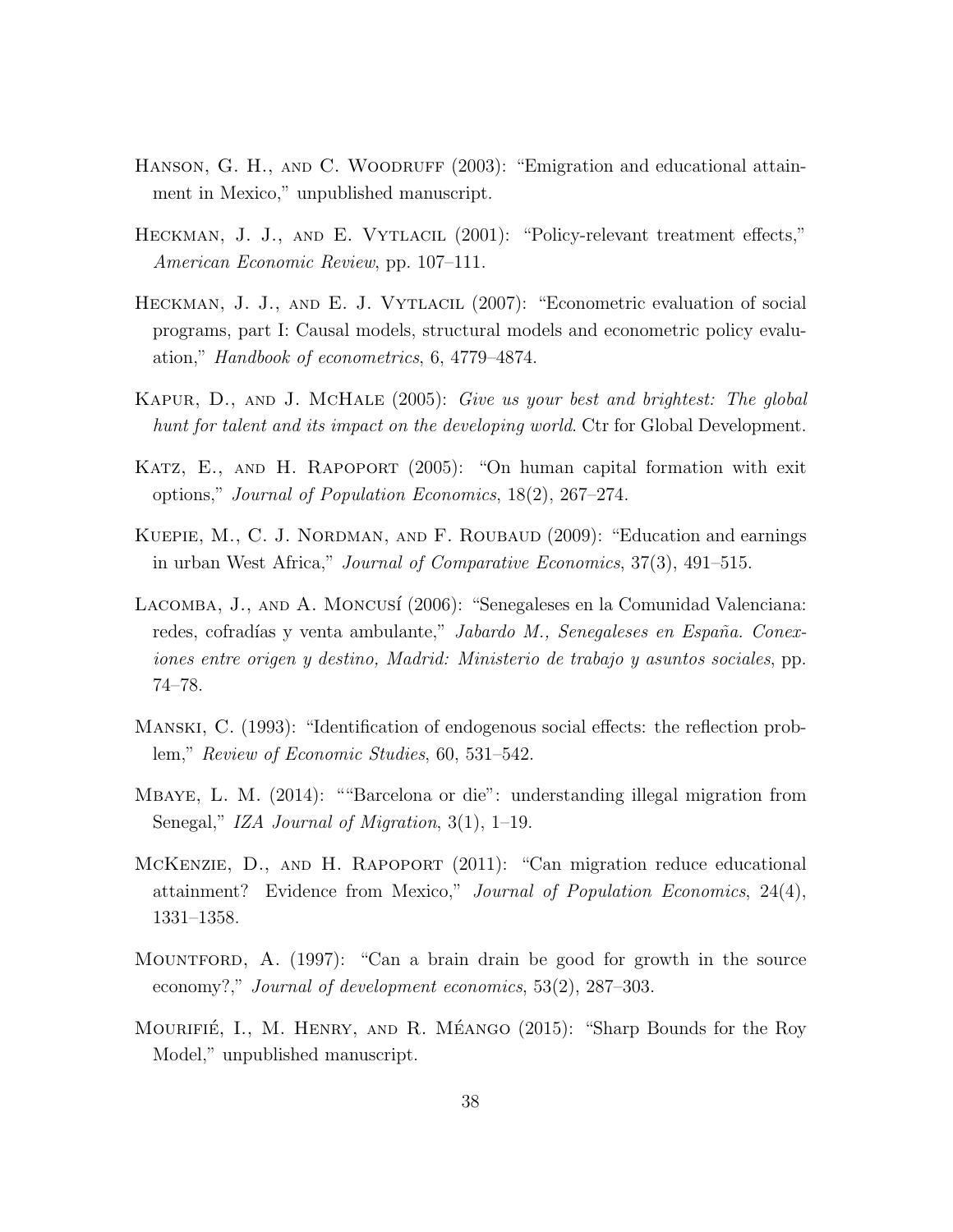- <span id="page-38-7"></span>Obucina, O. (2013): "Occupational trajectories and occupational cost among Senegalese immigrants in Europe," Demographic Research, 28(19), 547–580.
- <span id="page-38-6"></span>Robin, N. (1996): Atlas des migrations ouest-africaines vers l'Europe, 1985-1993. IRD Editions.
- <span id="page-38-5"></span>Rosenzweig, M. R. (2008): "Higher Education and International Migration in Asia: Brain Circulation," in Annual World Bank Conference on Development Economics, pp. 59–100.
- <span id="page-38-1"></span>SHRESTHA, S. A. (2015): "No Man Left Behind: Effects of Emigration Prospects on Educational and Labor Outcomes of Non-migrants," unpublished manuscript.
- <span id="page-38-0"></span>STARK, O., C. HELMENSTEIN, AND A. PRSKAWETZ (1997): "A brain gain with a brain drain," Economics letters, 55(2), 227–234.
- <span id="page-38-3"></span>STEINMAYR, A. (2014): "When a random sample is not random: Bounds on the effect of migration on household members left behind," No. 1975. Kiel Working Paper.
- <span id="page-38-2"></span>THEOHARIDES, C. (2015): "Manila to Malaysia, Quezon to Qatar: International Migration and the Effects on Origin-Country Human Capital," .
- <span id="page-38-4"></span>Willis, R., S. Rosen, and J. Heckman (1979): "Education and Self-Selection," Journal of Political Economy, 87.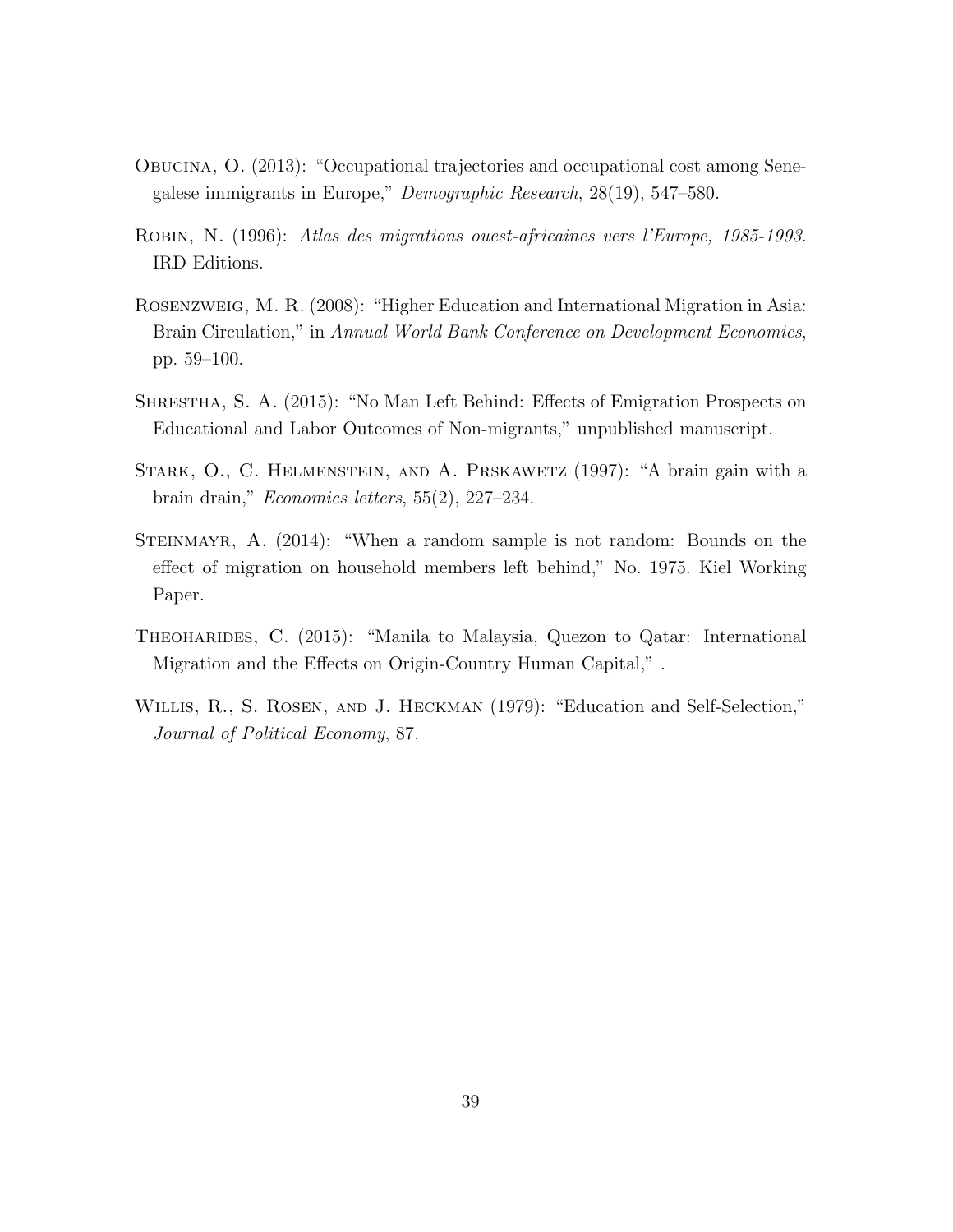

<span id="page-39-0"></span>Figure 1: Migration attempts and migration success

Note: Proportion of the population who attempted migration to Europe and the proportion of those who have been successful, by gender and education level. 'Attempts Men/Women': Estimated proportion in the population who attempted migration. 'Mig Men/Women': Estimated proportion in the population that migrated to Europe. Education: 'Primary': Primary or Less than Primary, 'Lower Sec.' some Lower Secondary, 'Upper Sec.': some Upper Secondary, and 'Tertiary': some Tertiary education. The bars represent the 95% Confidence Interval.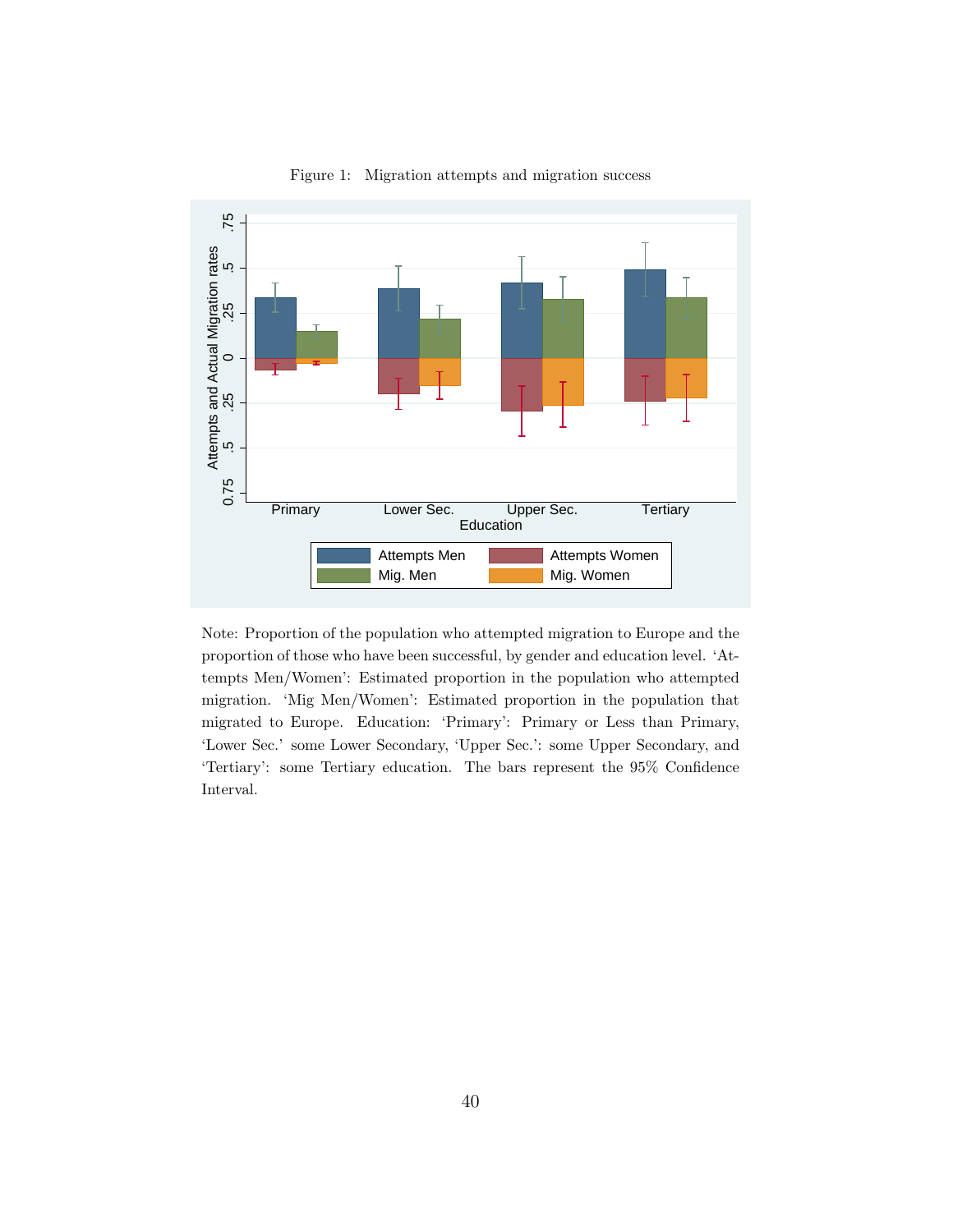<span id="page-40-1"></span>



Note: Main stated reason of emigration by gender. 'Living condition' stands for 'Improving or find better living conditions'.

Figure 3: Age at first migration attempt, for migrants and non-migrants

<span id="page-40-0"></span>

Note: Kernel distribution of the age at the first migration attempt, conditional on having attempted migration for the first time, after the age of 21, and on the migration status.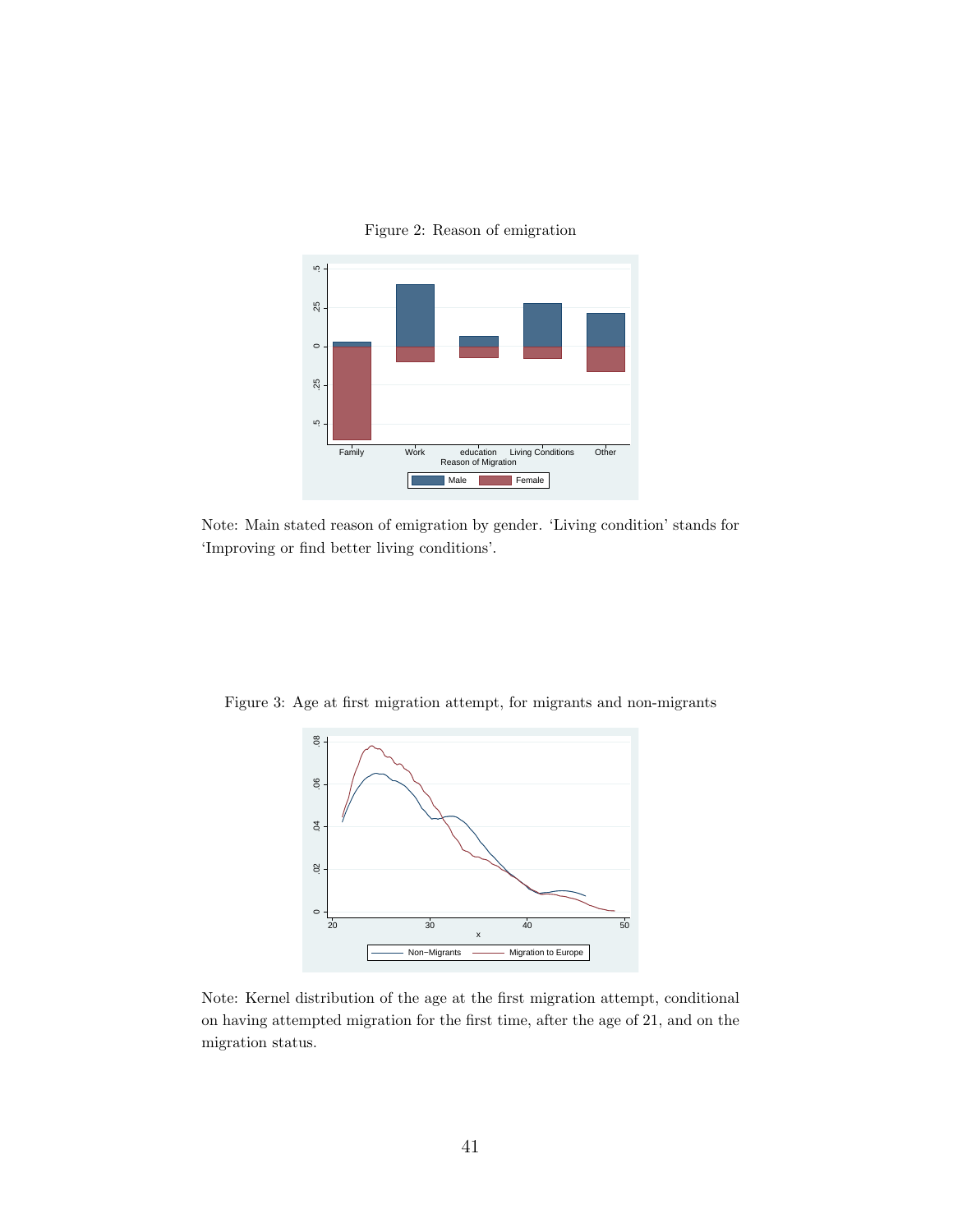<span id="page-41-0"></span>Figure 4: Age at migration, by gender



Note: Kernel distribution of the age at the first migration attempt, conditional on migration for the first time, after the age of 21, and on the gender.



20 30 40 50 60 x Primary **Lower Sec.** Upper Sec. - Tertiary

 $\circ$ 

<span id="page-41-1"></span>Figure 5: Age at migration, by education

Note: Kernel distribution of the age at the first migration attempt, conditional on migration for the first time, after the age of 21, and on the educational attainment. Education: 'Primary': Primary or Less than Primary, 'Lower Sec.' some Lower Secondary, 'Upper Sec.': some Upper Secondary, and 'Tertiary': some Tertiary education.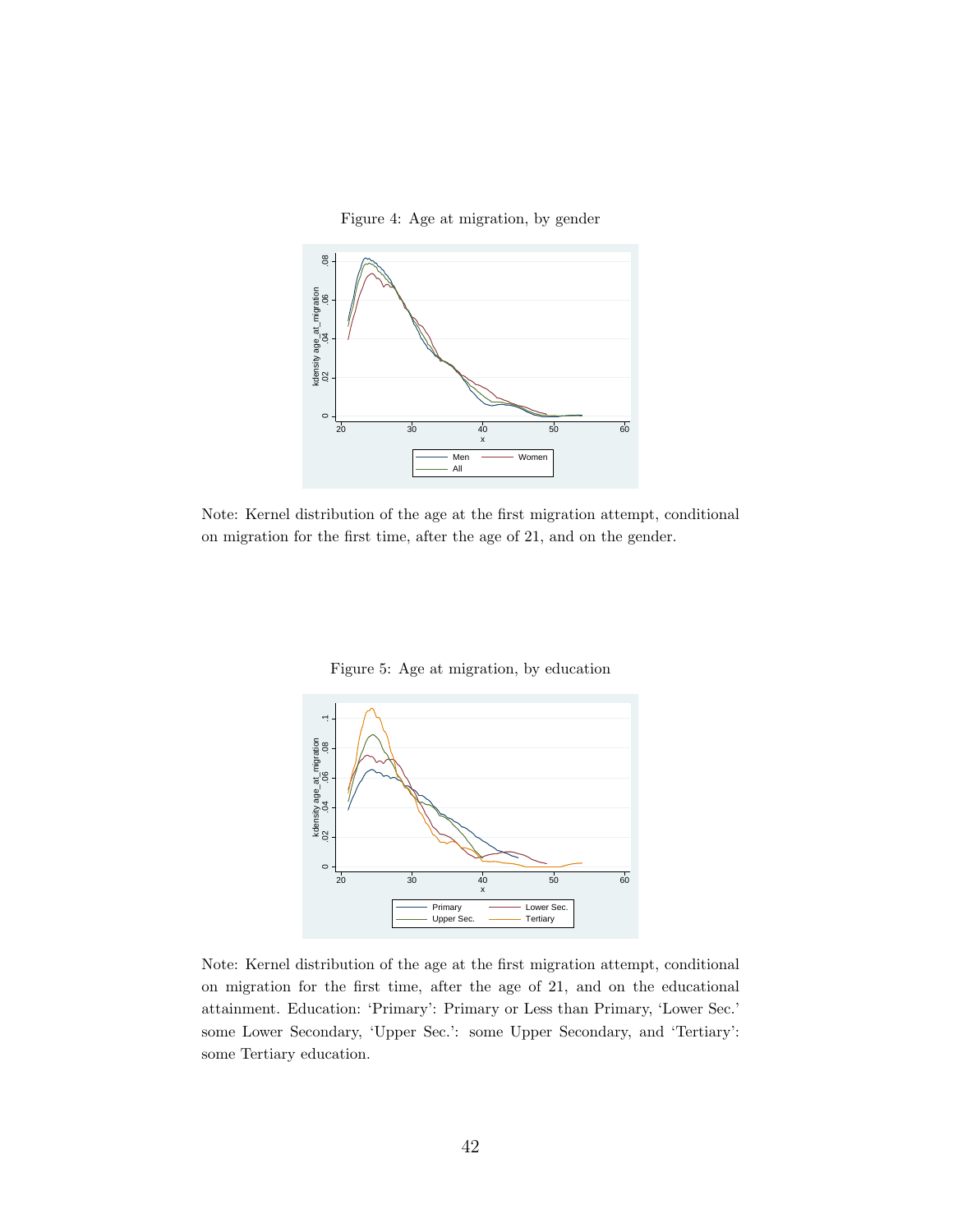

Figure 6: Education by gender, cohort and migration status

(a) Age cohort 25-34



(b) Age cohort 35-44



<span id="page-42-0"></span>(c) Age cohort 45-59

Note: Estimated distribution of education, conditional on migration status, age cohort and gender. Education: 'Primary': Primary or Less than Primary, 'Lower Sec.' some Lower Secondary, 'Upper Sec.': some Upper Secondary, and 'Tertiary': some Tertiary education. The bars represent the 95% Confidence Interval.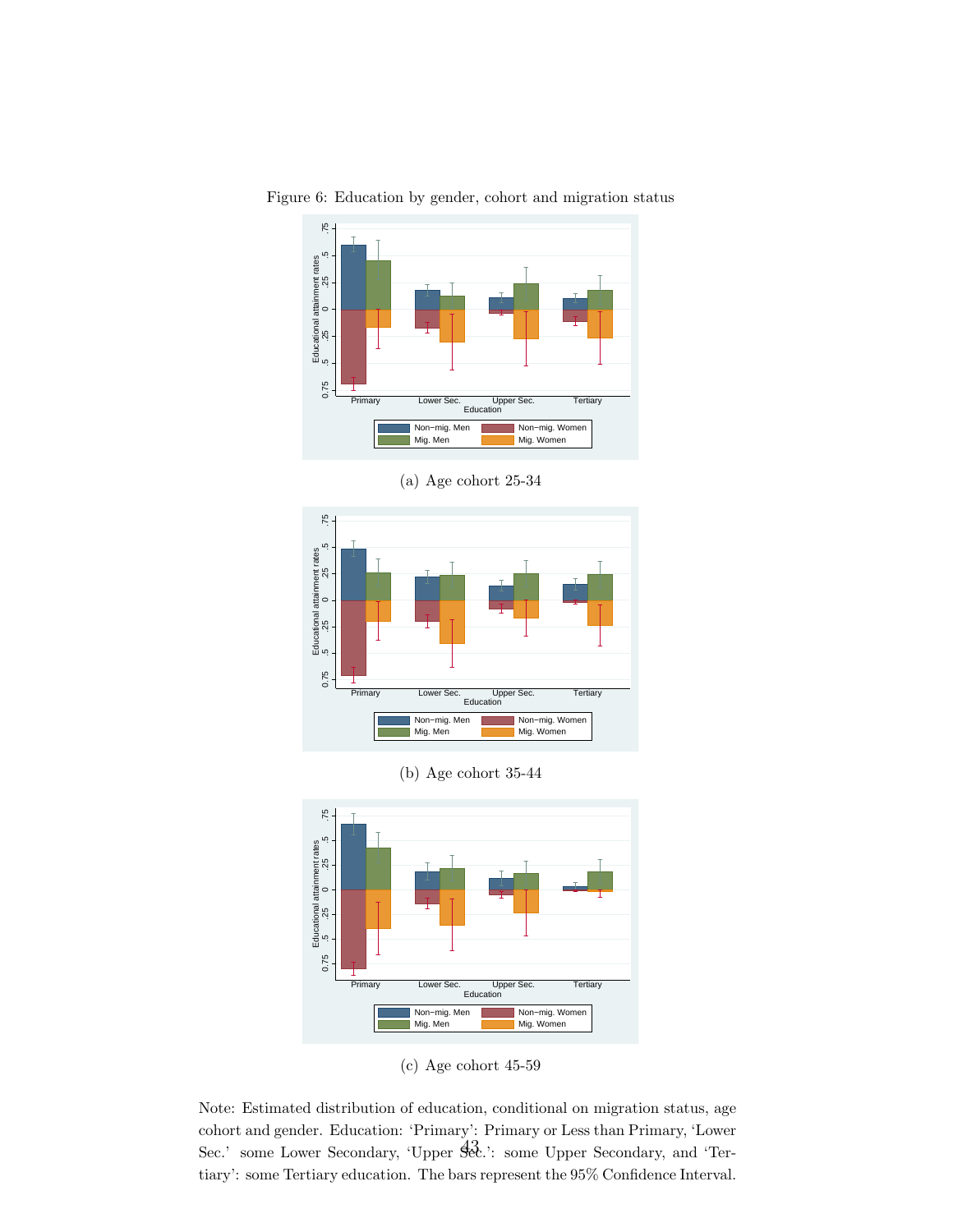<span id="page-43-0"></span>

Note: 50% CI: from left to right:  $\Delta_{sel}$  (orange),  $\Delta$  (gold), and  $\Delta_{inc}$  (blue). No migrant in the household. Conditional on gender, age cohort, parental occupation, family size. Father's occupation: 'High-level': Higherlevel occupation or employer, 'skilled empl.': skilled employee, 'unskilled empl.': unskilled employee, and 'selfempl.':self-employed or unemployed. Upper panel: Aged 25 to 24, middle panel: aged 35 to 44, lower panel: aged Note: 50% CI: from left to right: ∆<sub>sel</sub> (orange), ∆ (gold), and ∆<sub>inc</sub> (blue). No migrant in the household. Conditional on gender, age cohort, parental occupation, family size. Father's occupation: 'High-level': Higherempl.':self-employed or unemployed. Upper panel: Aged 25 to 24, middle panel: aged 35 to 44, lower panel: aged level occupation or employer, 'skilled empl.': skilled employee, 'unskilled empl.': unskilled employee, and 'self-45 to 59.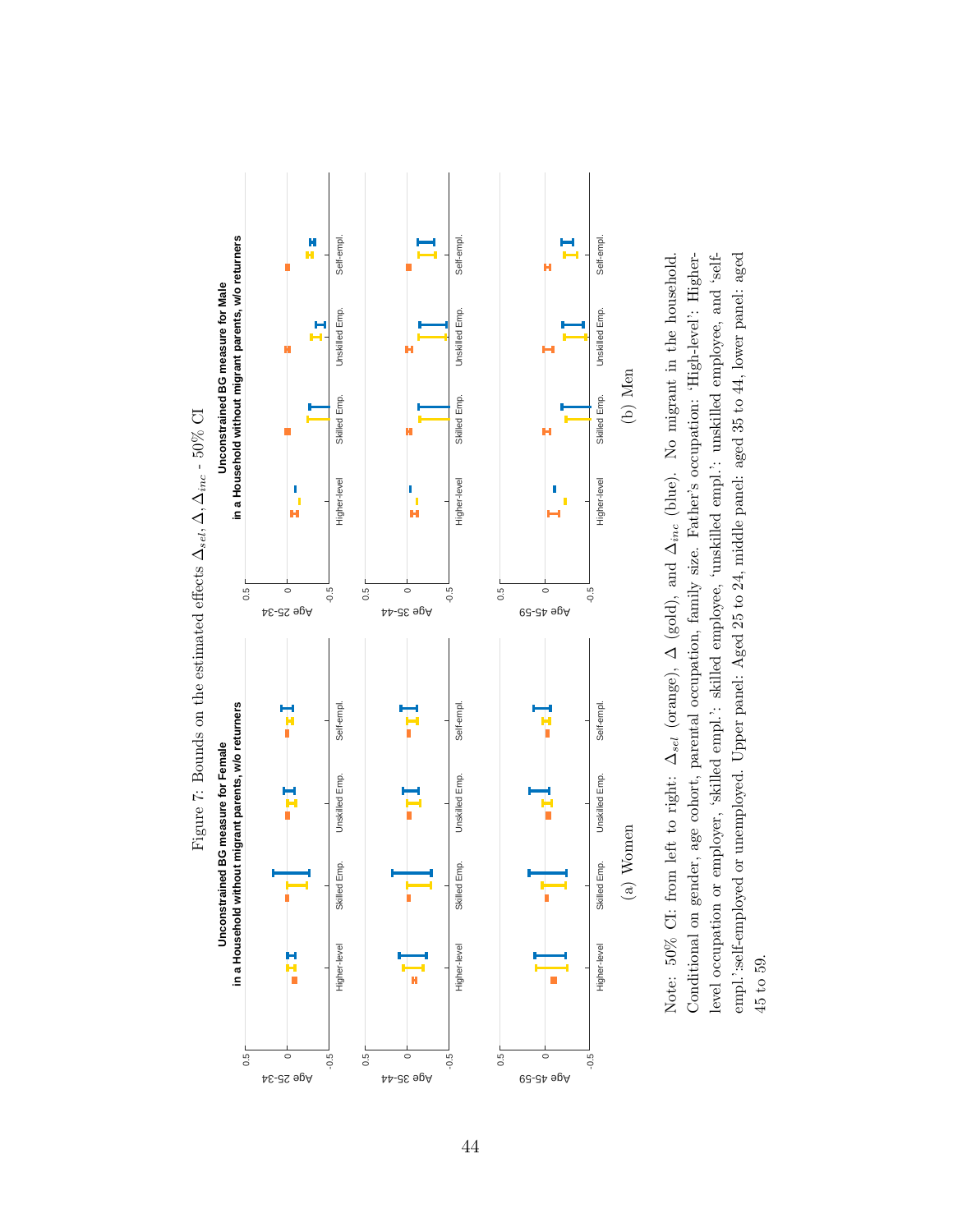<span id="page-44-0"></span>

Conditional on gender, age cohort, parental occupation, family size. Father's occupation: 'High-level': Higherlevel occupation or employer, 'skilled empl.': skilled employee, 'unskilled empl.': unskilled employee, and 'selfempl.':self-employed or unemployed. Upper panel: Aged 25 to 24, middle panel: aged 35 to 44, lower panel: aged Note: 90% CI: from left to right:  $\Delta_{sel}$  (orange),  $\Delta$  (gold), and  $\Delta_{inc}$  (blue). No migrant in the household. Note: 90% CI: from left to right: ∆<sub>sel</sub> (orange), ∆ (gold), and ∆<sub>inc</sub> (blue). No migrant in the household. Conditional on gender, age cohort, parental occupation, family size. Father's occupation: 'High-level': Higherempl.':self-employed or unemployed. Upper panel: Aged 25 to 24, middle panel: aged 35 to 44, lower panel: aged level occupation or employer, 'skilled empl.': skilled employee, 'unskilled empl.': unskilled employee, and 'self-45 to 59.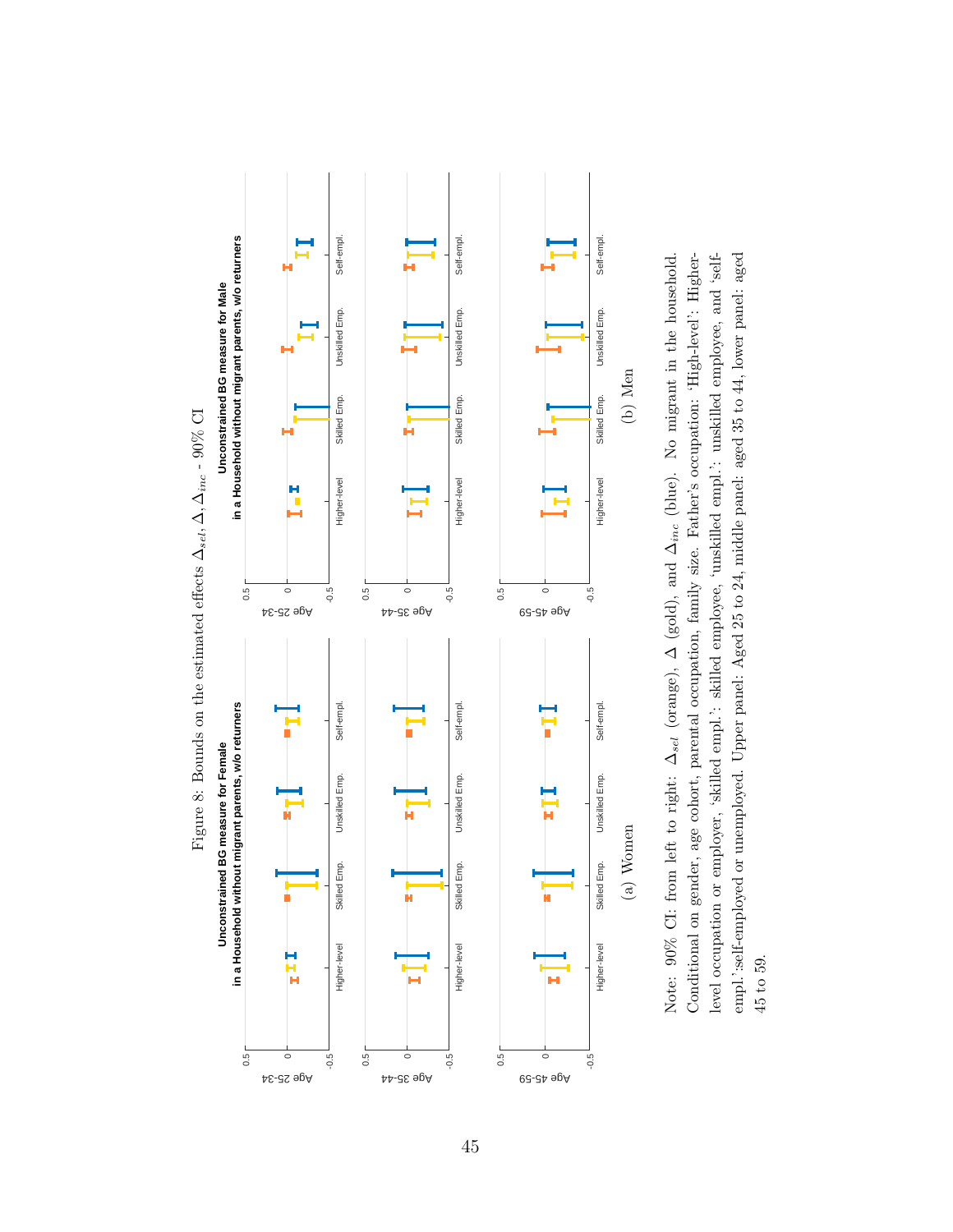<span id="page-45-0"></span>





46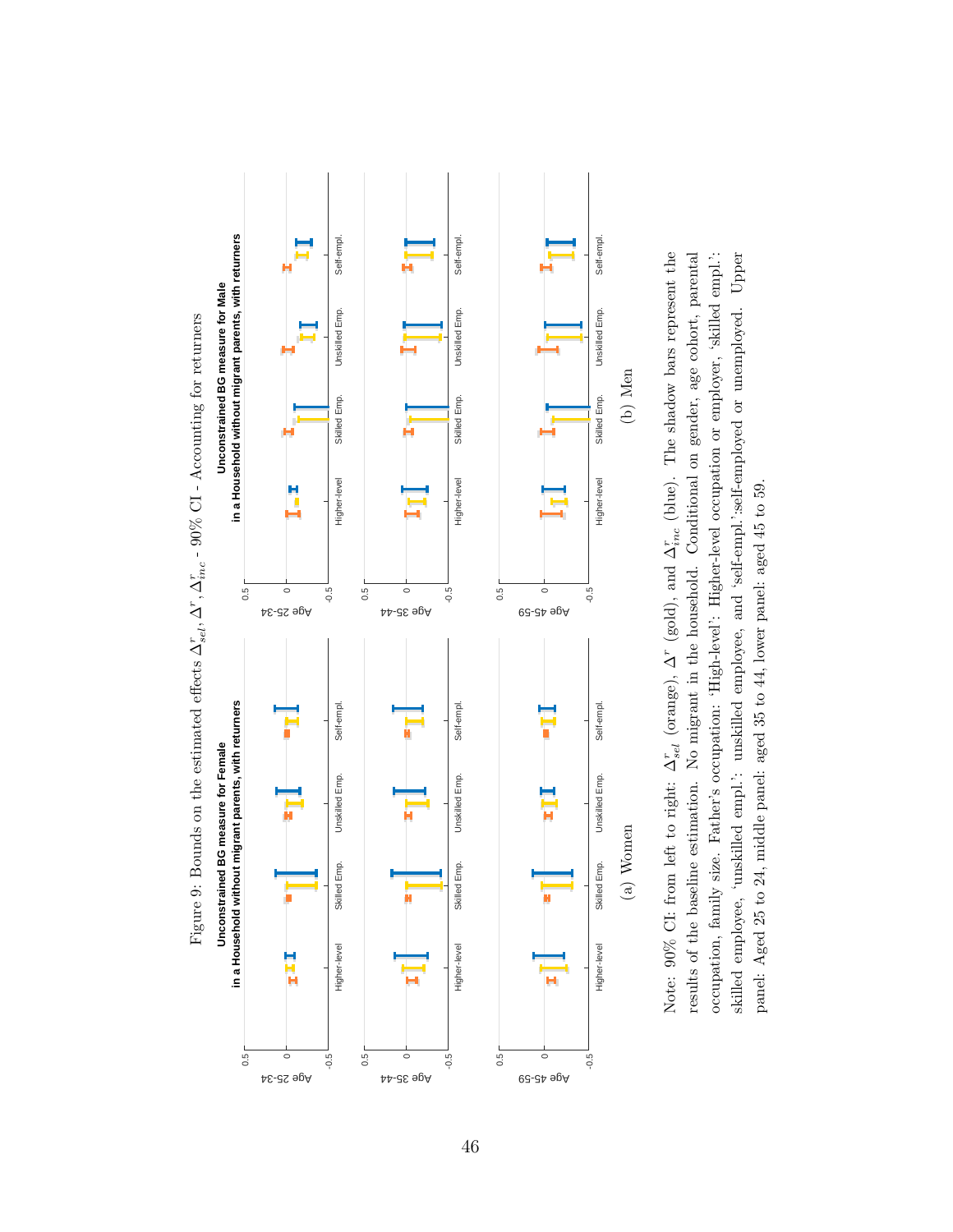<span id="page-46-0"></span>



47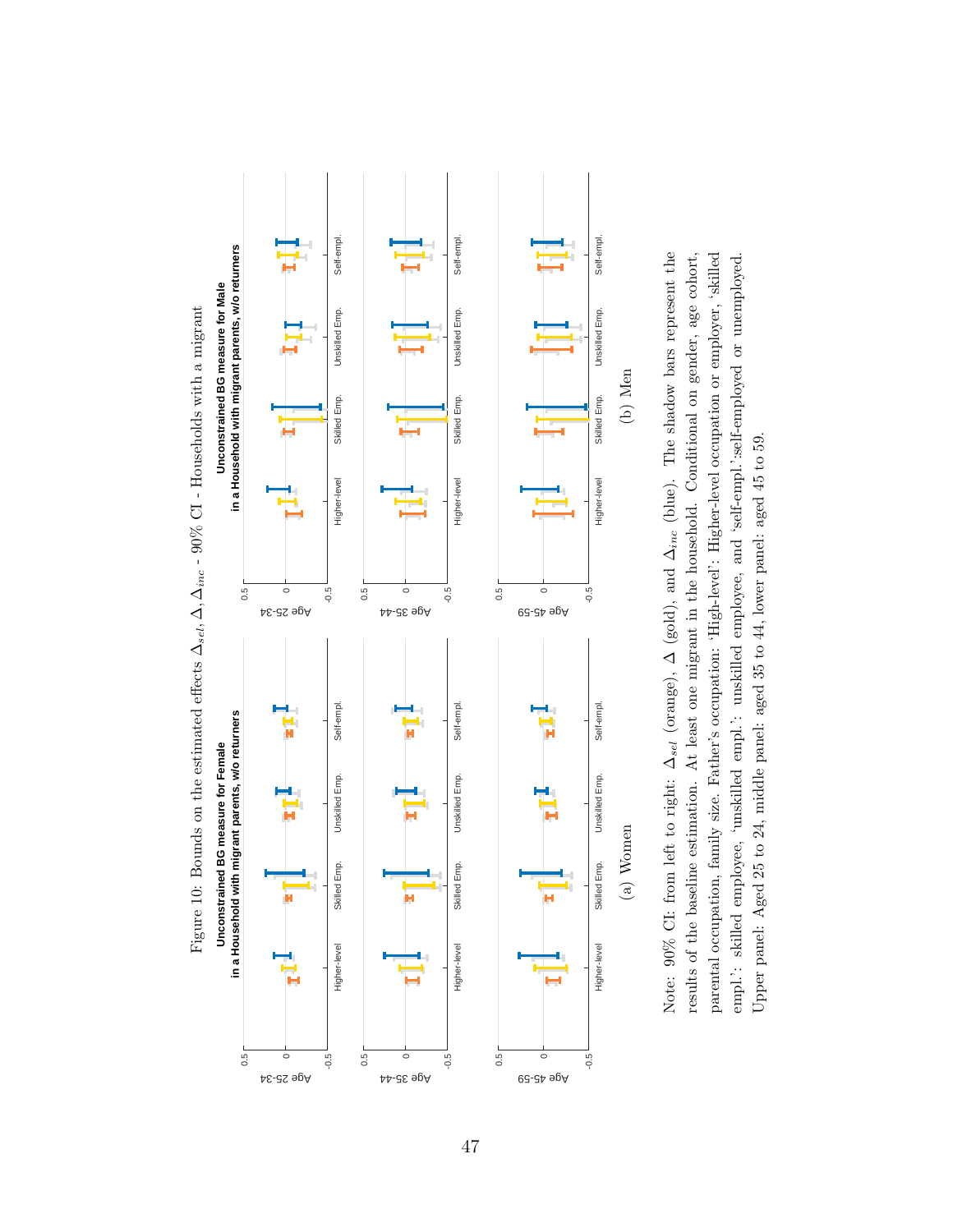<span id="page-47-0"></span>

Conditional on gender, age cohort, parental occupation, family size. Father's occupation: 'High-level': Higherlevel occupation or employer, 'skilled empl.': skilled employee, 'unskilled empl.': unskilled employee, and 'selfempl.':self-employed or unemployed. Upper panel: Aged 25 to 24, middle panel: aged 35 to 44, lower panel: aged Note: 90% CI: from left to right:  $\Delta_{sel}$  (orange),  $\Delta$  (gold), and  $\Delta_{inc}$  (blue). No migrant in the household. Note: 90% CI: from left to right: ∆<sub>sel</sub> (orange), ∆ (gold), and ∆<sub>inc</sub> (blue). No migrant in the household. Conditional on gender, age cohort, parental occupation, family size. Father's occupation: 'High-level': Higherempl.':self-employed or unemployed. Upper panel: Aged 25 to 24, middle panel: aged 35 to 44, lower panel: aged level occupation or employer, 'skilled empl.': skilled employee, 'unskilled empl.': unskilled employee, and 'self-45 to 59.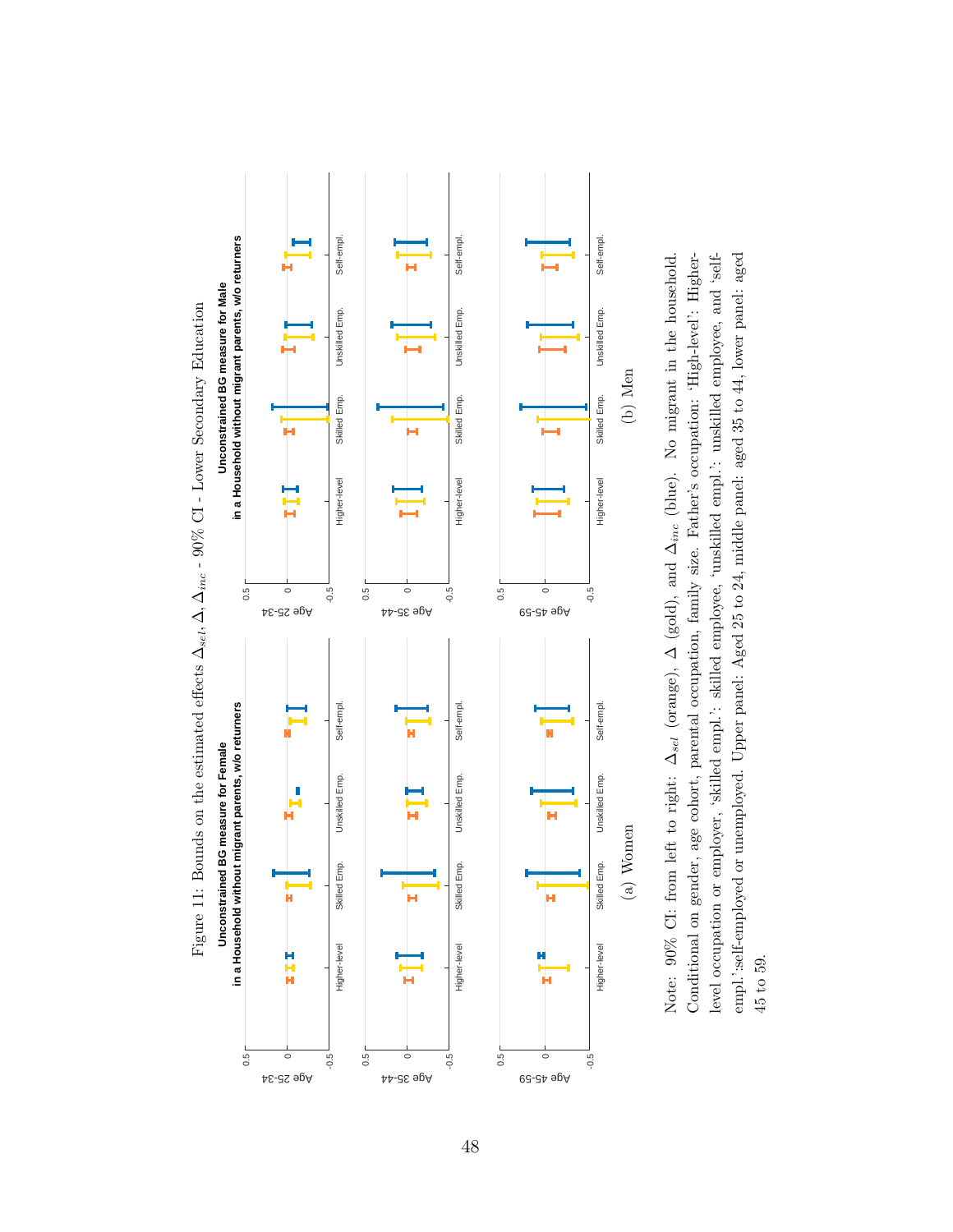<span id="page-48-0"></span>

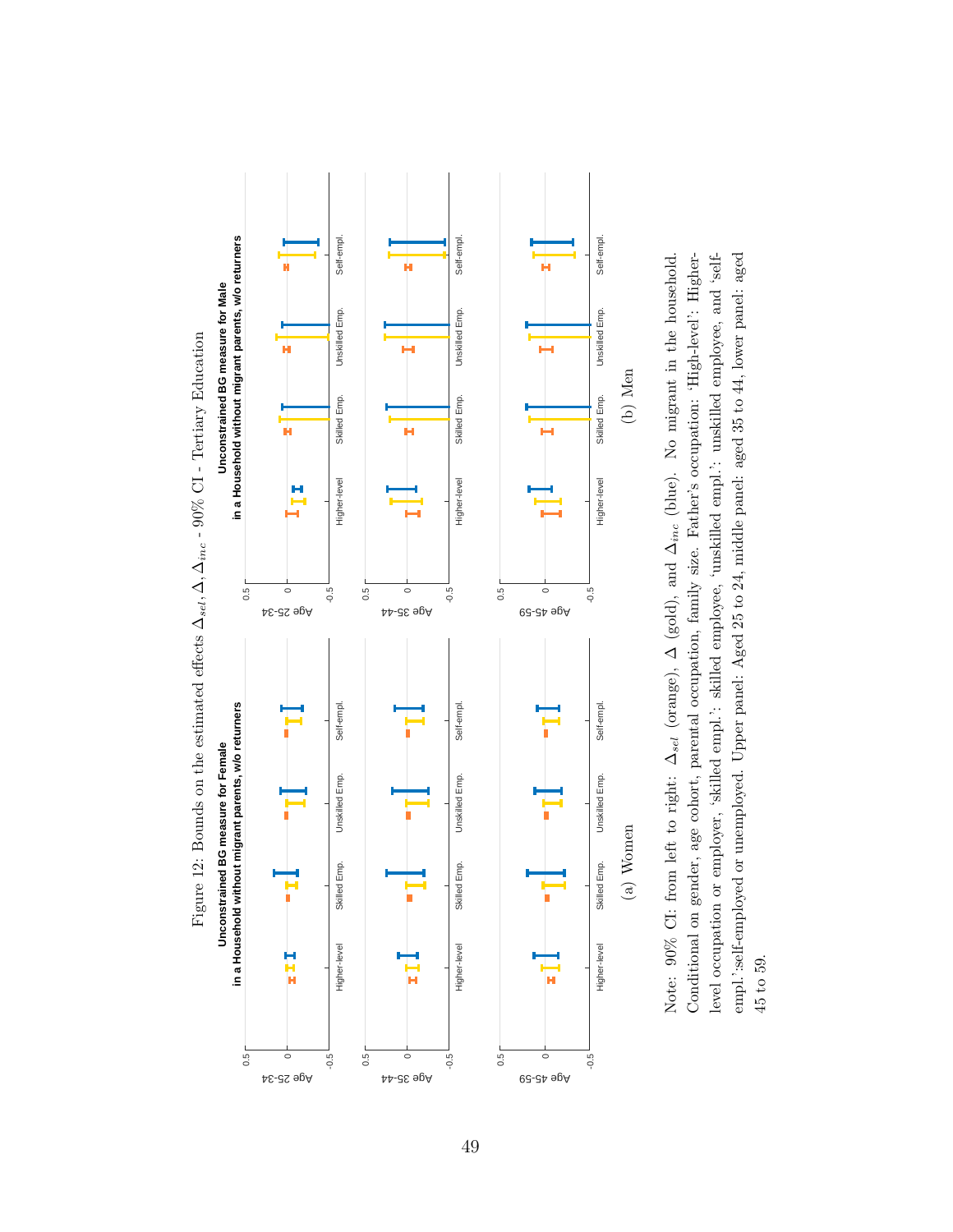# Appendix

## <span id="page-49-0"></span>A. Point Identification with a LIV

The LIV requires (i) an approximation of the return to education through a latent index equation, (ii) a monotonicity condition on the effect of the instrument(s) and (iii) a set of instruments with a sufficiently large support. I view this set of assumptions as untenable in the present framework.

First, it is not clear whether the migration decision can be described by a latent index equation of the form:

$$
Y^* = I(\mu(W, Z) > U)
$$
 (A.1)

where  $U$  is uniformly distributed on the unit interval and stochastically independent of  $Z$  (an instrument) conditional on W. Indeed,  $Y^*$  depends on the choice of education through the succes probability  $p_d$  and the net returns to emigration (gains minus costs). So that, if the true specification would be:

$$
Y^* = I(\mu^*(D, W, Z) > U^*)
$$
 (A.2)

the independence condition would require that  $U = U^* + \mu^*(D, W, Z) - \mu(W, Z)$  be independent of Z, a particular case.

Second, it is not clear whether the instrumental variables in the present context satisfy the monotonicity condition required by the latent index model. Following BLV, I use the length of the longest spell of migration among household members to instrument the migration decision. As explained below, a longer migration spell should influence positively the migration decision in general. According to the monotonicity assumption, the (weak) increase in the migration decision should then take place for all individuals. There is however reasons to think that longer migration spells would imply weaker ties for some families, decreasing instead the migration propensity for these particular families.

Finally, to attain point identification  $Z$  should drive the probability of attempting migration to zero. However, it is hard to believe that the instruments in the present context would induce such variations on the migration decision.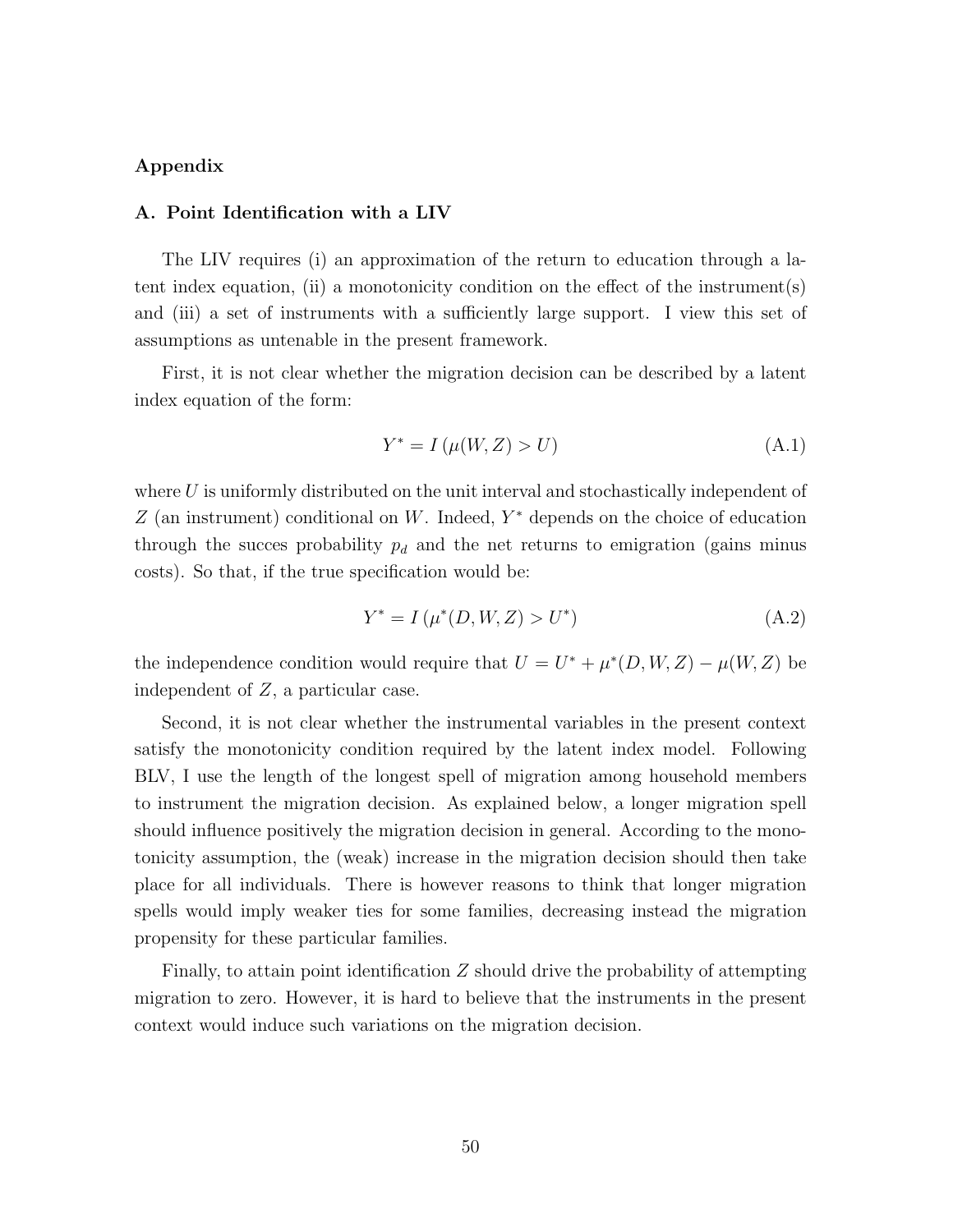# <span id="page-50-0"></span>B. Non-Redundent Restrictions on ∆

Consider ∆:

$$
\Delta = E(D|Y=0) - ED(0)
$$
  
=  $P(D=1, Y^* = 0|Y=0) + P(D=1, Y^* = 1|Y=0) - ED(0)$   
=  $P(D=1, Y^* = 0, Y=0) / P(Y=0) + P(D=1, Y^* = 1, Y=0) / P(Y=0) - ED(0)$   
=  $P(D=1, Y^* = 0) / P(Y=0) + P(D=1, Y^* = 1, Y=0) / P(Y=0) - ED(0)$ 

where the last line is the consequence of

$$
Y^* = 0 \Rightarrow Y = 0. \tag{B.1}
$$

Since:

$$
\mathbb{E}D(0) = P(D(0) = 1, Y^* = 0) + P(D(0) = 1, Y^* = 1) \n= P(D = 1, Y^* = 0) + P(D(0) = 1, Y^* = 1)
$$
\n(B.2)

It follows that:

$$
\Delta = P(D = 1, Y^* = 0) [1/P(Y = 0) - 1] + P(D = 1, Y^* = 1, Y = 0) / P(Y = 0)
$$

$$
-P(D(0) = 1, Y^* = 1)
$$

As  $0 \le P(D(0) = 1, Y^* = 1) \le P(Y^* = 1), \Delta$  must satisfy:

$$
\Delta \le P(D=1, Y^* = 0) [1/P(Y=0) - 1] + P(D=1, Y^* = 1, Y = 0) / P(Y=0)
$$

$$
\Delta \ge P(D = 1, Y^* = 0) [1/P(Y = 0) - 1] + P(D = 1, Y^* = 1, Y = 0) / P(Y = 0)
$$
(B.3)  
-P(Y^\* = 1)

# <span id="page-50-1"></span>C. Instrument: index measure interacting the network and the unemployment rate

To take advantage of exogenous variations that affect the returns to education abroad but not at home, I construct an index measure, which interacts, at a given age, the strength of a network in one of the three destinations and the unemployment rate in this location.

Let  $N_{c,t,i}$  be the size of i's network in country c when he is aged t. Let  $U_{c,t,i}$  be the unemployment rate by gender for individual between  $25$  to  $34$ , in country c when  $i$  is aged  $t$ . The index I construct takes the following form:

$$
I_i = \frac{1}{6} \sum_{16 \le t \le 21} \frac{\sum_{c \in \{FR, IT, ES\}} U_{c,t,i}(N_{c,t,i} + 1)}{\sum_{c \in \{FR, IT, ES\}} (N_{c,t,i} + 1)}
$$

When the data on unemployment rate are missing for a given country, I replace them by the OECD average. In particular, all three series start after 1972.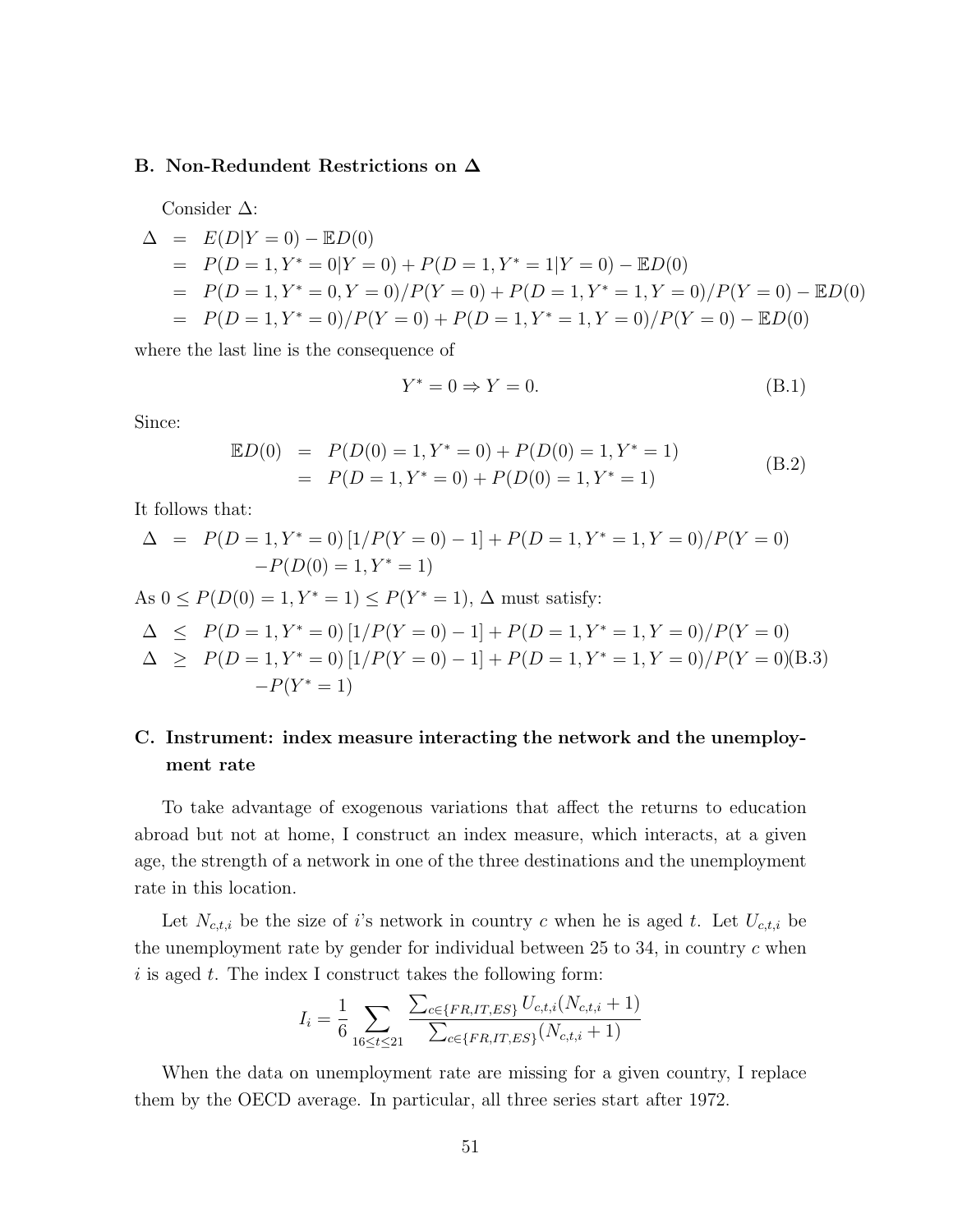### <span id="page-51-0"></span>D. Implementing the Command *clr3bound*

The command *clr3bound* is part of the Stata Package *clrbound* provided by [Cher](#page-36-10)[nozhukov, Kim, Lee, and Rosen](#page-36-10) [\(2013\)](#page-36-10). *clr3bound* constructs confidence intervals of level  $1 - \alpha$  by inverting a statistical test of corresponding level. It requires three inputs for each the lower and upper bound: the dependent variables, the control and instrument variables, and the range over which the optimization is to be performed.

#### D.1. Dependent Variables

Take the Lower bound on  $\Delta(X)$ , that is  $E(D|Y = 0, X) - \overline{UB}_0(X)$ , where  $\overline{UB}_0(X) = 1 - \tilde{q}_{00}$ . First, to circumvent the curse of dimensionality, I approximate  $E(D|Y=0, X)$  with  $\hat{E}(D|Y=0, X) = \hat{P}(D, Y=0|X)/\hat{P}(Y=0|X)$  using Linear Probability Models for the numerator and the denominator.  $\hat{E}(D|Y=0, X)$  is then used as a Plug-in estimator as advised by Mourifié, Henry, and Méango  $(2015)$ .

As in ?, the dependent variable is defined as  $\hat{E}(D_i|Y_i = 0, X_i) - (1 - I(D_i =$  $(0, Y_i^* = 0)$ , where  $I(D = 0, Y^* = 0) = 1$  if the *i*'s Education is  $D = 0$  and *i* never attempted migration.

The remaining bounds are constructed accordingly.

#### D.2. Control and instrumental variables

I list in the command clr3bound, the control and instrumental variables in Section [7.2](#page-23-1) and [7.3.](#page-24-1) Note that estimation is conducted separately for men and women. When a polynomial specification of the instrument is considered, further exponents of the instrumental variables are introduced up to degree 5. In the reported results, I use the degree 3.

# D.3. Range

The range matrix to be imputed in the command *clr3bound* is defined by producing combinations of the instrumental variables. In the baseline, I use the "Network innovation between 16 and 21" and the "Index measure". I demean each of these variables. I use an eight points for the first instrument and a 25 grid points for the second instrument. When a polynomial specification of the instrument is considered, further exponents of the range are introduced up to degree 5. In the reported results, I use the degree 3.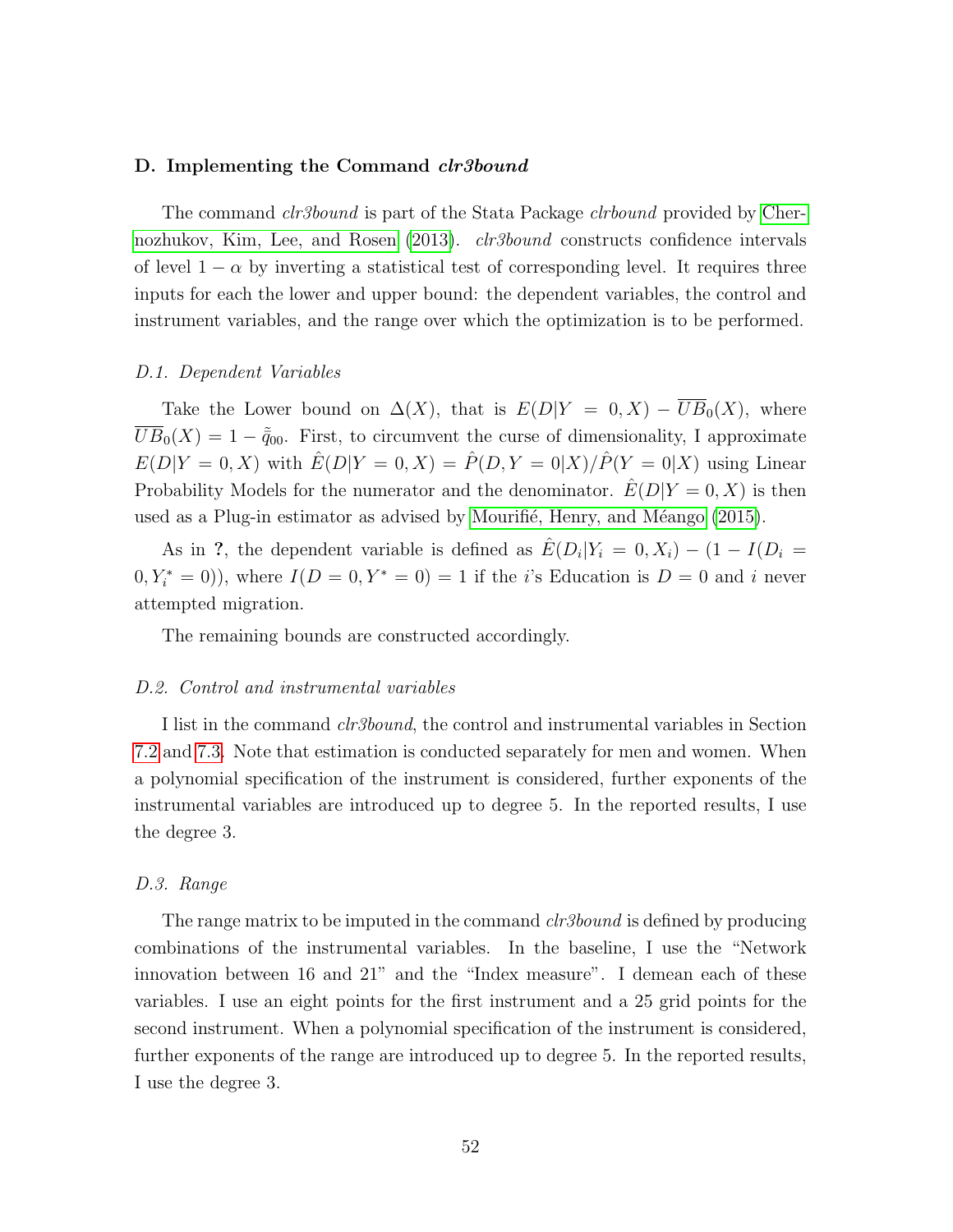### <span id="page-52-0"></span>E. Linear Approximation

The information conveyed by the variation of bounds can be usefully summarized by using a linear approximation of the variation of the measured effects. Denote by  $L\ddot{B}_{\Delta}(X)$  (respectively  $\dot{UB}_{\Delta}(X)$ ) the lower (resp. upper) bound estimated on the measure  $\Delta$ . And denote the estimated bounds on  $\Delta_{sel}$ , or  $\Delta_{inc}$  correspondingly. Assume that there exists some real vector  $\hat{\beta}_{\Delta}$  such that:

<span id="page-52-1"></span>
$$
\hat{LB}_{\Delta}(X) \le X\hat{\beta}_{\Delta} \le \hat{UB}_{\Delta}(X) \tag{E.1}
$$

The range of each component of the vector  $\hat{\beta}_{\Delta}$  can be obtained by solving two linear programming problems: the first one minimizes the component of  $\hat{\beta}_{\Delta,j}$  under the inequality constraints [\(E.1\)](#page-52-1) and the second one maximizes  $\hat{\beta}_{\Delta,j}$  under the same constraints.

The solutions of these optimization problems are presented in Table [2.](#page-31-0) Note that the results do not give the 90% confidence interval an hypothetical parameter  $\beta_{\Delta}$  such that  $\Delta(X) = X\beta_{\Delta}$ . This is because each confidence interval is computed separetely. Ideally, one should construct first joint confidence region for all X and run the procedure. This is not feasible with the Stata package, because of computational restrictions.

# F. Refinements Using the Migration Status

Prior information on the sign of the returns to education can be used to refined the bounds. Moreover, these refined bounds allow to falsify assumptions on the returns to education. The data at hand allow to identify migrants without legal documents at their first migration. Therefore, I consider four possible assumptions on the returns to education, depending on the type of migration.

## <span id="page-52-2"></span>Assumption 1. Assume that either:

- 1. For any household, the returns to education in case of illegal migration are lower than the returns to education in the origin country;
- 2. For any household, the returns to education in case of legal migration are higher than the returns to education in the origin country;
- 3. For any household, the returns to education in case of illegal migration are lower than the returns to education in the origin country, and the returns to education in case of legal migration are higher than the returns to education in the origin country;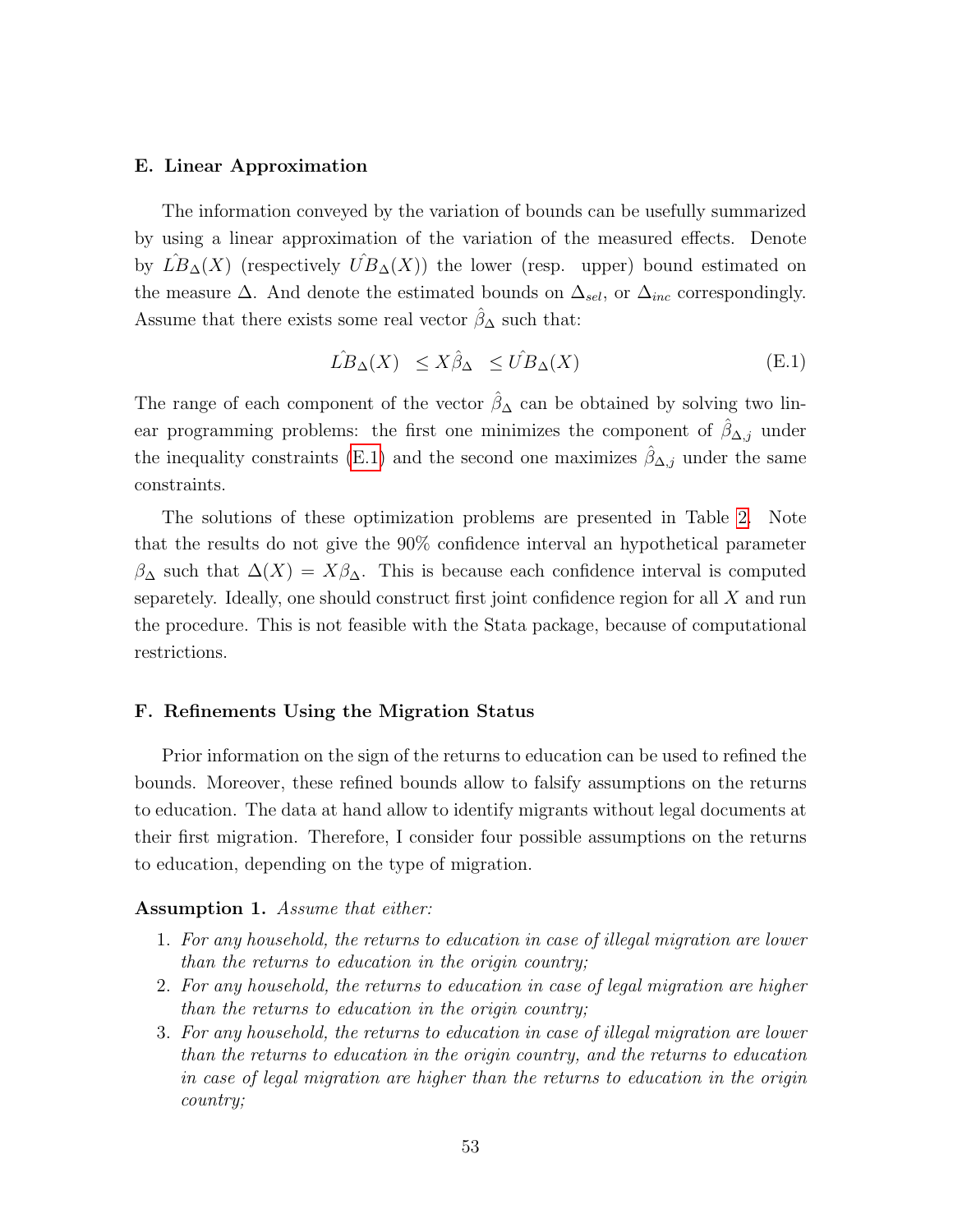# 4. For any household, the returns to education in case of migration (legal or illegal) are higher than the returns to education in the origin country.

Assumption [1.](#page-52-2)1 states that for any randomly chosen household, illegal migration results in disincentives to invest in education, and follows from our previous discussion on illegal migration. Conversely, Assumption [1.](#page-52-2)2 states that legal migration provides incentive to invest in education. Assumption [1.](#page-52-2)3 claims both. Finally, Assumption [1.](#page-52-2)4 claims that incentives are always positive. From the discussion in Section [3.3,](#page-11-0) it should not hold in all subgroups. Assumption [1.](#page-52-2)4 should be seen as the most optimistic case for finding a net positive effect, that is because the incentive effect given by emigration prospects operates on all individuals in the population.

# F.1. Bounds on  $\mathbb{E}D(0)$

Refined bounds can be derived on the counterfactual quantity  $E(D(0))$ , under the different scenarios in Assumption [1.](#page-52-2) To state this bounds, it is necessary to introduce additional notations to distinguish legal and illegal migration spells. Still denoting by Y<sup>\*</sup> the migration decision, Y<sup>\*</sup> can take one of the three following values:  $Y^* = 0$ , if the household decides not to attempt migration,  $Y^* = 1l$  if the household decides to attempt legal migration, and  $Y^* = 1i$  if the household decides to attempt illegal migration. Then, the bounds on  $E(D(0))$  are given by the following proposition:

<span id="page-53-0"></span>**Proposition 2.** Assume that  $D(0)$  is stochastically independent from  $\tilde{Z} := (Z, X_{(1)}, Z_{(1)})$ , conditionally on X, and the following expressions are well defined.

 $\tilde{q}_1$ :=  $\inf \{ \mathbb{P}(D = 1 | \tilde{Z} = z) : z \in \text{Supp}(\tilde{Z}) \},$  $\tilde{q}_{00-01l}$  := inf{  $\mathbb{P}(D=0, Y^*=0|\tilde{Z}=z) + \mathbb{P}(D=0, Y^*=1l|Z=z) : z \in \text{Supp}(Z)$ },  $\tilde{\bar{q}}_{10-11i}$  := inf{  $\mathbb{P}(D=1, Y^*=0|\tilde{Z}=z)+\mathbb{P}(D=1, Y^*=1i|Z=z) : z \in \text{Supp}(\tilde{Z})\}.$ 

Under Assumption [1.](#page-52-2)1:

$$
\tilde{\bar{q}}_{10-11i} \leq \mathbb{E}D(0) \leq 1 - \tilde{\bar{q}}_{00} \tag{F.1}
$$

Under Assumption [1.](#page-52-2)2:

$$
\tilde{\bar{q}}_{10} \leq \mathbb{E}D(0) \leq 1 - \tilde{q}_{00-01l} \tag{F.2}
$$

Under Assumption [1.](#page-52-2)3:

$$
\tilde{q}_{10-11i} \leq \mathbb{E}D(0) \leq 1 - \tilde{q}_{00-01l} \tag{F.3}
$$

Finally, Under Assumption [1.](#page-52-2)4:

$$
\tilde{\bar{q}}_{10} \leq \mathbb{E}D(0) \leq \tilde{\underline{q}}_1 \tag{F.4}
$$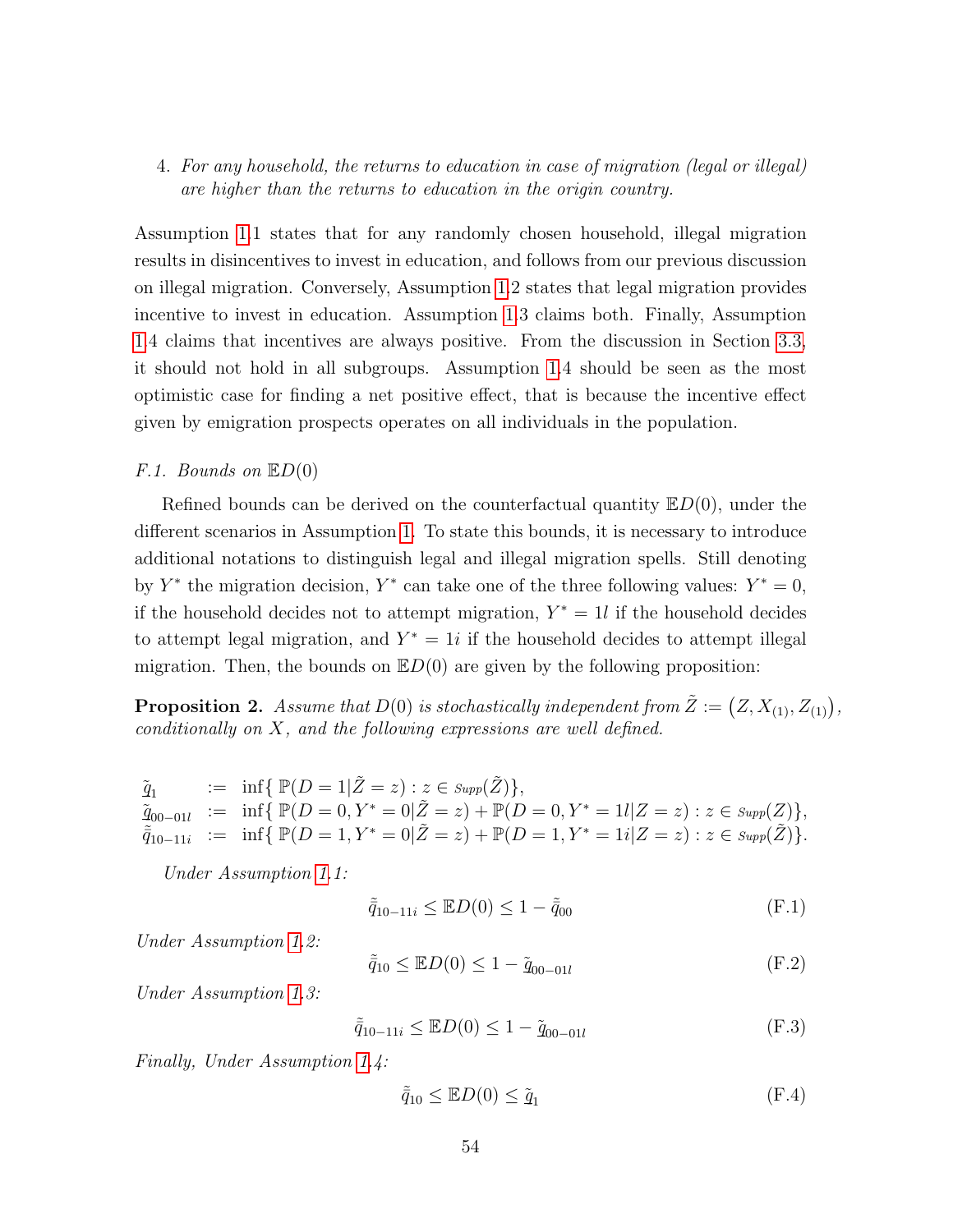To understand the bounds above, it is useful to resort to an alternative interpretation. For example, Assumption [1.](#page-52-2)4 rules out the possibility that an individual who would have obtained education  $D = 1$  when  $Y^* = 0$ , would not obtain the same level of education when  $Y^* \in \mathbb{1}i, \mathbb{1}l$ . An individual with such behavior is known in the potential outcome literature has a "defier".<sup>[21](#page-54-0)</sup> Assumption [1.](#page-52-2)4 can therefore be interpreted as a "No-defier" assumption.

Each of these bounds has at least two use. First, they provide testable implications for the different scenarios in Assumption [1.](#page-52-2) Indeed if for example, under Assumption [1.](#page-52-2)4, the lower and the upper bound cross each other, the hypothesis of positive incentives for all households is rejected by the data. Second, even if the bounds do not cross, they provide an interpretation in terms of the proportion of defiers needed to revert the estimated net effect. For example, assume that under the No-defier Assumption, the lower bound on  $\Delta(x) = b$ , where  $0 < b < 1$ . If defiers are rule out, then we should unambiguously conclude to a net brain gain in the sub-group  $x$ . If one does not rule out the existence of defiers, b represents the proportion of defiers that is needed in the sub-population of individuals with characteristics  $x$  to refute the hypothesis of a net positive effect in the sub-population of interest. The higher b, the more credible is the conclusion of a net brain gain.

### F.2. Results under Assumption [1](#page-52-2)

Assumption [1.](#page-52-2)4 is readily rejected, since the unrestricted bounds derived in Section [8](#page-26-0) show that some sub-groups have on average negative incentive effects. The inference procedure also rejects Assumption [1.](#page-52-2)1 and, hence Assumption [1.](#page-52-2)3, for men in the youngest cohort and men from the richest families. In other words, despite their status as illegal migrants, some individuals in these sub-groups receive additional incentives to invest in education from emigration prospects. The proportion of these individuals is the largest among the richest household: at least 11% of the Senegalese in the youngest cohort and richest families have positive returns to illegal migration. Interestingly, Assumption [1.](#page-52-2)4 is rejected when one considers Tertiary education, but not Assumption [1.](#page-52-2)3.

<span id="page-54-0"></span><sup>&</sup>lt;sup>21</sup>The other possible categories comprise (i) the never-taker who never obtain education  $D = 1$ irrespective of their migration decision, (ii) the always-taker who always obtain education  $D = 1$ irrespective of their migration decision, and (iii) the compliers who obtain education  $D = 1$  if and only if they decide to migrate.